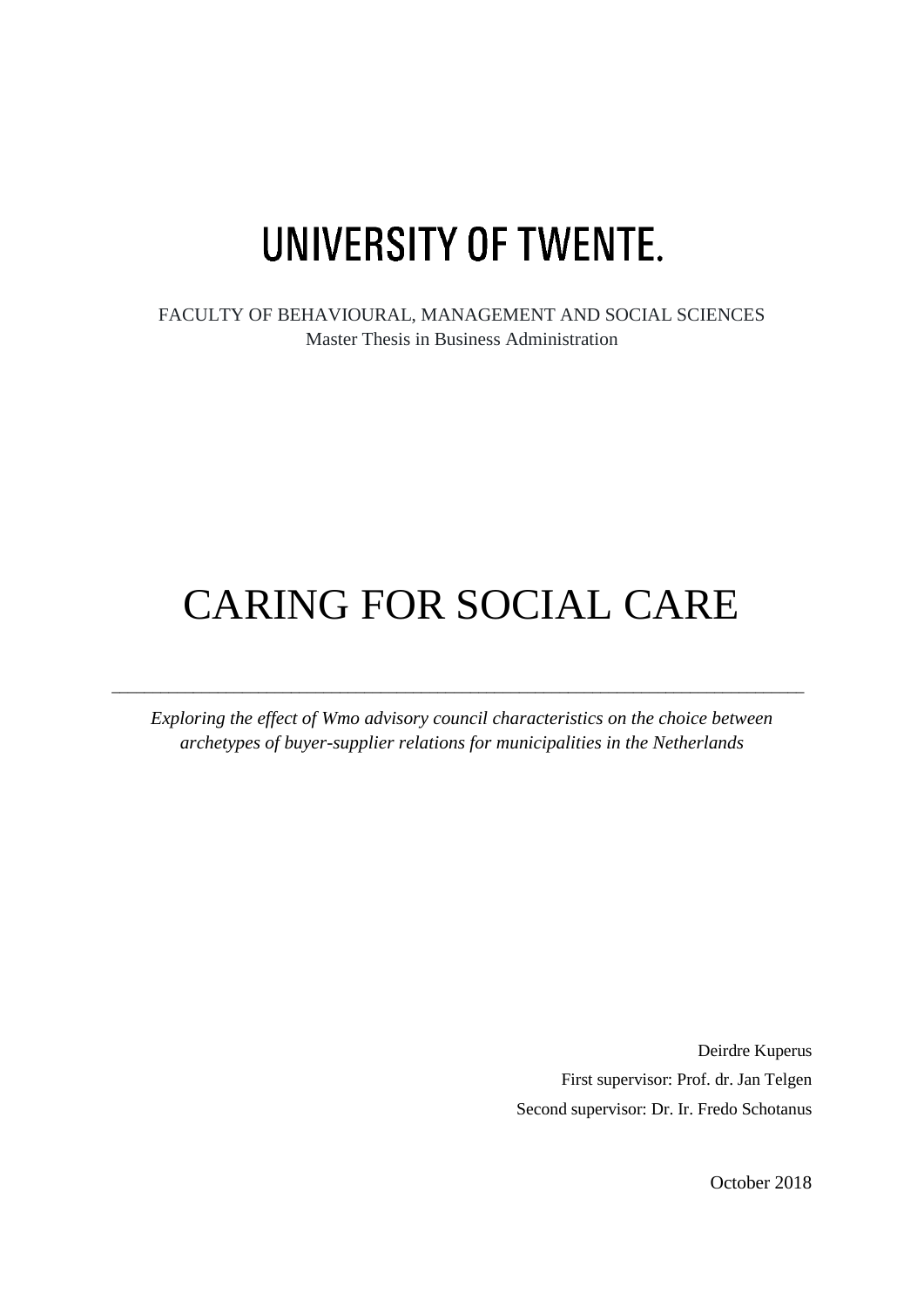### <span id="page-1-0"></span>Abstract

This thesis explores the relationship between characteristics of Wmo advisory councils and the choice between archetypes of buyer-supplier relations for municipalities in the Netherlands.

Wmo councils are advisory bodies, designed to enable citizens to influence the decision-making process of policy concerning the Social Support Act (Wmo 2015). Unfortunately, no data on the effect of Wmo councils on policy choices of municipalities is available. This research examines the effectiveness of Wmo councils as a form of citizen participation by investigating its relationship with an important Wmo policy choice: the decision between archetypes of buyer-supplier relations. Six archetypes are identified: the AWBZ model, population-based funding, the director model-input, the director modelresults, the Gronings model and the auction model. The relation between Wmo councils and these archetypes was analysed using the following research question*: To what extent does a relationship exist between the characteristics of Wmo councils and the choice between archetypes of buyer-supplier relations?*

Guided by the framework on service triads by Li and Choi (2009) it was expected certain council characteristics would aid an advisory council in sustaining bridge decay. A well-functioning advisory council was expected to be better equipped in avoiding bridge transfer and protecting the interests of clients and the municipality. These municipalities were assumed to be more likely to employ a clientoriented archetype of buyer-supplier relations. The characteristics associated with a 'strong' advisory council would therefore be positively related to client-oriented archetypes. The six archetypes were classified into client-oriented and non-client-oriented models, creating a new variable: Client orientation models.

Six council characteristics were measured. The presence of an ordinance, the payment of council members and the integration of the Wmo council with other councils in the social domain were all expected to aid in sustaining bridge decay. The appointment of representatives of organisations rather than members on personal title and the early involvement of the council in the decision-making process was also expected to avoid bridge transfer. Finally, the selection of new members by the advisory council itself or through a joined selection committee with the municipality was hypothesised to assist sustaining bridge decay.

For each of these characteristics their relationship with Client orientation models was tested by percental and Chi-square analyses. The tests indicated some council characteristics did have a significant association with Client orientation model, namely the presence of an ordinance, the manner in which new members are selected and the phase in which the council can advise.

The nature of the relationship was, however, unexpected for two variables. Client oriented models were less likely to have an ordinance present and less likely to officially specify early advising. A possible reason is the fact that client-oriented models are the norm. Possibly, the archetypes deviating from the norm are more likely to establish their regulations in an ordinance. Additionally, moving towards a client-oriented model has been a trend, perhaps the establishment of official regulations lags behind the choice on an archetype of buyer-supplier relations. Finally, the integration of the Wmo council with other councils in the social domain approached significance, in the hypothesised direction.

It can be concluded that an association between some characteristics of Wmo councils and the choice between archetypes of buyer-supplier relations was observed, however, the data only partially agreed with the hypotheses derived from service triads theory.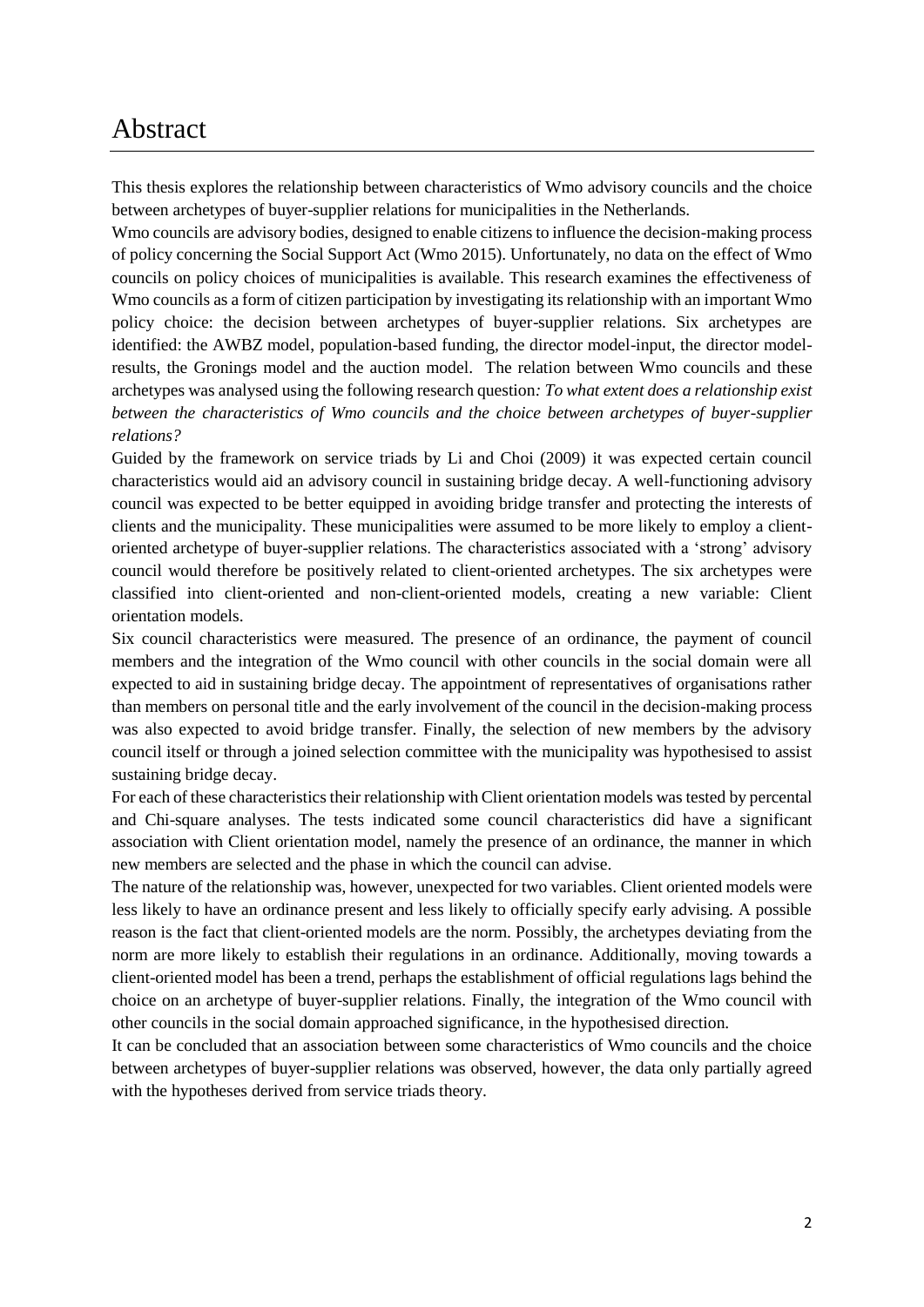# <span id="page-2-0"></span>Acknowledgements

I would like to thank my supervisor Prof. dr. Jan Telgen, who was been very helpful, patient and kind throughout the process of writing this thesis. Also, I am grateful for the remarks of Dr. Ir. Fredo Schotanus as they have helped to improve the quality of the thesis. Finally, I would like to thank Ir. Niels Uenk for providing the data and information on archetypes of buyer-supplier relations.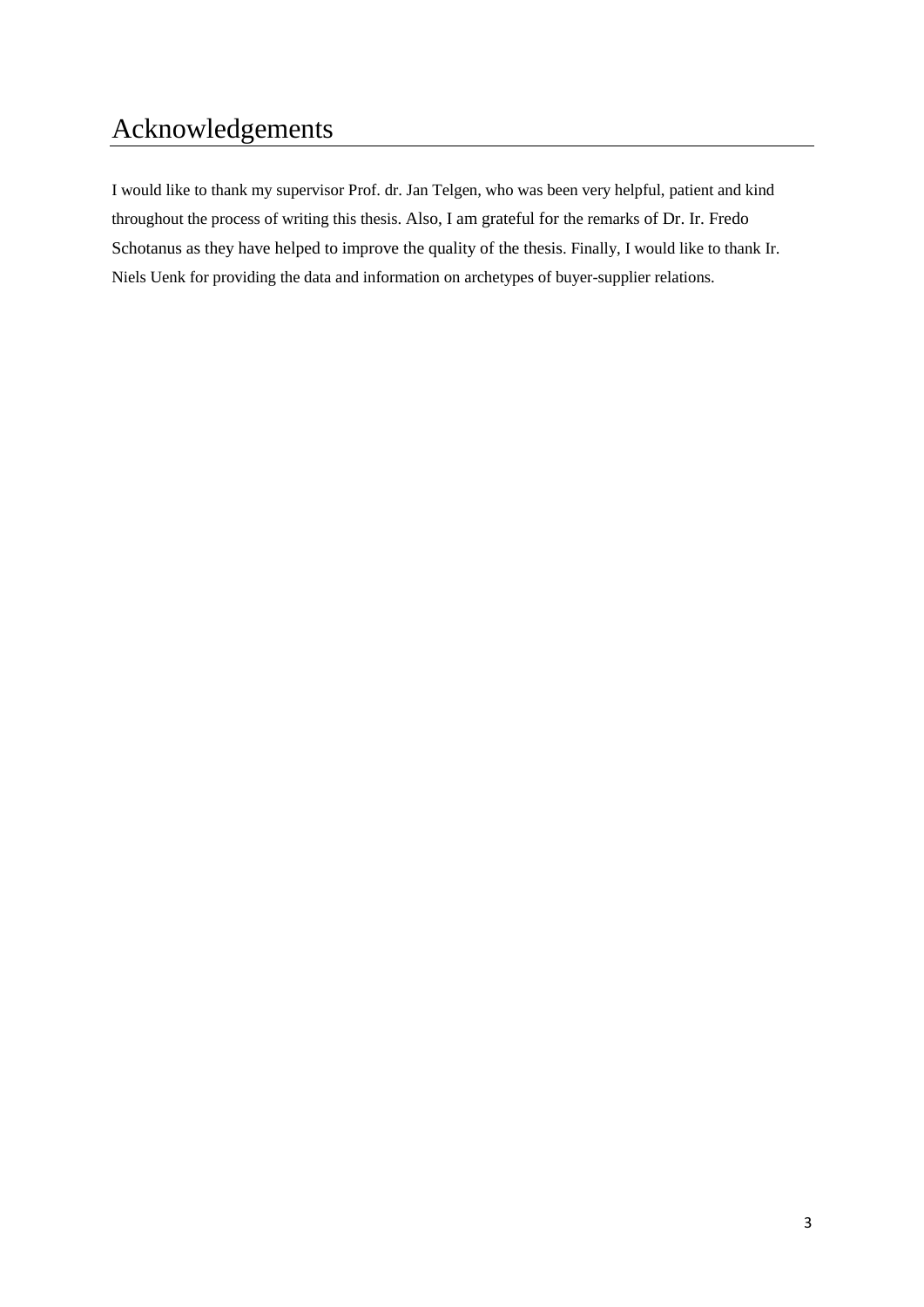# Table of contents

| 1. |  |
|----|--|
|    |  |
|    |  |
|    |  |
|    |  |
| 2. |  |
|    |  |
|    |  |
|    |  |
|    |  |
|    |  |
|    |  |
|    |  |
|    |  |
|    |  |
|    |  |
|    |  |
|    |  |
| 3. |  |
|    |  |
|    |  |
|    |  |
| 4. |  |
|    |  |
|    |  |
|    |  |
|    |  |
|    |  |
|    |  |
|    |  |
|    |  |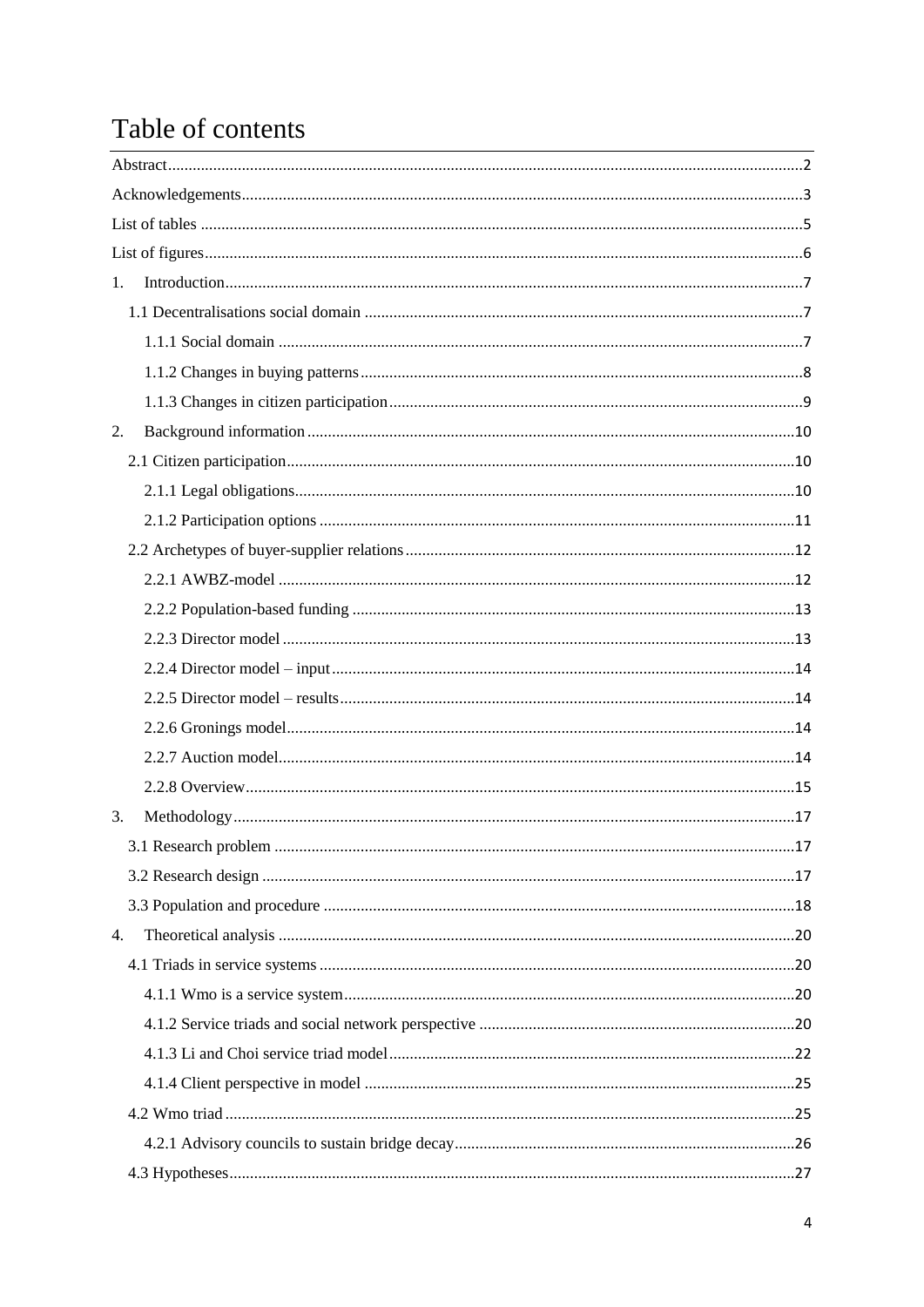| 5 <sub>1</sub> |     |  |  |  |  |
|----------------|-----|--|--|--|--|
|                | 5.1 |  |  |  |  |
|                | 5.2 |  |  |  |  |
|                |     |  |  |  |  |
|                |     |  |  |  |  |
|                |     |  |  |  |  |
|                |     |  |  |  |  |
|                |     |  |  |  |  |
|                |     |  |  |  |  |
| 6.             |     |  |  |  |  |
|                |     |  |  |  |  |
|                |     |  |  |  |  |
|                |     |  |  |  |  |
|                |     |  |  |  |  |
|                |     |  |  |  |  |
|                |     |  |  |  |  |
|                |     |  |  |  |  |
|                |     |  |  |  |  |
|                |     |  |  |  |  |

# <span id="page-4-0"></span>List of tables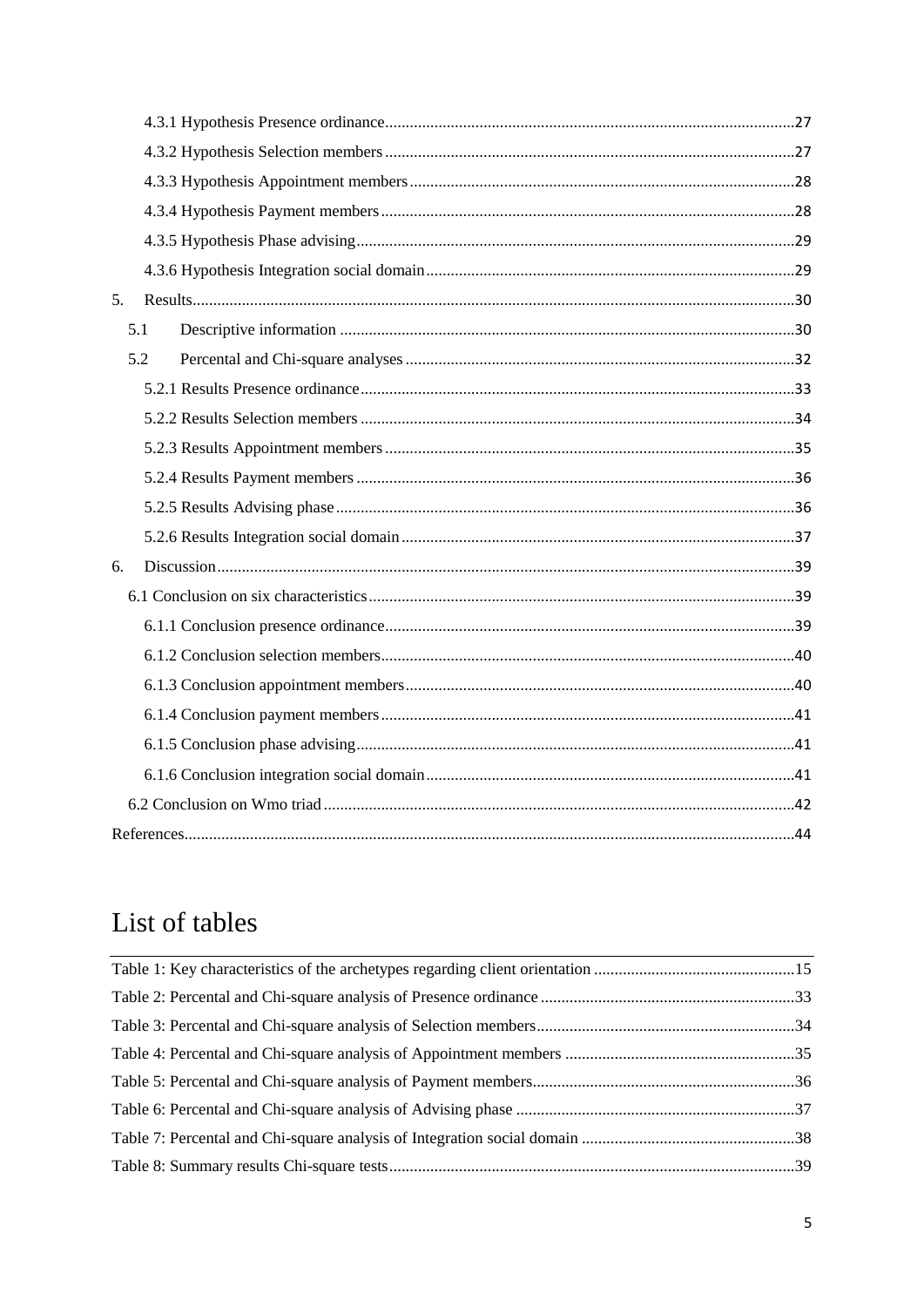# <span id="page-5-0"></span>List of figures

| Figure 9: Advisory council to sustain bridge decay: perspective of municipality and client26 |  |
|----------------------------------------------------------------------------------------------|--|
|                                                                                              |  |
|                                                                                              |  |
|                                                                                              |  |
|                                                                                              |  |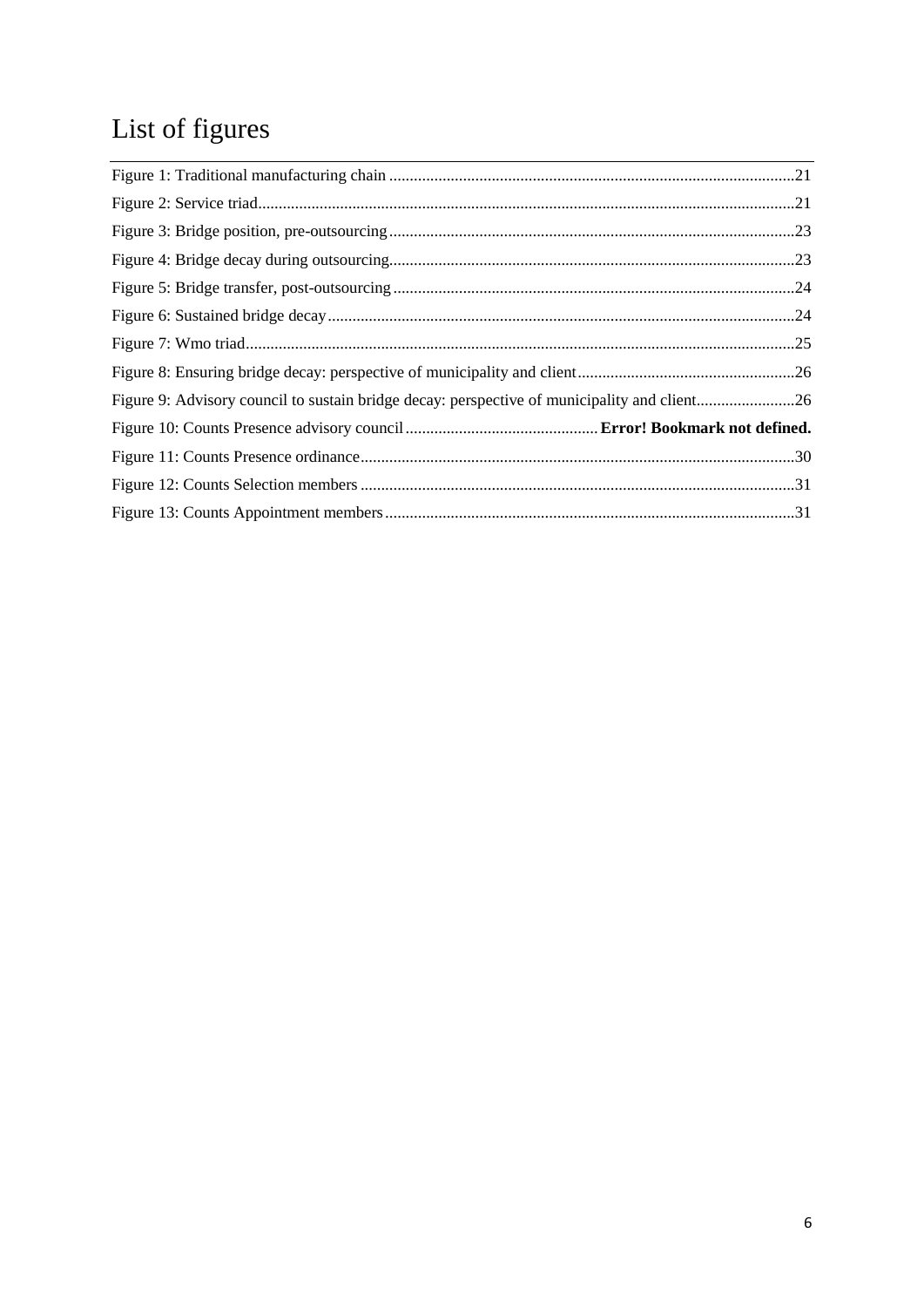## <span id="page-6-0"></span>1. Introduction

Wmo councils are a form of citizen participation, designed to enable citizens to have influence in the decision-making process of important policy choices. The Wmo councils advise municipalities on policy choices associated with the Social Support Act (Wmo). However, no data on the effect of Wmo councils on policy choices of municipalities is available. Does the presence of advisory councils result in different policy choices? This research will examine the effectiveness of Wmo councils as a form of citizen participation by exploring its relationship with an influential Wmo policy choice. The policy decision measured is the choice between archetypes of buyer-supplier relations, as it is a decision on which Wmo councils are expected to have been able to advise. The relation between Wmo councils and archetypes of buyer-supplier relations will be explored using the following research question*: To what extent does a relationship exist between the characteristics of Wmo councils and the choice between archetypes of buyer-supplier relations?*

#### <span id="page-6-1"></span>1.1 Decentralisations social domain

In the endeavour to move from a welfare state to a participation society and save costs, the social care system in the Netherlands has been decentralised. By the  $1<sup>st</sup>$  of January 2015, municipalities have become responsible for the execution of the Social Support Act ('Wet maatschappelijke ondersteuning 2015 or Wmo 2015'), the Youth Act ('Jeugdwet') and the Participation Act ('Participatiewet'). (Ministerie van Binnenlandse Zaken en Koninkrijksrelaties, 2016)

The three decentralisations are introduced to improve economic and societal participation. Through the Wmo the municipality encourages self-reliance and societal participation for people requiring assistance to live at home. The Youth Act has a similar objective, demanding municipalities to support families and enable children to develop into self-reliant adults. Finally, the Participation Act is designed to create and maintain economic participation and self-reliance.

The execution of these laws is part of the 'social domain'. This term encompasses all efforts made by the municipality regarding self-reliance, participation and (youth) care (Vlot, 2018). The social domain aims to stimulate the participation of individuals in society and provide support when necessary. Since the decentralisations of 2015, these efforts are structured by the Wmo 2015, Youth Act and Participation Act. Prior to their introduction the services in the social domain were arranged at national level with different laws in place.

#### <span id="page-6-2"></span>1.1.1 Social domain

The first of the three decentralisations is the Social Support Act or Wmo. The responsibilities of the Wmo have been transferred from the Algemene Wet Bijzondere Ziektekosten (AWBZ, General Law Special Health Costs). This law has expired on the first of January 2015, and the tasks performed under the AWBZ are divided among three new laws. Firstly, the Wet langdurige zorg (Wlz, Longterm Care Act) now addresses the care for people who require permanent supervision or are permanently in need of 24-hour care. Secondly, extramural nursing, long-term mental health care (GGZ) and a substantial portion of the tasks regarding personal care are transferred to the Zorgverzekeringswet (Zvw, Health insurance act). Finally, the tasks concerning the provision of guidance and support, as well as protected living, are transferred to the Wmo. (Movisie, 2015)

As beforementioned the Wmo encourages self-reliance and societal participation for people requiring assistance to live at home. The law is designed to enable individuals above the age of 18 to live at home whenever possible and participate in society, by pursuing three main goals. Firstly, it is intended to promote social cohesion, caring for fellow citizens and voluntary work. Hereby the quality of life in the municipality is improved. When support is required, the citizen's own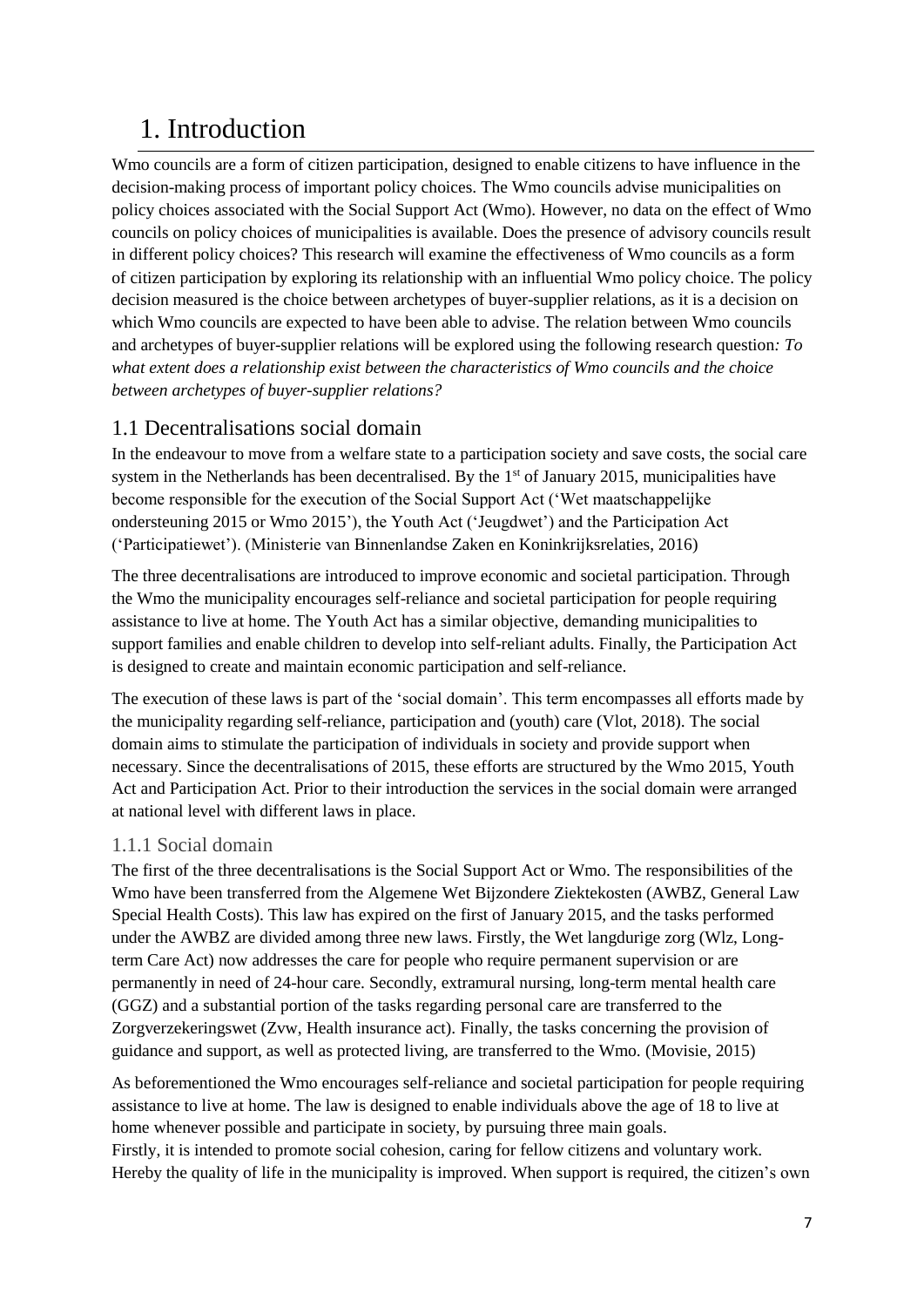social network and financial possibilities are consulted first. Secondly, individuals with a disability or with chronic, psychological or psychosocial problems are supported to be self-reliant and to participate in society, within their own living environment whenever possible. The focus here should be on the activities individuals can still perform, rather than on those they are unable to. Finally, the municipality will provide shelter to its citizens when necessary (Wet maatschappelijke ondersteuning 2015, 2014).

The Youth Act is the second of the three decentralisations. The responsibilities involved in the Youth Act are similar to the Wmo but tailored for children below the age of 18. These are children who need temporary or long-term assistance while growing up, including children with a light mental disability. The Youth Act shifts the responsibilities of Youth Care offices from provinces to municipalities. Additionally, the municipality must provide mental health care for children (GGZ) and care for mildly mentally disabled juveniles. Youth protection, closed youth care and juvenile rehabilitation are other new tasks. Lastly, municipalities must assure alignment with educational instances for appropriate education. In this area, knowledge on prevention and early intervention is of foremost importance. The support provided to families in need should enable children to develop into self-reliant adults (Jeugdwet, 2014).

Finally, the last of the three decentralisations is the Participation Act, combining three existing laws. The Wet Werk en Bijstand (WWB, Work and Social Assistance Act) has expired, but the Wet sociale werkvoorziening (Wsw, Social Employment Act) and the Wet Werk en Arbeidsondersteuning Jonggehandicapten (Wajong, Work and Employment support for Disabled Young Persons Act) still exist. Since 2015, however, the inflow of those previously qualified to enter the Wsw has stopped. These individuals now fall under the Participation Act. Since 2015 the inflow of the Wajong has also been limited, now only accessible to fully and permanently disabled individuals. (ter Beek, 2014) The Participation Act aims to improve participation in the labour market. This law is designed to aid individuals who are (temporarily) unable to earn their own income and focuses on the guiding and supporting of individuals with disabilities in the workplace. Municipalities are responsible to provide meaningful daytime activities for those unable to work on the regular labour market. The Participation Act strives for economic self-reliance for the entire labour force (Participatiewet, 2014).

The new system should increase efficiency in caretaking. A key driver for the changes is the desired reduction of the number of caretakers per individual. Significant overlap between the different fields within the social domain exists, therefore establishing a single point of contact should reduce unnecessary confusion. Additionally, the municipality operates on a smaller scale, allowing a more familiar relationship with the client and therefore enabling the municipality to provide superior customised care. Finally, municipalities increase clarity by using only one (decreased) budget to increase participation in society. (Ministerie van Binnenlandse Zaken en Koninkrijksrelaties, 2016)

#### <span id="page-7-0"></span>1.1.2 Changes in buying patterns

The three decentralisations disrupt the current organisation in caretaking and require a restructuring of the system. The responsibility to organise and provide care has transferred from national government to municipalities, logically changing the process of purchasing, attributing and distributing care. This shift of responsibility creates new possibilities for partnerships between municipalities and their suppliers of care.

In the process of designing their provision of care, municipalities have numerous decisions to make. Municipalities must decide, for example, on degree of choice for the client, manner of funding, degree of control transferred to care providers, number of care providers contracted, scope of the contract in terms of customisation etc. The combination of these decisions determines the type of cooperation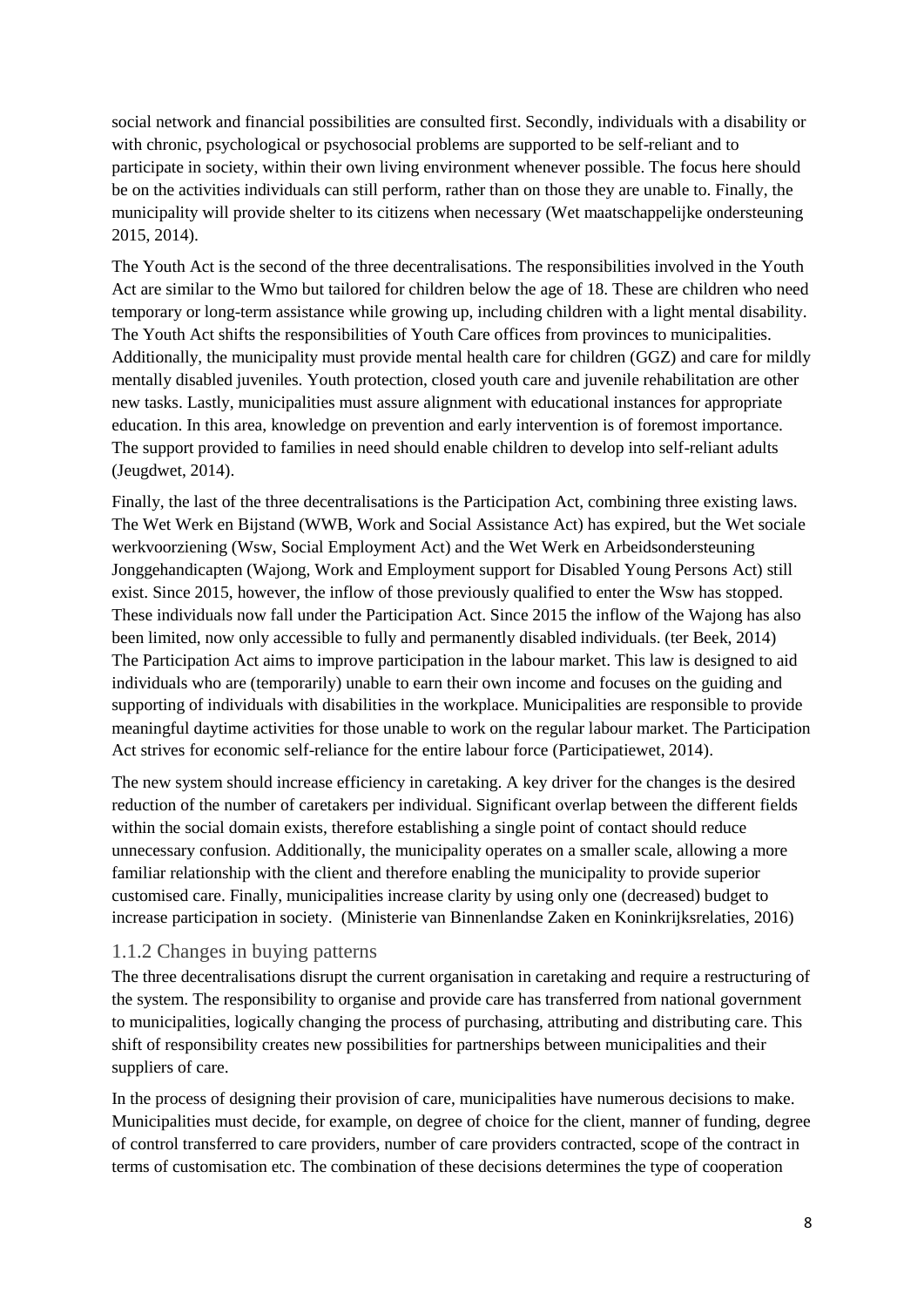between municipalities, providers of care and clients. The organised types of cooperation between the three actors are called archetypes of buyer-supplier relations (modellen van opdrachtgeverschap).

Although the three decentralisations in the social domain share numerous similarities, the organisation of purchasing in the Wmo 2015, Youth Act and Participation Act can be fairly different. Municipalities do not have to adopt the same purchasing strategies for the execution of the separate acts and the degree of integration of the activities in the social domain varies per municipality. Also, the archetypes of buyer-supplier relations are most clearly distinguished within the execution of the Wmo 2015 (Uenk, 2016). Therefore, to maintain comparability between municipalities and improve understandability of the report this research limits its scope to the Wmo.

Uenk (2016) describes six archetypes of buyer-supplier relations in the execution of the Wmo 2015: the AWBZ model, population-based funding, the director model-input, the director model-results, the Gronings model and the auction model. These archetypes differ, amongst other things, in the involvement options offered to clients. These involvement options for the client are described as freedom of choice between suppliers and participation in their personal care plan. The director model, for example, allows clients to choose their preferred supplier and involves the client in the planning of their care. Population-based funding, on the other hand, offers neither of these options. The six archetypes have distinct characteristics and result in different experiences for the client.

Since archetypes of buyer-supplier relations determine the type of cooperation between municipality, providers of care and clients, the choice between archetypes matters greatly in the execution of the Wmo 2015. How is the decision-making process between different archetypes organised in municipalities? Are providers of care and clients involved in this process? Legally, citizens should be included in the design of the Wmo in the municipality. What is the influence of clients through citizen participation?

#### <span id="page-8-0"></span>1.1.3 Changes in citizen participation

By law, it is required for citizens and clients to have a say in the setup and execution of the provision of care within the social domain. The obligation to include citizens in the decision-making process has not been a newcomer in the regulations surrounding the three decentralisations. Citizen participation and client participation were on the agenda long before the decentralisations in the social domain. Before 2015, Wmo councils already had the task to advise municipalities on their policy choices (Wet maatschappelijke ondersteuning, 2006). They alert the municipality on signals from society and aim to protect citizens.

With the decentralisations in the social domain, Wmo councils have responsibility over a rapidly developing field. Many Wmo councils have been merged into a collaborative advisory council overseeing the entire social domain of a municipality. Other Wmo councils decide to cooperate with advisory councils of neighbouring municipalities. As the scope of the Wmo widens, the councils must decide which subjects deserve their full attention and on which cases it is wiser not to misuse their limited resources.

Although the law states municipalities must involve citizens, clients and their representatives in the execution of the Wmo, they have freedom to choose in which way they wish to do so. The government grants municipalities freedom to design their own policy, within legal boundaries (Wmo 2015, 2014). Consequently, the consultation of clients and citizens is organised differently per municipality, although in practice all municipalities opt for advisory councils.

The advisory councils advise municipalities on their policy choices, such as the choice for an archetype of buyer-supplier relations. What influence do these councils have in the decision-making process between archetypes of buyer-supplier relations?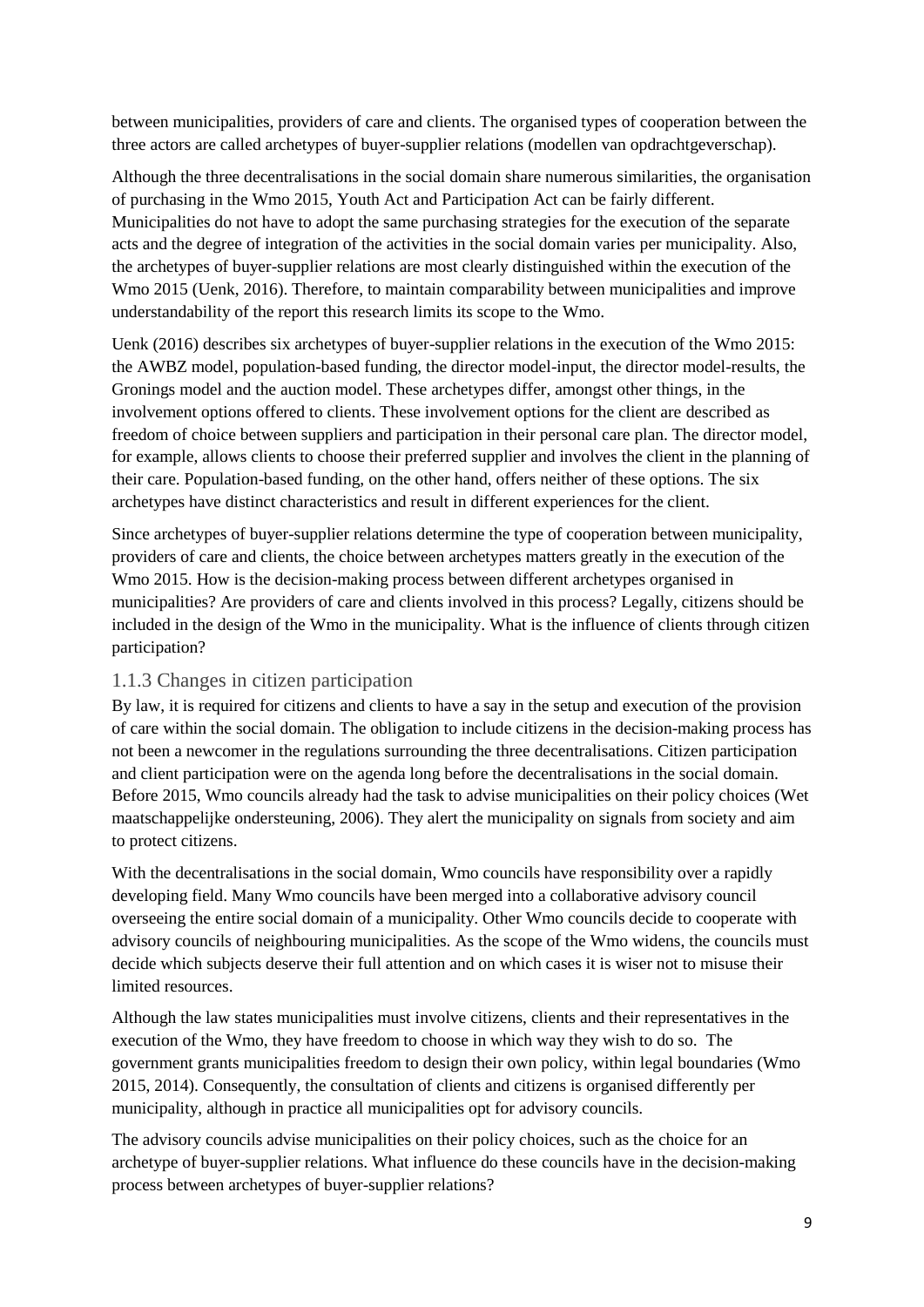# <span id="page-9-0"></span>2. Background information

This chapter further defines the concept of citizen participation and describes the six archetypes of buyer-supplier relations. First, the terms citizen participation and client participation are explained, followed by an elaboration on the legal obligations municipalities have regarding citizen participation within the Wmo regulations. It then describes the participation options available for municipalities. Next, each of the archetypes of buyer-supplier relations are described and an overview of their similarities and differences is presented.

#### <span id="page-9-1"></span>2.1 Citizen participation

The Wmo 2015 dictates that municipalities should involve its citizens, including Wmo clients and their representatives in policy decisions on the execution of the Wmo. This type of involvement from citizens is termed participation. Two types of participation are distinguished: client participation and citizen participation.

Client participation concerns the involvement of final target groups or clients. Edelenbos (2000) defines client participation as: 'The early involvement of final target groups in the formation of policy and improvement of quality, where, in openness and on the basis of equality and mutual debate, problems are identified, and solutions are explored that influence the final decision'. The involvement of clients in policy formation and quality improvement is critical, as they are the users for which care services are intended and the reason systems like the Wmo exist. The client perspective is important for balanced decision-making, considering the fact that the interests of the client can directly oppose those of the municipality and care providers. Furthermore, clients have valuable knowledge on care services based on their experience. Their very relevant perspective and experience expertise should earn them the right to be included in policy decisions. (Krijnen, Gouw, Hagen, & Roetering, 2013)

Where client participation highlights the concerns of service users, citizen participation is focused on the common interest of all citizens. Although overlap between these groups exists, the interests of clients and citizens can be quite different. There is a considerable amount of definitions for citizen participation (and public participation). Creighton (2005) identified four elements of public participation which are present in most of its definitions.

Firstly, public participation applies to administrative decisions. Secondly, public participation is not just providing information to the public; there is interaction between the organisation making the decision and people who want to participate. Thirdly, there is an organised process for involving the public. It is not something that happens accidentally or coincidentally. Finally, the participants have some level of impact or influence on the decision being made.

These universal rules for citizen participation also apply to the Wmo. Citizen participation within the Wmo concerns the formal participation and involvement of all citizens in municipal Wmo policy development and Wmo policy implementation (Krijnen et al., 2013). Examples of citizen participation are Wmo advisory councils, citizen consultations and citizen initiatives.

The Wmo 2015 puts extra focus on citizen participation over client participation. With the underlying thought that any person can become a client at any time, all citizens should have the opportunity to contribute to the formation and implementation of policies.

#### <span id="page-9-2"></span>2.1.1 Legal obligations

As beforementioned, citizen participation concerns organised processes and formal involvement of citizens in policy development and implementation. These formalised processes must be organised according to the legal obligations described in the Wmo 2015.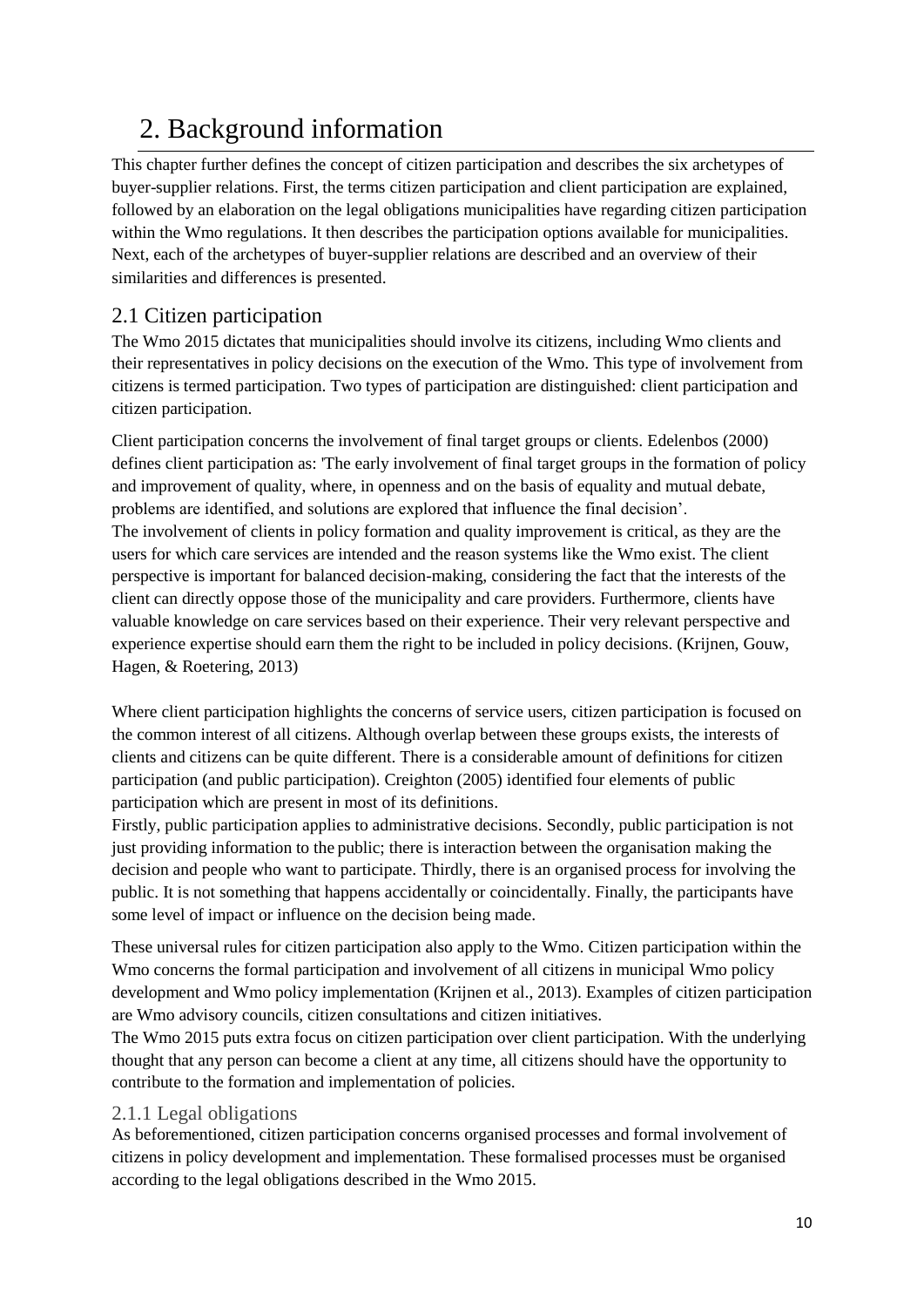The Wmo 2015 dictates in article 2.1.3 that municipalities must involve citizens, clients and their representatives in the execution of the Wmo. Additionally, municipalities are obliged to officially establish their participation regulations in a Wmo ordinance ('verordening').

This Wmo ordinance bundles all the regulations the municipality considers necessary to execute their designed Wmo plan. The ordinance must include, for example, which criteria are used to determine whether a client qualifies for a customised service, in which way a client-linked budget is determined and the measures the municipality takes against unlawful receiving of a customised service or clientlinked budget (Wet maatschappelijke ondersteuning 2015, 2014).

In the area of citizen participation, the ordinance must first clarify the scope of citizen participation. The municipality will determine which of their offered services must provide citizens and clients the possibility to be involved in policy decisions. Once the scope has been determined, the Wmo ordinance must clarify the way citizens will be involved in the execution of the Wmo on six aspects. First, it must be arranged in which way citizens are given the opportunity to make proposals for the policy of the municipality. Second, it must be arranged in which way citizens are enabled at an early stage to give advice (asked and without being asked) during the decision-making process on regulations and policy proposals. Third, it must be arranged in which way citizens are provided with support to fulfil their role effectively. Fourth, it must be arranged in which way citizens can participate in periodic consultations. Fifth, it must be arranged in which way citizens can submit topics for the agenda of this consultation. Finally, it must be arranged in which way citizens shall be provided with the information required for adequate participation in the consultation (Wet maatschappelijke ondersteuning 2015, 2014).

Although the law states citizens, clients and their representatives must be involved in the execution of the Wmo, municipalities have considerable freedom in designing citizen participation and client participation. As municipalities are allowed to design their own system, it is organised in different ways amongst the various municipalities.

#### <span id="page-10-0"></span>2.1.2 Participation options

Municipalities can choose to organise their participation through e.g. Wmo advisory councils, referendums, or by creating an ad hoc advising group per issue. Despite the fact that there are no specifications in the Wmo on the way municipalities must involve their citizens, practically all municipalities have chosen for a Wmo advisory council. These councils can differ greatly in advising responsibilities and objectives, working methods and organisational structure. As ultimately almost every municipality opts for a Wmo council this is the most important participation structure to explore.

The participation options described in this chapter draw heavily on the six aspects mentioned in legal obligations. The Wmo 2015 sets certain requirements but provides a high degree of freedom in organising citizen participation. Different participation options therefore exist within the legal barriers.

Firstly, there can be variation in the formal establishment of the Wmo council. Is there an operative advisory council present in the municipality? In what way are its regulations formally established? The Wmo 2015 demands municipalities to publish their participation regulations in the Wmo ordinance. However, many municipalities choose to publish a separate ordinance to communicate the regulations of the Wmo council to its citizens, solidifying its legal position.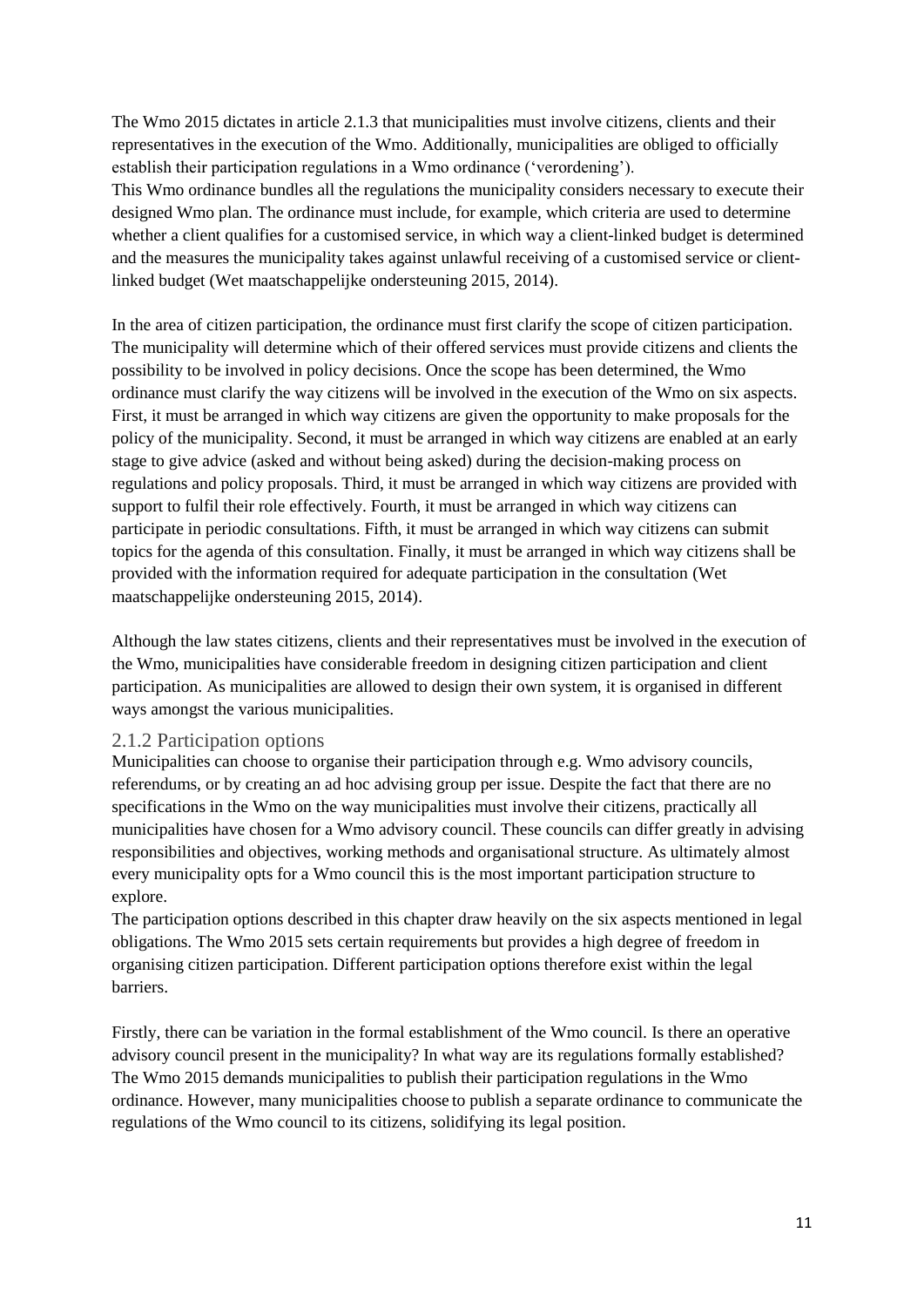Additionally, the degree of autonomy of the advisory council varies. The manner in which new members are chosen directly affects the independence and autonomy of the advisory council. New members for the Wmo council can be directly selected and appointed by the advisory council itself, providing the council a high degree of autonomy and independence. Or the direct opposite: the city council both recruits and appoints new candidates, having full control over the composition of the Wmo council. In most municipalities the Wmo council nominates a suitable candidate to be appointed by the city council. In some cases, the candidate is nominated by an organisation active in the social domain, or the municipality and the advisory council join forces by creating a selection committee to nominate a fitting candidate.

The independence of the council is also affected by the way the new members of the Wmo council are appointed: on personal title or as a representative of an organisation. It is also possible for a member to be appointed on personal title, while being part of an organisation and safeguarding their interests. Representatives of an organisation can be excellent in championing and defending the interests of their organisation but might be more short-sighted regarding the interests of other stakeholders. Independent experts with a background in policy understand the methods of the municipality, while the presence of representatives of clients and experts by experience in Wmo councils maintains the close connection with its target group. Wmo councils are often a mixture of these types.

Furthermore, the support Wmo councils receive from its municipality differs. One form of support is the direct monetary compensation that members of some Wmo councils receive for their efforts. Other forms are granting secretarial support, providing office supplies and allowing access to municipal offices for meetings etc. The municipality can also provide support by actively involving the Wmo council early in the policy making process. This should ensure their influence in the creation of policy.

Finally, citizen participation can be integrated across the whole social domain. The Wmo council can operate fully independent or be unified with either the Youth council or the Participation council. Another option is a broad participation council for the social domain. These councils are expected to advise in a more universal way, less specific to the Wmo.

#### <span id="page-11-0"></span>2.2 Archetypes of buyer-supplier relations

One of the policy decisions that citizen participation can influence is the choice between archetypes of buyer-supplier relations. These archetypes of buyer-supplier relations design the manner in which municipalities cooperate with providers of care and clients. To a certain extent, the archetypes prescribe the approach in which municipalities execute the Wmo, as well as their practices in outsourcing Wmo activities (Uenk, 2016).

The six archetypes which are described are the AWBZ model, population-based funding, the director model-input, the director model-results, the Gronings model and the auction model. The archetypes differ in degree of choice for the client, manner of funding, degree of control transferred to care providers, number of care suppliers contracted, scope of the contract in terms of customisation etc. The archetypes are described further below.

#### <span id="page-11-1"></span>2.2.1 AWBZ-model

In the first model municipalities choose to hold on to the structures that were used before the decentralisations. They take over the activities that were previously part of the AWBZ. For municipalities, this is the easiest option among the different models. The implementation can be done rapidly, and the municipalities have the possibility to identify best practices and pitfalls as shown by other municipalities, before they decide to adopt a different approach.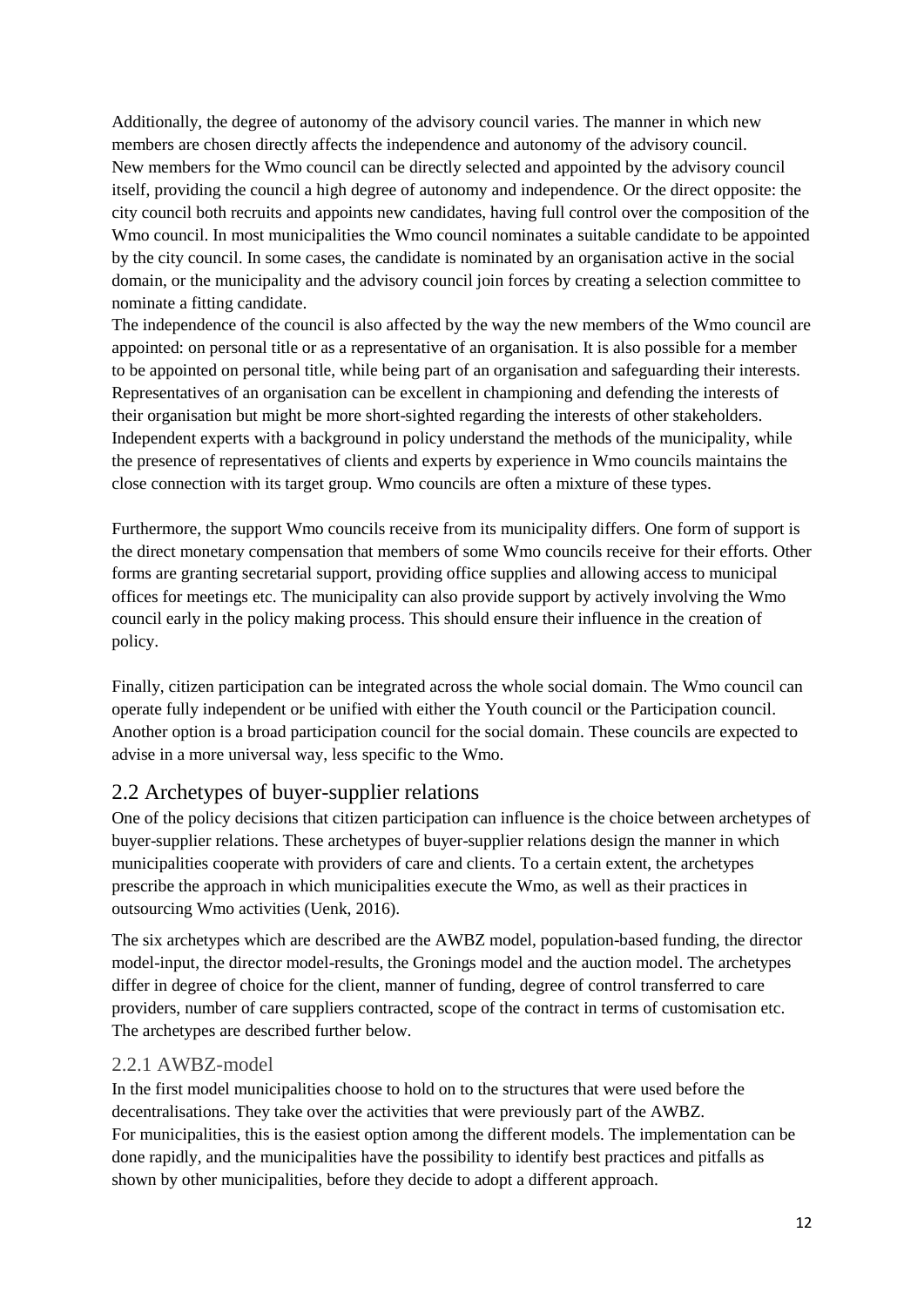The municipality contracts the current care providers of its citizens, maintaining the same supply base. Therefore, an advantage of the model is its provision of continuity of care for citizens and certainty for both clients and healthcare providers since there is no change in structure. Additionally, it grants municipalities time to gather more information on other models and can thus conveniently be used as a transition model.

A drawback of the model is the limited opportunity it offers for new healthcare providers to compete. It maintains its current supply base and its organisational structures. The municipality pays care providers based on input and designs contracts around standard interventions. There is no innovation in the supply of care as there is no incentive for creativity and improved efficiency. The model does not embody the idea of the centralisations and it is a missed opportunity to innovate healthcare in the social domain.

#### <span id="page-12-0"></span>2.2.2 Population-based funding

In this model the municipalities are divided into separate areas and contracts are set up with one single healthcare provider per geographic sector. These sectors have a set budget based on their population, which is transferred from the municipality to the provider responsible for healthcare in the sector. Within the boundaries of the budget, the provider has considerable freedom to organise healthcare. In order to be able to deliver a broad scope of services, this archetype of buyer-supplier relations requires the healthcare provider to be of reasonable size, or several providers must work together in a consortium. The main provider works with smaller providers to ensure a sufficient scale of operations, and to guarantee the required knowledge and competence.

An advantage of this archetype is the large responsibility given to the professional care providers. They have more experience in the health sector than the municipalities and are in closer contact with the client. This can also be a disadvantage, as it allows the care provider to behave opportunistically. The strong position of the main provider rules out some beneficial effects of competition. Clients do not have the possibility to choose freely amongst healthcare providers and are stuck with the main provider regardless of its performance.

This archetype is favoured by large healthcare providers since it grants the best possibility to exploit economies of scale and they have substantial influence on the organisation of the provision of care. Smaller providers are disadvantaged by this model, since they rely on the subcontracting choices of the main provider.

When the municipality chooses to implement this archetype, it can partially transfer responsibility, therefore simplifying the process. However, the municipality does have to find a way to ensure proper caretaking with limited control over the behaviour of the main care provider.

#### <span id="page-12-1"></span>2.2.3 Director model

In this model the central player in healthcare is the 'director'. The municipality decides to maintain control over the execution of care and employs a director, independent from care providers. The director determines the needs of the client during a personal conversation and develops a custom supply arrangement, in cooperation with the client.

The director must ascertain to what extent the client needs support in their daily activities. The focus in this conversation is on what activities the client can still perform, rather than on their limitations. After the determination of the needs of the client, they cooperatively explore support possibilities within the client's social network. The remaining support required from the municipality is offered in the form of standard customised services.

The municipality has framework agreements with multiple healthcare providers for separate standard customised services, bundled into a catalogue. The client has freedom of choice between providers for these services.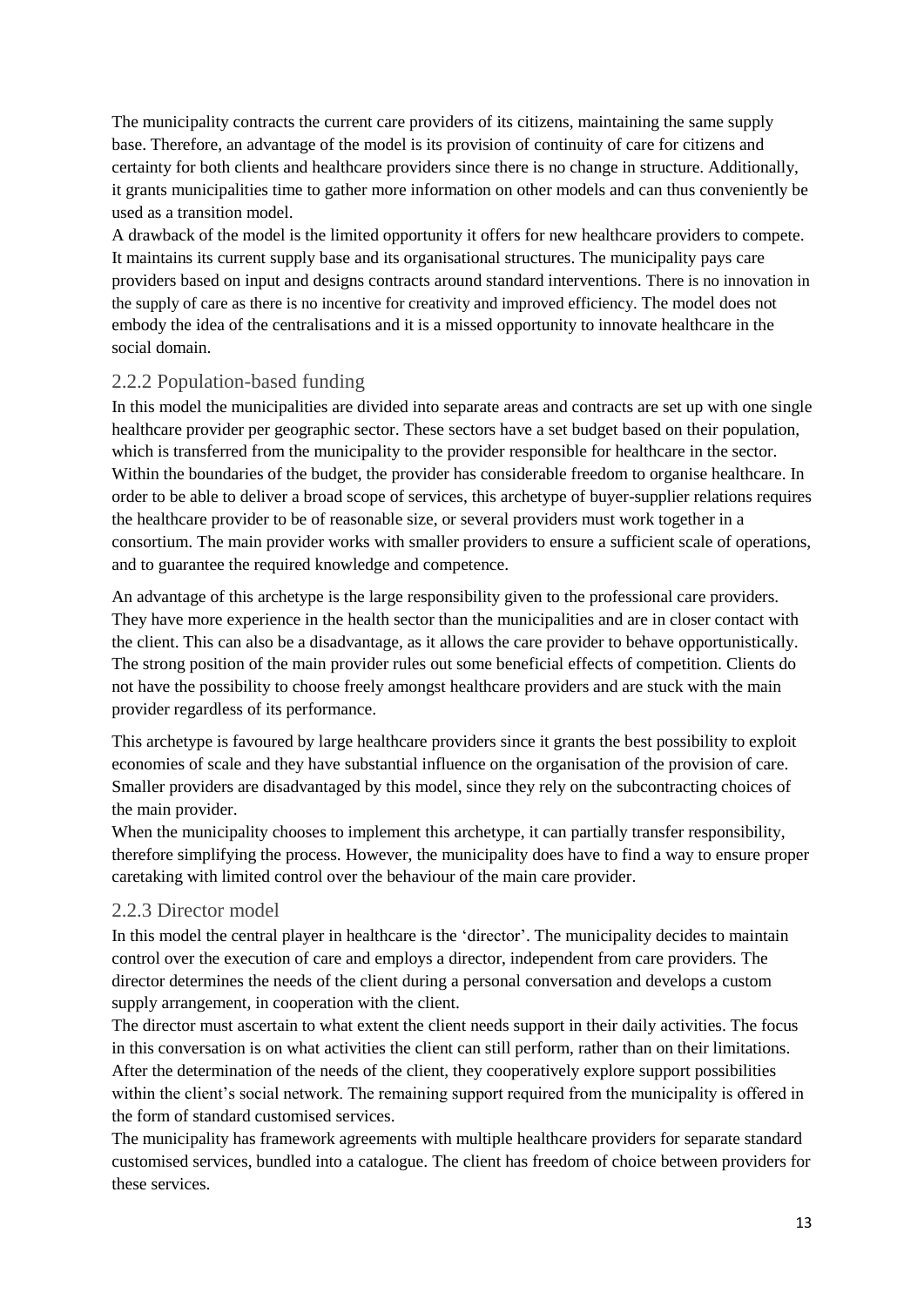Healthcare providers must deal with uncertainty in this model. They depend on the choices of the director and must compete with other providers. The contracts they have with the municipality do not guarantee any business. On the other hand, the model gives providers a fair chance to compete. All suppliers are contracted under the same conditions and it therefore allows smaller healthcare providers to compete with larger providers. The necessity for providers to compete results in another advantage for clients: healthcare providers have an impulse to improve quality and maintain continuous innovation.

From the perspective of the client this is in theory an excellent model. They are involved in the design of their customised supply plan and are free to choose their healthcare provider (from the contracted selection). The municipality is closely involved in the execution of care via the director and the client has only one point of contact with the municipality, decreasing unnecessary confusion.

However, the model depends heavily on the competences of the director. The director must accurately determine the needs of the client, decide on the customised services included in the custom supply arrangement and keep oversight on the execution of care. The independence of the director from healthcare providers is of utmost importance for this model to function properly. Conflicting interests for the director can result in an excess of the use of certain customised services. Incompetent directors can lead to inadequate and inefficient care.

#### <span id="page-13-0"></span>2.2.4 Director model – input

This archetype is split in two distinct models according to the method of financing the municipality chooses. The input-focused director model pays care providers for their input in hours. Hour-based payment provides more certainty for providers but decreases their incentive to innovate.

#### <span id="page-13-1"></span>2.2.5 Director model – results

Contrarily, the result-focused director model compensates based on the output or outcome of care provided. Result-based payment provides more certainty to clients, since care providers are only paid when actual service is delivered. This type of buyer-supplier relations presents an incentive for care providers to innovate their services and work on efficiency.

#### <span id="page-13-2"></span>2.2.6 Gronings model

In the Gronings model the providers of care are responsible for most activities, receiving little direction from the municipality. The municipality contracts all suppliers previously employed in the AWBZ. It then divides budget between these suppliers based on their number of clients and historical demand. The providers are free to design their care plan within the bounds of the budget. There is theoretically no need to account for their hours. Therefore, providers of care have both the space and an incentive to be efficient and optimise their care. Another advantage of this model is the certainty the municipality has that the budget will be sufficient. Also, providers of care are more likely to fully exhaust the social network of the client as they have an impulse to decrease care.

However, this financial motive to decrease care is one of the strongest negative aspects of this model as well. The manner of funding creates an impulse for providers to maximise their number of clients but minimise the care per client. The provider is not encouraged to deliver high quality care. Also, there is no entrance of new suppliers, as the municipality only employs the supply base from the AWBZ. This potentially limits innovation.

#### <span id="page-13-3"></span>2.2.7 Auction model

The auction model auctions off an anonymised problem situation, made per client. The municipality describes this problem situation based on a personal conversation with the client and publishes it on a protected website. Healthcare providers are then invited to bid on a client package with their proposed healthcare plans and pricing. The municipality and the client choose the most appealing provider, who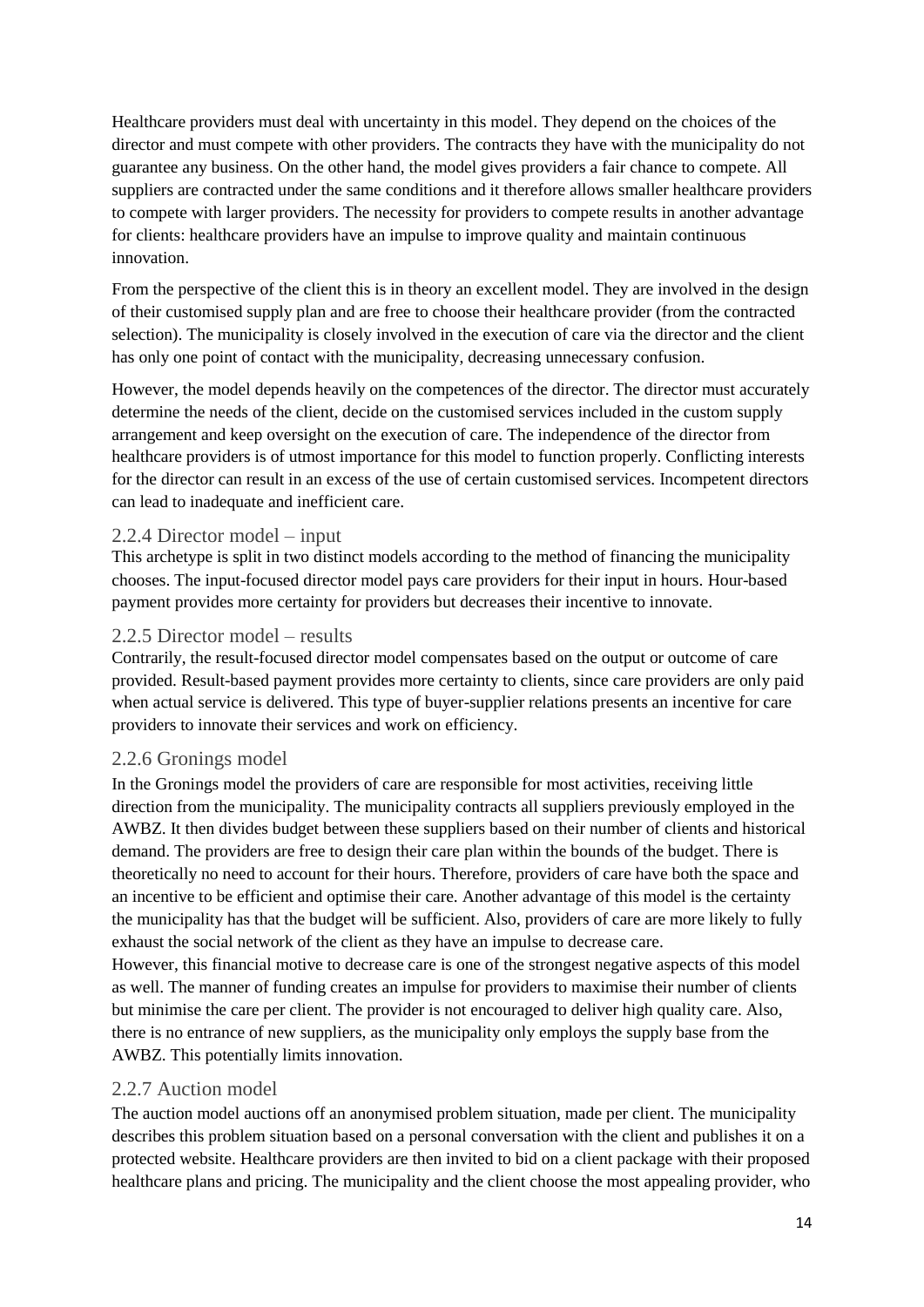receives responsibility over the specifics of the plan and has control over the execution of care. An advantage of this model is that the bidding competition tends to result in acceptable costs for the municipality. A downside is that the price may often be the decisive factor. Additionally, the decoupling of the intake moment and the designing of the plan could be problematic. The anonymised problem situation should be communicated in excellent clarity for the healthcare provider to understand the specifics of the client's situation. Also, care providers may not be enthusiastic to participate in an auction for each of its prospective clients.

#### <span id="page-14-0"></span>2.2.8 Overview

Table 1 displays three key characteristics regarding the client orientation of archetypes of buyersupplier relations: funding type, freedom of choice and involvement personal plan. The three funding types are Input (or PxQ), Population and Results. Municipalities which organise funding based on input pay care providers for their input in hours. Population-based funding provides care suppliers with a set budget based on the size of the population it delivers care to. The last type couples payment of care providers to the results they must realise. This type is most client friendly as clients are certain their care is delivered. Also, a performance-based contract has a positive effect on innovation in interorganisational relationships (Sumo, Valk, Weele & Bode, 2014). The table also includes the presence of a budget for the AWBZ model and the Gronings model. The budget provides certainty to both the municipality and the care provider, whether that is desirable is open to discussion.

The next key characteristic is freedom of choice between care providers. Municipalities that contract multiple suppliers can offer their clients the ability to choose their preferred care providers. When clients are dissatisfied with their personal care they have the possibility to choose an alternative provider, creating pressure for care providers to perform well.

The last key characteristic is involvement in personal plan. The ability for clients to influence their care plan indicates the client is taken seriously, and is important to evaluate client orientation.

| Archetypes               | Funding type        | Freedom of     | Involvement    |
|--------------------------|---------------------|----------------|----------------|
|                          |                     | choice         | personal plan  |
| AWBZ model               | Input - budget      | Partial        | N <sub>0</sub> |
| Population-based funding | Population          | N <sub>o</sub> | N <sub>0</sub> |
| Director model $-$ input | Input               | <b>Yes</b>     | <b>Yes</b>     |
| Director model – results | Results             | Yes            | <b>Yes</b>     |
| Gronings model           | Population - budget | N <sub>o</sub> | Unclear        |
| Auction model            | Results             | Partial        | Partial        |

<span id="page-14-1"></span>Table 1: Key characteristics of the archetypes regarding client orientation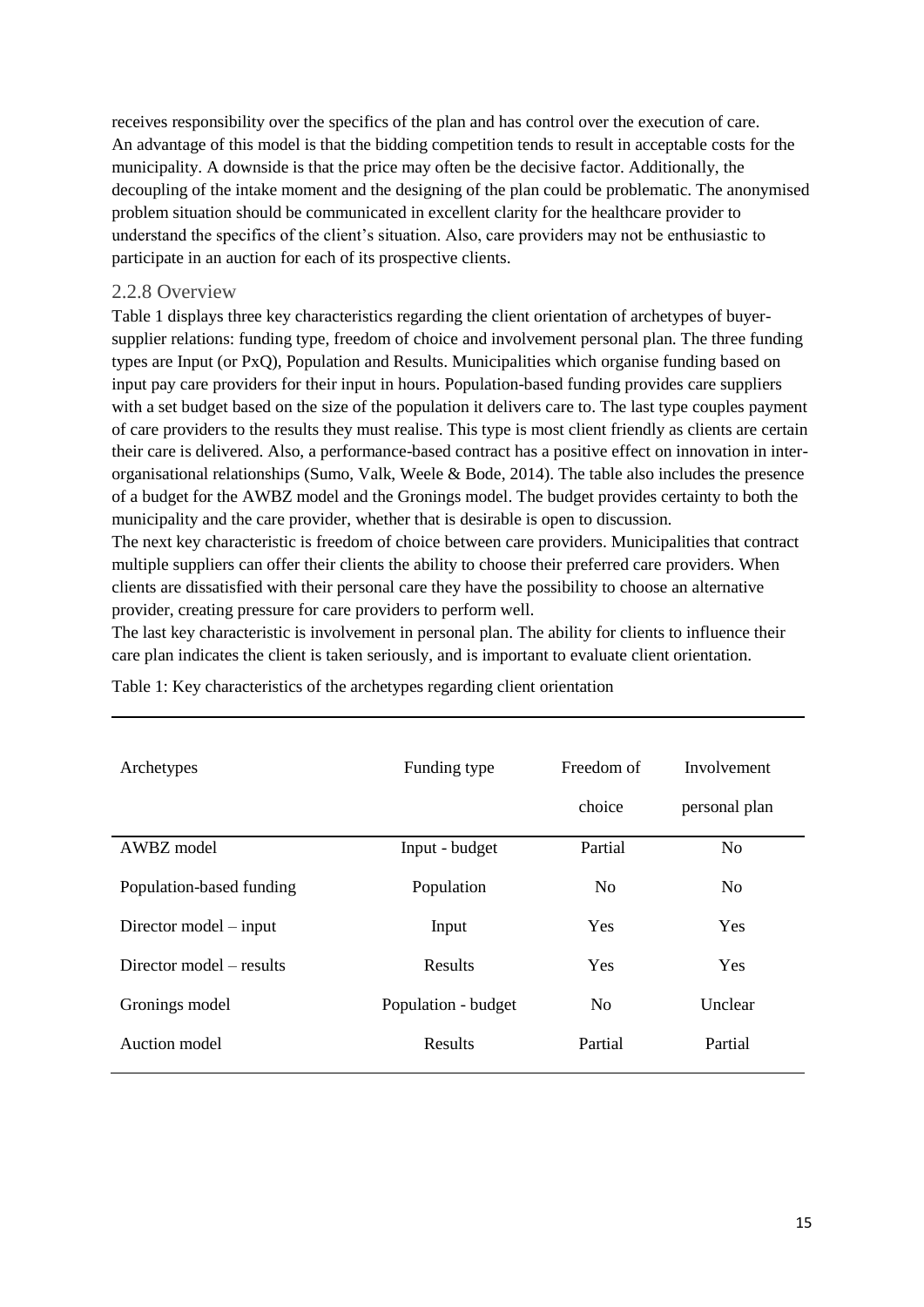Based on the key characteristics mentioned in Table 1, the archetypes are ordered according to their client orientation.

- *1. Director model-results*: This archetype pays its providers based on results, granting clients certainty of care delivery. In this model clients have freedom of choice and they are involved in the development of their personal plan.
- *2. Director model-input*: This archetype pays its providers based on input, decreasing the innovation impulse as efficiency is not rewarded. Clients have freedom of choice and they are involved in the development of their personal plan.
- *3. AWBZ-model*: This archetype pays its providers based on input, from a set budget, decreasing the innovation impulse. In this model clients have some freedom of choice but are not able to participate in the development of their personal care plan.
- *4. Auction model*: This archetype's funding type is results-based, increasing the innovation impulse. In this model clients have some freedom of choice (they are involved in the choice between proposals) and some involvement in their personal plan.
- *5. Gronings model*: This archetype pays its providers based on a budget for its population, creating an impulse to minimise the used resources while maintaining a large client group. This model provides no freedom of choice between suppliers and is unclear on the involvement of clients in their personal care plan.
- *6. Population-based funding*: This archetype's funding type is population-based, creating an impulse to minimise the used resources while maintaining a large client group. Clients have no freedom of choice between providers and are not involved in the development of their personal plan.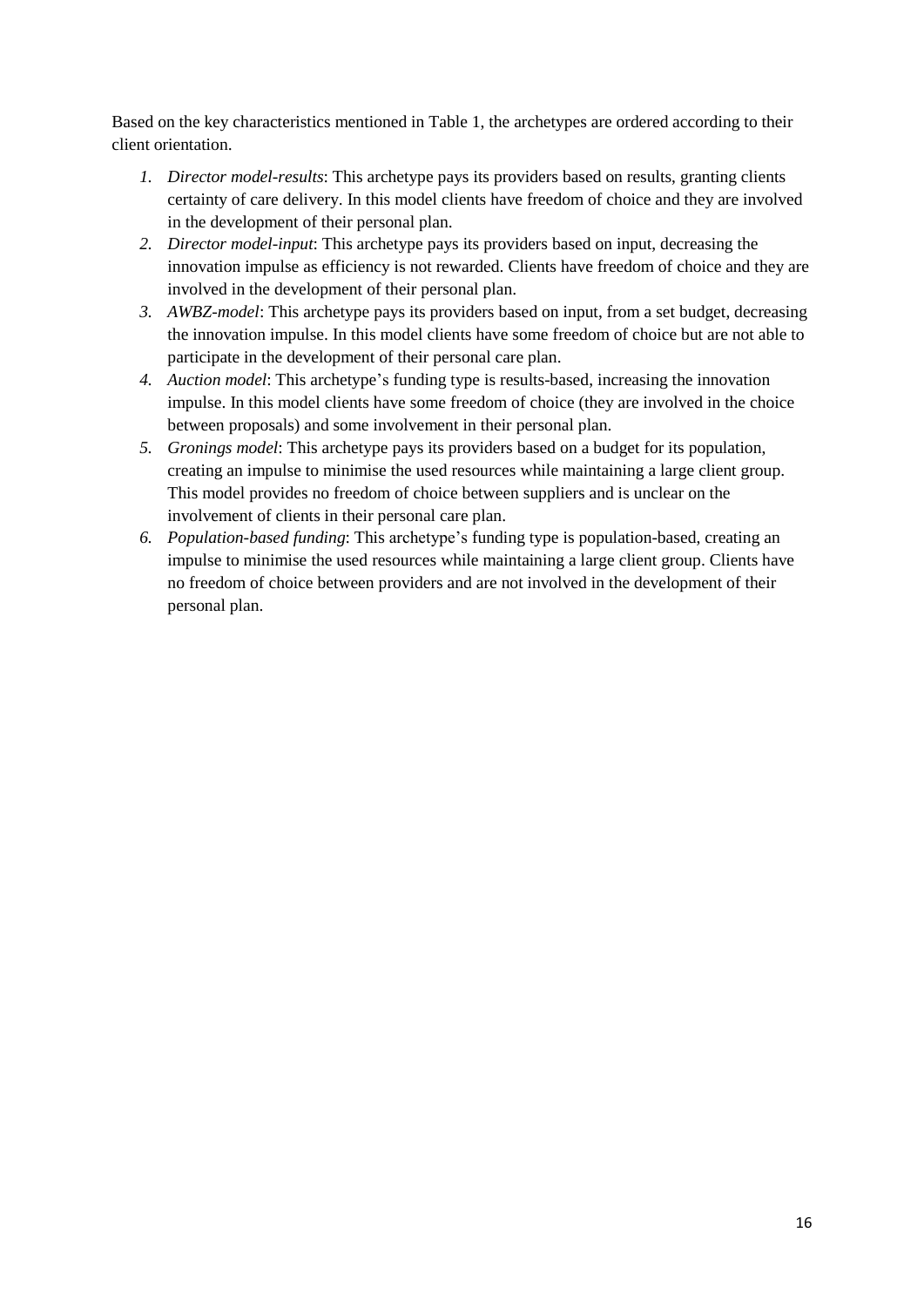# <span id="page-16-0"></span>3. Methodology

#### <span id="page-16-1"></span>3.1 Research problem

Wmo councils have the task to advise municipalities on their policy choices regarding the Wmo 2015. There is, however, no data on the effectiveness of Wmo councils as a form of citizen participation. Does the presence of advisory councils result in different policy choices? To what extent are Wmo councils able to protect the interests of clients? What characteristics should Wmo councils possess to be effective forms of citizen participation? Summarised: What is the effect of Wmo councils as a form of citizen participation on policy decisions?

The policy decision measured in this research is the choice for archetype of buyer-supplier relations, as it marks an influential Wmo policy choice where it can be assumed Wmo councils were able to advise in the decision-making process. The archetype of buyer-supplier relations structures many aspects of care provision in the Wmo 2015. The choice for a more client-oriented archetype can therefore significantly influence the Wmo system in favour of those needing care. This research will explore the relation between Wmo councils and archetypes of buyer-supplier relations using the following research question: To what extent does a relationship exist between the characteristics of Wmo councils and the choice between archetypes of buyer-supplier relations?

The objective of citizen participation is to protect the interests of the clients. A strong execution of citizen participation would therefore logically result in more client-oriented archetypes of buyersupplier relations. Client-oriented archetypes offer better involvement options for clients by providing freedom of choice between suppliers and enabling clients to participate in their personal care planning. It is expected that the characteristics of a strong Wmo council will make it more likely a client-oriented archetype of buyer-supplier relations is in place.

#### <span id="page-16-2"></span>3.2 Research design

This research will explore the relation between Wmo councils and archetypes of buyer-supplier relations using the following research question: *To what extent does a relationship exist between the characteristics of Wmo councils and the choice between archetypes of buyer-supplier relations?*

First, the citizen participation options were described and an overview of the archetypes of buyersupplier relations was presented. To understand the way in which Wmo councils influence the choice between archetypes, a descriptive study in the form of literature research was conducted. The choice for archetype of buyer-supplier relations mainly affects three actors: the municipality, the providers of care and the clients. Information on the relationship between these three actors and the role of the Wmo council was gathered through Google Scholar. The initial search term entered was 'Service triads'. As more information was gathered on service triads additional search terms were entered: 'Buyer-supplier relations', 'Service networks' and 'Service systems'. As four actors are described in the Wmo service triad (the municipality, the providers of care, the clients and the advisory council), most theories on service triads did not cover all actors in a satisfactory way. The model of Li and Choi (2009) does provide a framework to position each of the four actors and was chosen to further describe the Wmo triad and the role of the Wmo advisory council. Their model competently explains the stages of outsourcing, the opportunism risk involved and the role of the Wmo council. Chapter 4 illustrates the triad situation between municipality, care providers and clients in three sequential stages. An expansion of their triad model is proposed, by creating a triad with the focus on the client perspective. The model with the shifted focus serves as a framework for the formation of the hypotheses. The advisory council is suggested as a tool to ensure an optimally functioning triad, where the interests of the client are protected. This type of triad would be more likely to choose an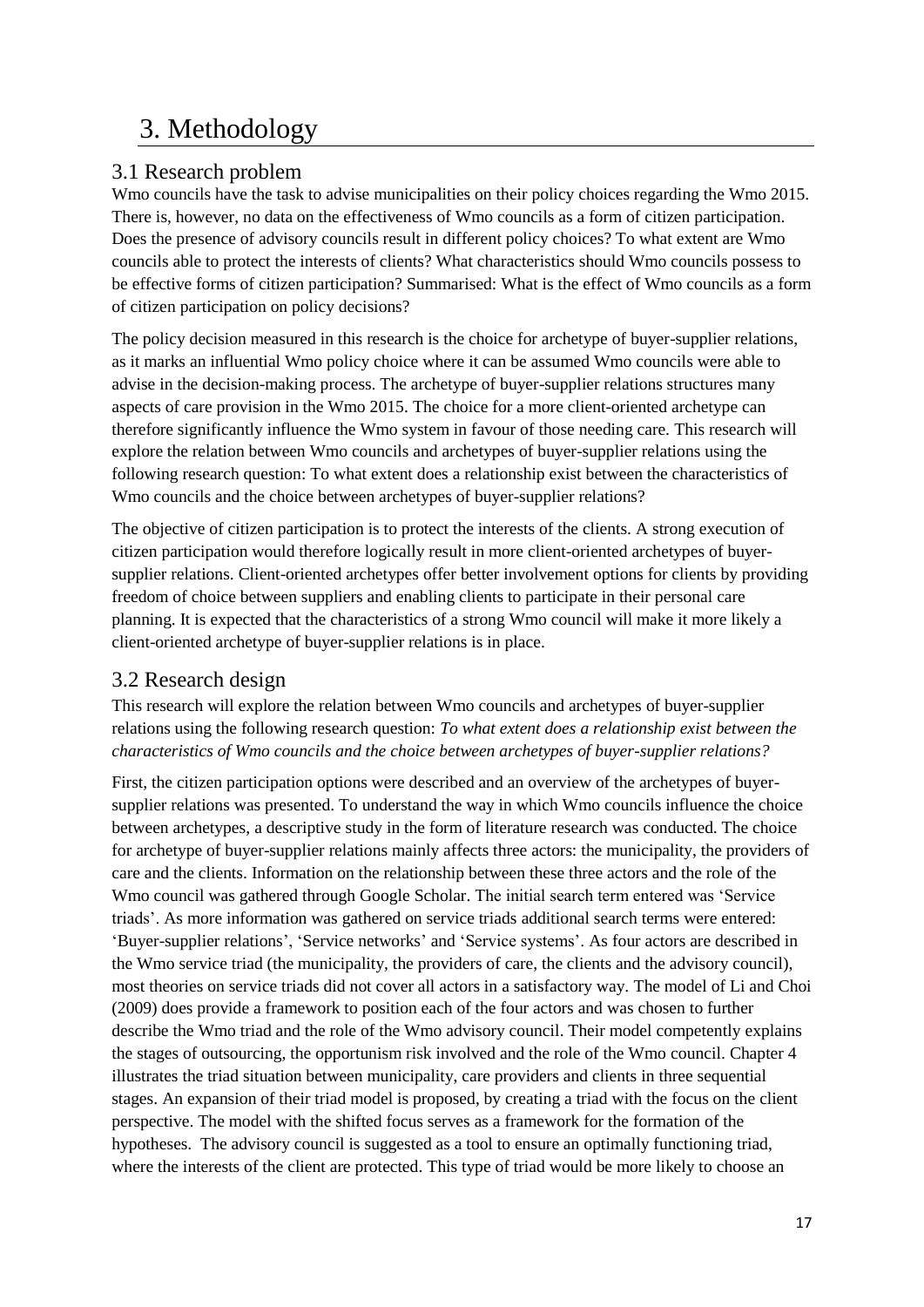archetype of buyer-supplier relations with freedom of choice and involvement in their personal plan for the client.

Guided by the hypotheses that arose from the theoretical analysis, the relationship between Wmo council characteristics and archetypes of buyer-supplier relations is examined. Six advisory council characteristics that are expected to influence their advising effectiveness are measured for all municipalities: Presence ordinance, Selection members, Appointment members, Payment members, Advising phase and Integration social domain. First, the presence of an ordinance specifically designed for the advisory council was checked for each municipality. Next, it was examined in which manner new members are chosen and whether these members are appointed on personal title or by organisation. For each municipality the payment of members of the advisory council was measured and whether they are involved at an early stage or not. Lastly, Integration measures to what extent the advisory council is responsible for other parts of the social domain.

Six archetypes of buyer-supplier relations are described, as identified by Uenk (2016): the AWBZ model, Population-based funding, the Director model-results, the Director model-input, the Gronings model and finally the Auction model. These archetypes are divided into two categories according to their degree of client orientation, as described in Chapter 2. The Director model-results and the Director model-input fall in the client-oriented category. The remaining archetypes: the AWBZ model, Population-based funding, the Gronings model and the Auction model are classified as models that are not client-oriented. The archetypes are recoded into a new variable dividing them according to their focus on clients: Client orientation archetypes.

The relationship between the characteristics of Wmo councils and the variable Client orientation archetypes is examined, using percental analyses and statistical tests. Based on the theoretical analysis in Chapter 4, it is expected that municipalities that have the values for the six characteristics that are associated with successfully sustaining bridge decay are more likely to have chosen for an archetype of buyer-supplier relations with a results-based funding type, more freedom of choice and more involvement of the client in their personal plan.

#### <span id="page-17-0"></span>3.3 Population and procedure

The population from which the data is retrieved is all the 388 municipalities in the Netherlands as they were organised in the second half of 2017. (On the 1<sup>st</sup> of January 2018 this number has been brought down to 380). Data was gathered between October 2017 and December 2017.

Firstly, information on archetypes of buyer-supplier relations per municipality was retrieved from research done by Niels Uenk (2016). Information per municipality included which archetype of buyer-supplier relations was employed, which funding type and whether clients have choice of care. Unfortunately, the archetype for 24 municipalities could not be identified, only the remaining 364 municipalities with a confirmed archetype were included for further analysis.

348 out of the 364 municipalities with an identified archetype had a functioning advisory council in the second half of 2017. 6 municipalities did not have a Wmo council and for 10 municipalities no information about an advisory council could be retrieved. Only the 348 municipalities with both a functioning advisory council and an identified archetype were included for further analysis.

The type of documents searched for in the first place were ordinances designed specifically for the advisory council. Practically all municipalities have a general Wmo ordinance, but some municipalities also have a separate ordinance dedicated to the advisory council. Out of the remaining 348 municipalities, with both a known archetype and confirmed advisory council, 219 municipalities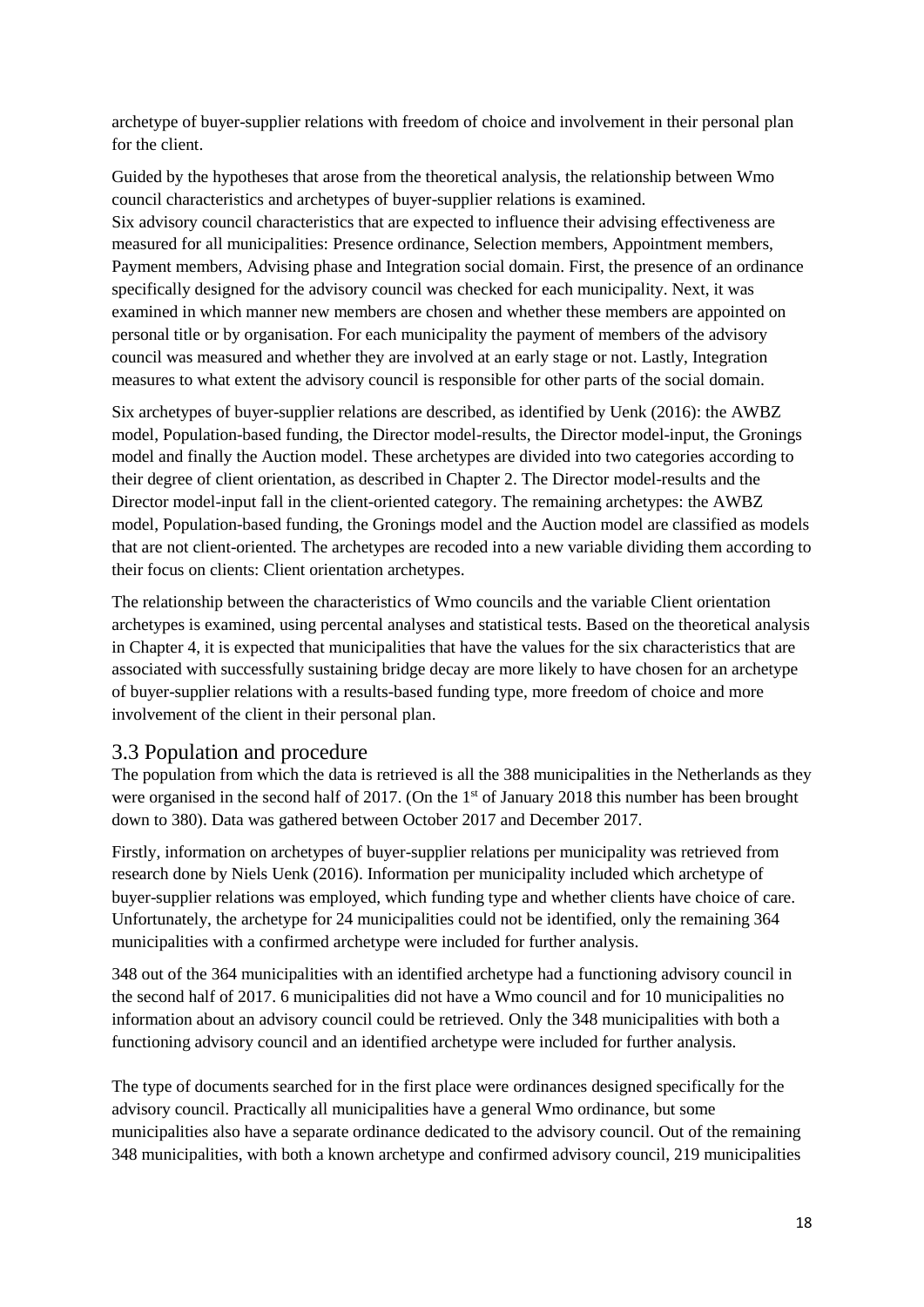had an ordinance designed for the advisory council. 33 municipalities had a different arrangement such as a covenant, agreement of cooperation or another document describing the regulations. In all these cases the information regarding council characteristics was gathered from the public documents. For the remaining 96 municipalities, which did not have an official publishing of the regulations, a different strategy was necessary. In these cases, information was gathered from advisory council websites, the website of the municipality and the general Wmo ordinance. The information gathered on Wmo council characteristics per municipality is presented below.

- 1. Is there a legally valid ordinance regarding citizen participation in the Wmo?
- 2. In what way are members chosen?
- 3. Are members appointed on personal title or organisation?
- 4. Are the members of the council paid?
- 5. In what phase does the council advise?
- 6. Is the citizen participation of the social domain integrated?

It should be noted that the variables for council characteristics only describe the regulations designed by the municipality, whether the municipality effectively enforces these regulations is not researched. The data collected for each of the questions resulted in the values for six variables: Presence ordinance, Selection members, Appointment members, Payment members, Advising phase and Integration social domain.

The information provided on archetypes of buyer-supplier relations and the data collected on council characteristics were entered into IBM SPSS Statistics, Version 24. The program was used to examine the data and conduct statistical tests.

First, the descriptive information of the variables was examined, exploring the variability of the data, the counts in the population etc. Next, the variable Client orientation archetypes was tested against each of the six variables describing council characteristics, using percental and statistical analyses. The Chi-square Test of Independence was chosen as all the variables are nominal. The percental analyses display the data in a logical manner in tables and the Chi-square test assesses whether there are statistically significant associations between the variables. The significance level was set at  $\alpha =$ 0.05 for all analyses.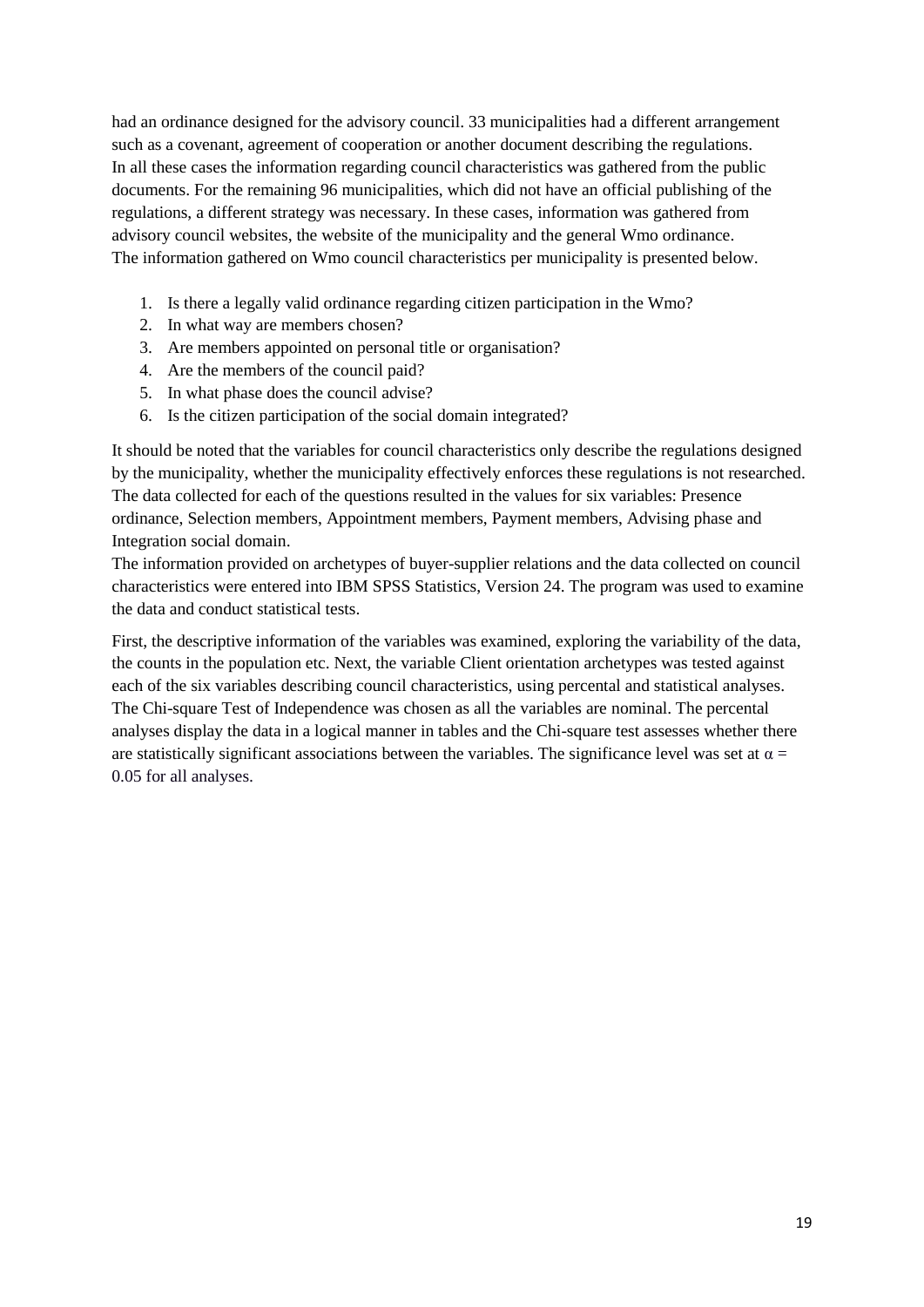# <span id="page-19-0"></span>4. Theoretical analysis

#### <span id="page-19-1"></span>4.1 Triads in service systems

In this chapter the Wmo 2015 system is identified as a service triad. The concept of a service triad is further explored, and the framework of Li and Choi (2009) is applied to the Wmo triad. An expansion of their framework is proposed, by creating a service triad with the client in the central position. The insights from Li and Choi are used to describe the Wmo service triad and explain the role of advisory councils in the Wmo triad. For each of the six characteristics a hypothesis is formed on its relationship with client orientation, based on the framework and additional literature.

#### <span id="page-19-2"></span>4.1.1 Wmo is a service system

The Wmo 2015 obliges municipalities to arrange care for their citizens requiring assistance, by purchasing services from care providers. The municipality does not directly deliver care services to clients, but contracts a supplier to do so, creating a triad situation between municipality, care provider and client. At first the client contacts the municipality, the municipality then purchases the required care services from care providers, after which the client will receive these services from the care providers.

In the first phase, the client contacts the municipality with a request for personal care. The municipal officer and client jointly determine the exact request for support and look for practical solutions within the social circle of the client. Next, the municipal officer and the client look at the general services, collective services and customised services the municipality could provide to support the client. General services are provided for all citizens, e.g. public transport and community centres. Collective services are designed specifically for citizens with a disability but shared with others with a disability. An example of these services is a shared regional taxi. Customised services are individually designed and arranged when the general and collective services do not suffice. These services include, for example, adjustments on the house, the provision of a wheelchair and regular assistance in household chores (Movisie, 2016).

The municipal officer designs an application for customised services and once the municipality makes their final decision the client is informed on which customised services will be provided and for how many hours. After the municipality and client have decided on the customised services that will be provided, the municipality selects and contracts care providers to deliver these services. This phase is organised in different ways, depending on the archetype of buyer-supplier relations. Some municipalities, for example, choose to contract multiple suppliers, allowing their clients to have a choice between care providers.

Once the customised services for the client are identified and the municipality has contracted a supplier, the final phase begins. The client will receive their customised services from the care providers and the contact between the client and the municipality will gradually decrease.

The Wmo can be viewed as a service triad, where in each of the phases different actors of the service system are in contact. At first, the customer (client) approaches the buyer (municipality). Next, the buyer approaches the supplier (care provider). Finally, the supplier delivers the service to the client.

#### <span id="page-19-3"></span>4.1.2 Service triads and social network perspective

There has been a trend of companies focusing on their core activities, outsourcing their remaining tasks to outside providers (Holcomb and Hitt, 2007). This growth of specialisation and outsourcing has also occurred for services, increasing the amount of service networks (Ellram, Tate and Billington, 2008). Service systems and manufacturing systems differ on an important feature: the extent to which the supplier and customer have to be in direct contact. As opposed to a service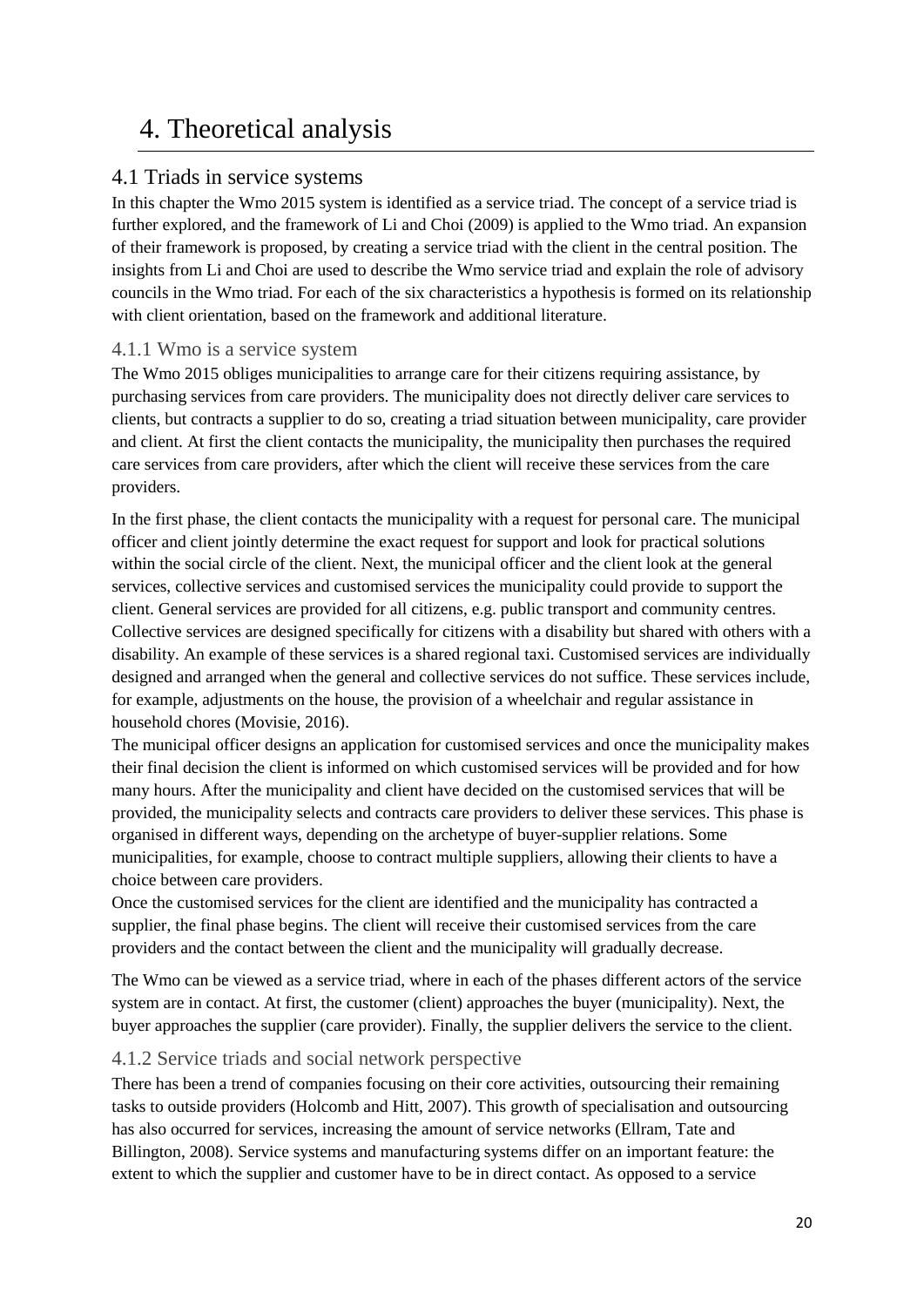system, the traditional manufacturing chain assumes supplier and customer do not have any communication, as visible in Figure 1.

<span id="page-20-0"></span>

**Figure 1: Traditional manufacturing chain**

In this situation, the buyer controls both the information flows and the product flows between its suppliers and its customers. In the manufacturing chain there is no contact between supplier and customer and the buyer can manage its relationships with supplier and customer separately. The decision to outsource services can result in a service supply chain similar to the representation in Figure 1. In many cases, however, services are directly delivered by external service providers to the buying organisation's customers (Van der Valk, Wynstra and Axelsson, 2009). The direct suppliercustomer interaction present in these service systems, create a triadic structure of inter-organisational relationships. The supplier directly delivers its services to the customer, without intervention of the buying organisation. 'Simultaneous production and consumption of services thus occurs between the service provider and the customer, outside the direct control of the buying organisation' (van der Valk et al., 2009). Figure 2 is a graphical representation of this service triad between buyer, supplier and customer.



<span id="page-20-1"></span>**Figure 2: Service triad**

All service triads share a common characteristic: each actor in the triad has a direct connection with the other two actors. These connections may be constant or intermittent (Wynstra, Spring, and Schoenherr, 2015). In all those services which the buyer chooses to outsource, the customer interacts with the service provider during the process of delivery. The services buyer is therefore not able to control the information flows between customer and supplier, as is the case in a traditional manufacturing chain.

Partially due to this lack of control for the buyer, many organisations encounter difficulties in the organisation of relationships involved in sourcing services (Nordin and Agndal, 2008). Although extensive literature on outsourcing is present, it often focuses on whether an organisation should outsource, and which tasks should be outsourced. The management of the outsourcing process is neglected, despite the increased operating risk as responsibility is outsourced, which creates a necessity to manage strong relationships with the actors in the triad (Ellram et al., 2008).

The service triad has been studied through several approaches, such as Service operations management (Finne and Holmström, 2012), Agency theory (by e.g. Logan, 2000; Zhang, Lawrence & Anderson, 2015) and Social capital theory (by e.g. Hartmann and Herb, 2015)*.* This research further builds on social network literature. As the triad is a description of a type of network, social network theory appears to be an intuitive approach. The social network perspective provides a set of methods for analysing the structure of whole social entities as well as a variety of theories explaining the patterns observed in these structures (Wasserman and Faust, 1994). One must be careful, however, of the differences between individuals and organisations when applying inter-personal network theories to inter-organisational networks (Borgatti and Halgin, 2011).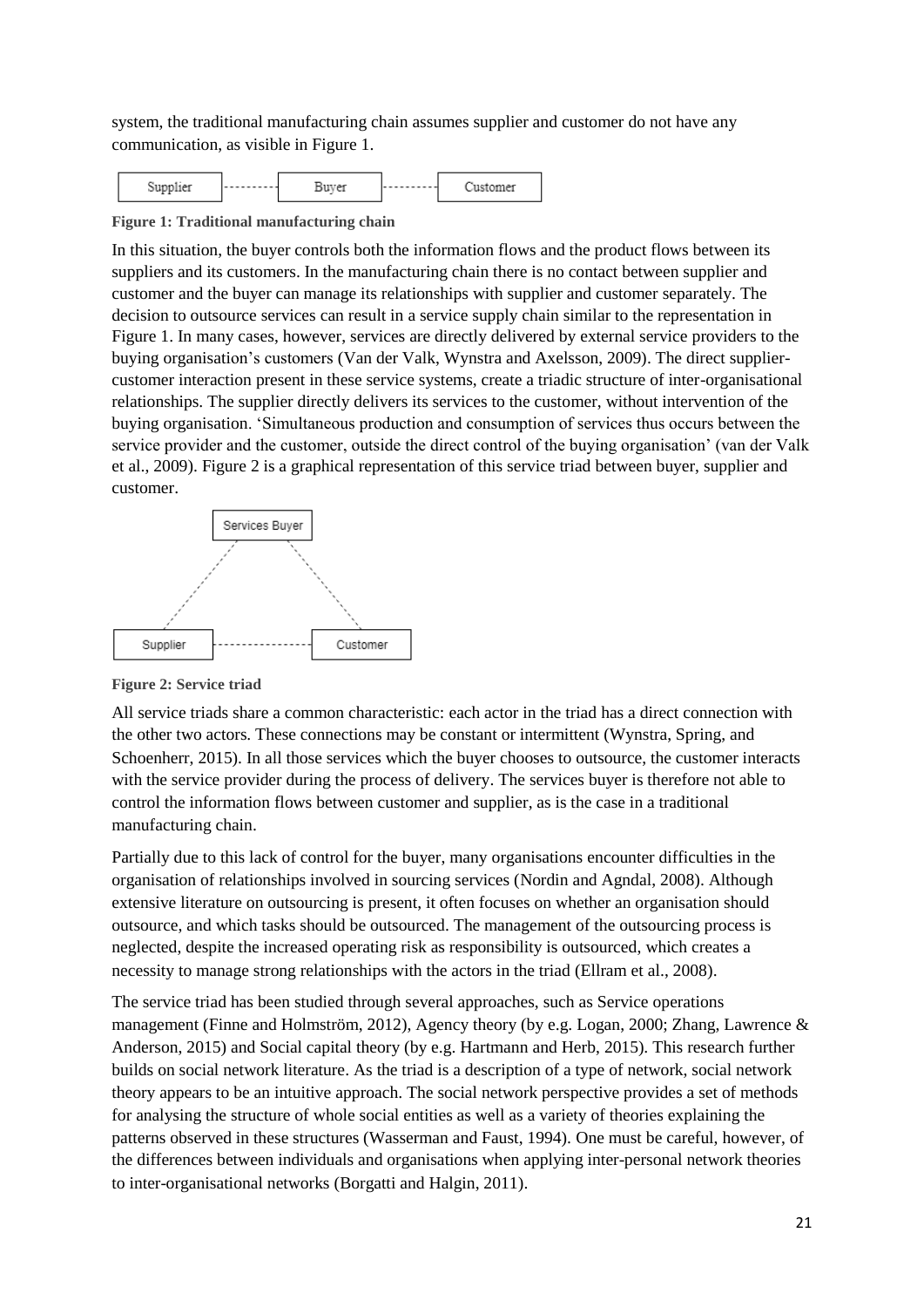In the service networks proper management of the relationships with other actors can be highly rewarding. The relationship that an agent has with other agents within the social network grants the agent access to resources and is therefore a valuable asset. Each actor can enjoy certain relational benefits of social capital, by Coleman (1988) defined as: "a variety of entities with two elements in common: they all consist of some aspect of social structure, and they facilitate certain actions of actors...within the structure".

As Coleman (1988) underlines the benefits of maintaining close relationships with other agents in a network, Burt (1992) emphasises the advantages of working as a bridge between two other agents or networks with no links between them. In the traditional manufacturing chain, the buyer would typically be able to assume the bridge position between supplier and customer. Since the connections between these three actors in service triads are not necessarily constant over time, bridge positions also exist in service triads.

Burt (1992) argues each actor should aim to assume the bridge position, as social capital is derived from the structural position an agent holds within a network. His concepts stressed the advantage of spanning across structural holes among social networks. A structural hole is the absence of connections between agents that are not directly linked, creating an opportunity for a third agent to position itself as a bridge between these disconnected networks. The agent positioned on the structural hole enjoys an information benefit and a control benefit over the two isolated agents (Burt, 2000). The bridge has the ability to negotiate and exploit information to its advantage (Zaheer and Bell, 2005).

The theory of service triads is further expanded by Li and Choi (2009), who directly build their research on the work of Burt (1992; 2000; 2002). They elaborate on understanding the performance risk associated with the transfer of the bridge position from the buyer to the service provider in service triads. This focus on performance risk is appropriate in the Wmo triad, as it must be ensured by the municipality that Wmo clients receive proper care. The municipality has a serious responsibility and obligation to provide for its clients. The focus of Li and Choi (2009) on the dynamics of relationships between the three actors in service triads provide a strong framework for the Wmo 2015.

#### <span id="page-21-0"></span>4.1.3 Li and Choi service triad model

The position of the buyer remains the same throughout the outsourcing process in the linear manufacturing chain. In service systems, however, the buyer's position shifts through three separate stages (Li and Choi, 2009). Building on the theory of Burt (1992), Li and Choi argue the buyer must try to assume the position of the bridge to enjoy the information and control benefit. How desirable it may seem for the agent to be a bridge, it is a delicate position. When the isolated agents are able to connect through the structural hole the bridge position becomes redundant and loses its value (Johnson, 2004). This state is called 'bridge decay'. In bridge decay a direct link is established between the previously isolated networks, filling the structural hole. As bridge decay progresses, the social agent that held the bridge position loses the social capital advantages it previously enjoyed. The bridge will therefore try to prevent the other actors from making connections and, in that way, avoid a shift of the relationship structure.

An even less desirable structural shift is 'bridge transfer'. This state occurs when a structural hole is closed in bridge decay and one of the links of the former bridge is disconnected. One of the other two agents in the network now holds the bridge position and can reap the information and control benefits.

As both the scenario of bridge decay and bridge transfer will cost the agent in the bridge position its social capital benefits, the bridge will actively try to maintain its position. In a manufacturing chain, the buyer usually manages to maintain its position as a bridge throughout the outsourcing process. There is not a necessity for the buyer's suppliers and its customers to interact and the buyer will try to prevent them from making direct connections. Service systems, however, do have direct supplier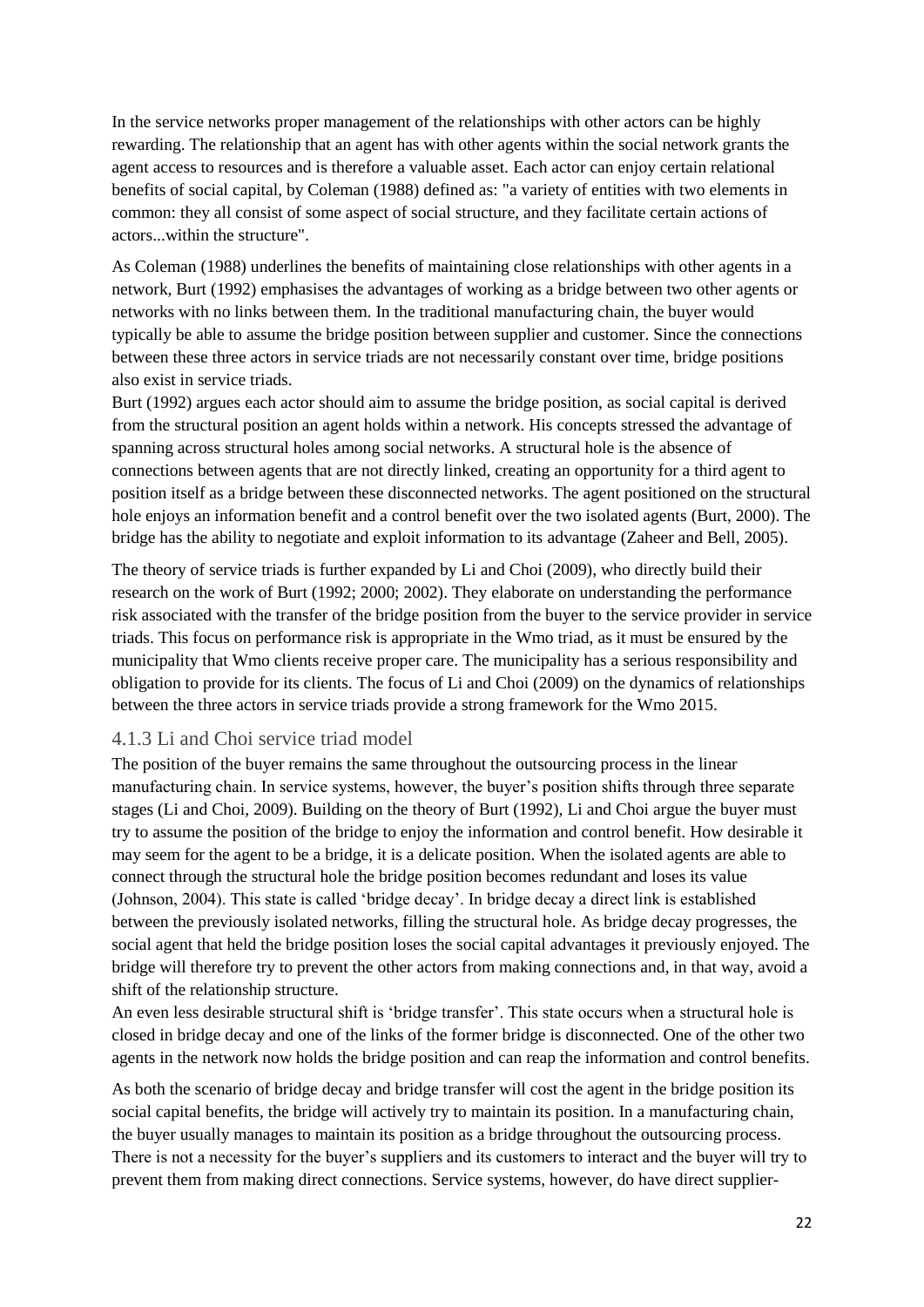customer interaction, making it impossible for the buyer to maintain its bridge position throughout the outsourcing process.

#### 4.1.3.1 Stages of outsourcing

Prior to outsourcing the services buyer holds the bridge position as both the supplier and customer are linked with the buyer but are not directly linked to each other. Figure 3 represents this pre-outsourcing stage.



<span id="page-22-0"></span>**Figure 3: Bridge position, pre-outsourcing** 

In the negotiation phase before outsourcing, the services buyer therefore enjoys the information and control benefits associated with the bridge position. Since the potential service suppliers and the buyer's customers are not in direct contact in this phase, the bridge can strategically control the information flows between the two isolated agents. The services buyer can use this position to negotiate lower prices or higher service levels from suppliers. The bridge position can also help the buyer to arrange more convenient contract conditions with customers.

Once the negotiation phase is finished and a services supplier has been contracted, all actors are in direct contact. The buyer cannot block supplier-customer interaction and for that reason it will inevitably lose its bridge position. Over time, as the supplier delivers the contracted services to the customer and their connection strengthens, the position of the bridge is eroded. Figure 4 displays this state of bridge decay during outsourcing. As the bridge decays the buyer loses the information and control benefits associated with the bridge position.



<span id="page-22-1"></span>

Although the buyer loses its influential bridge position during bridge decay, Li and Choi (2009) argue that the buyer can influence the relationship that will form between the services supplier and the buyer's customer during outsourcing. A collaborative buyer-supplier relationship prior to bridge decay, characterised by trust and open communications, would encourage a collaborative relationship between the supplier and the buyer's customer. Correspondingly, an adversarial buyer-supplier relationship would result in an adversarial relationship between the services supplier and customer. As a result, it is in the buyer's best interest to maintain a collaborative relationship with its services supplier. Firstly, for the reason that the buyer's customer will prefer a collaborative relationship over an adversarial one. Secondly, a collaborative relationship with the services supplier will decrease the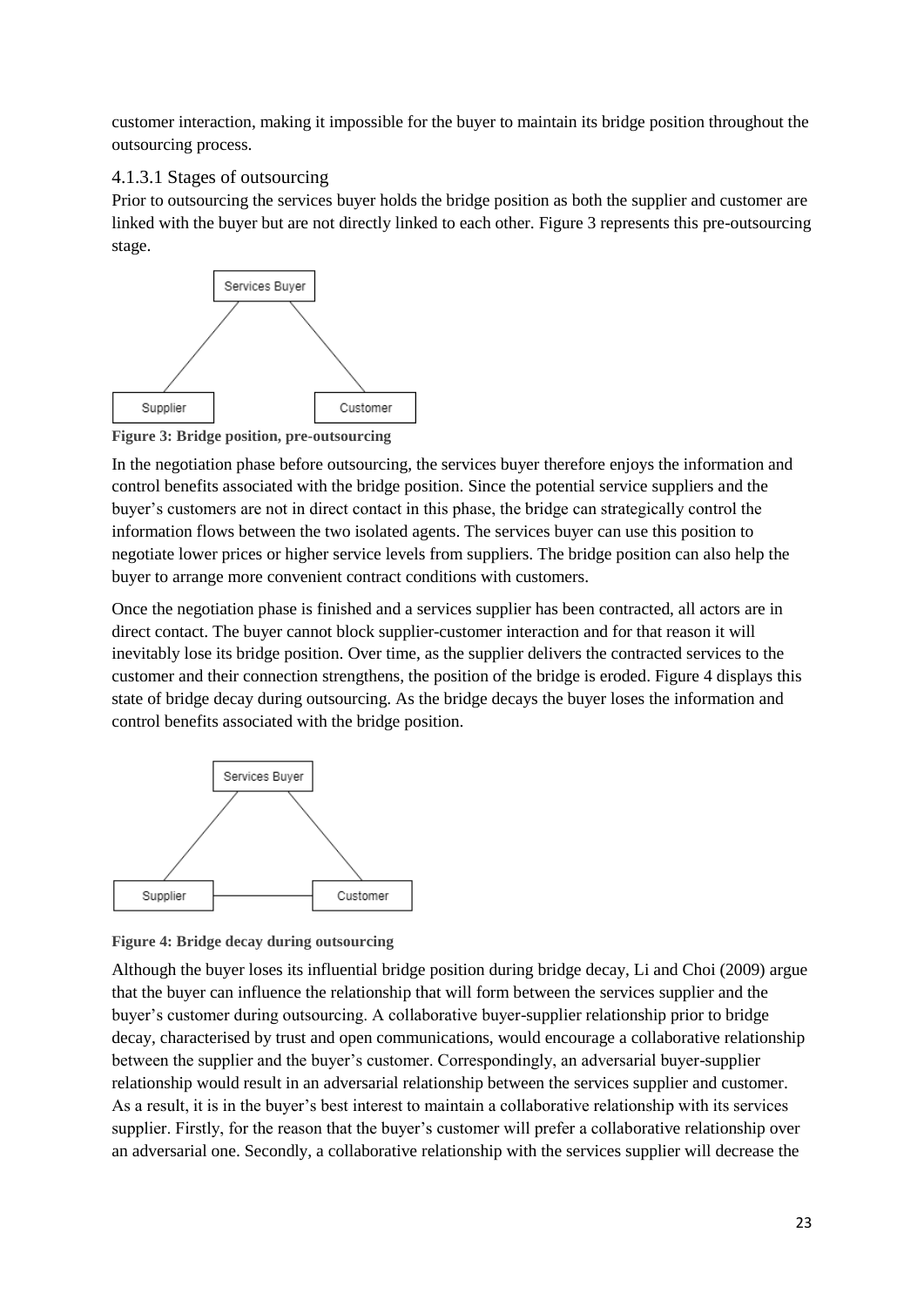possibility that the supplier will behave opportunistically in a bridge position. A collaborative relationship between the buyer and supplier can result in a service triad of collaborative relationships.

In the post-outsourcing stage, the communication link between services buyer and customer will gradually disappear. According to the logic of transaction cost economics (Williamson, 1998) the services buyer will want to limit its involvement with its customer after outsourcing, in order to minimise the incurred transaction costs. Also, the objective of outsourcing a service is to transfer the activities associated with creating and delivering a service to the supplier and relieve the buyer of these duties.

As the supplier takes over the outsourced service, there is therefore a natural disconnection between buyer and customer. The supplier directly interacts with the customer by delivering services and maintains a direct link with the buyer through its invoices. The structural hole is now between the buyer and the customer, with the supplier in the bridge position. This state is called 'bridge transfer', visualised in Figure 5. As the bridge position transfers, the information and control benefits are relocated to the supplier. The supplier has the more powerful position now and can control the information flow between buyer and customer.



<span id="page-23-0"></span>**Figure 5: Bridge transfer, post-outsourcing**

Again, Li and Choi (2009) suggest a collaborative past buyer-supplier relationship is in the best interest of the buyer. Once the bridge position transfers, the supplier might act opportunistically and abuse its power position. This behaviour would be minimised with a collaborative past relationship as this type of relationship can serve the supplier with long-term benefits. An adversarial relationship, on the other hand, would increase the chances of opportunistic behaviour. Consequently, it is argued outsourcing success and outsourcing failure can often be traced back to past buyer-supplier relationships.

Bridge decay and bridge transfer result in erosion of the information and control benefits for the buyer. Ideally the buyer would maintain its bridge position, but the necessary supplier-customer interaction in a service system makes this impossible. To avoid the situation of the least desirable option bridge transfer, the buyer must create a permanent state of bridge decay. This state, displayed in Figure 6, is the best possible long-term situation for the buyer. In this state the advantages of the bridge position are not enjoyed by any of the parties and the buyer avoids opportunistic behaviour from the supplier. Bridge decay can be sustained by the buyer through continued monitoring of supplier, close communication with its customer and monitoring of the supplier-customer relationship.



<span id="page-23-1"></span>**Figure 6: Sustained bridge decay**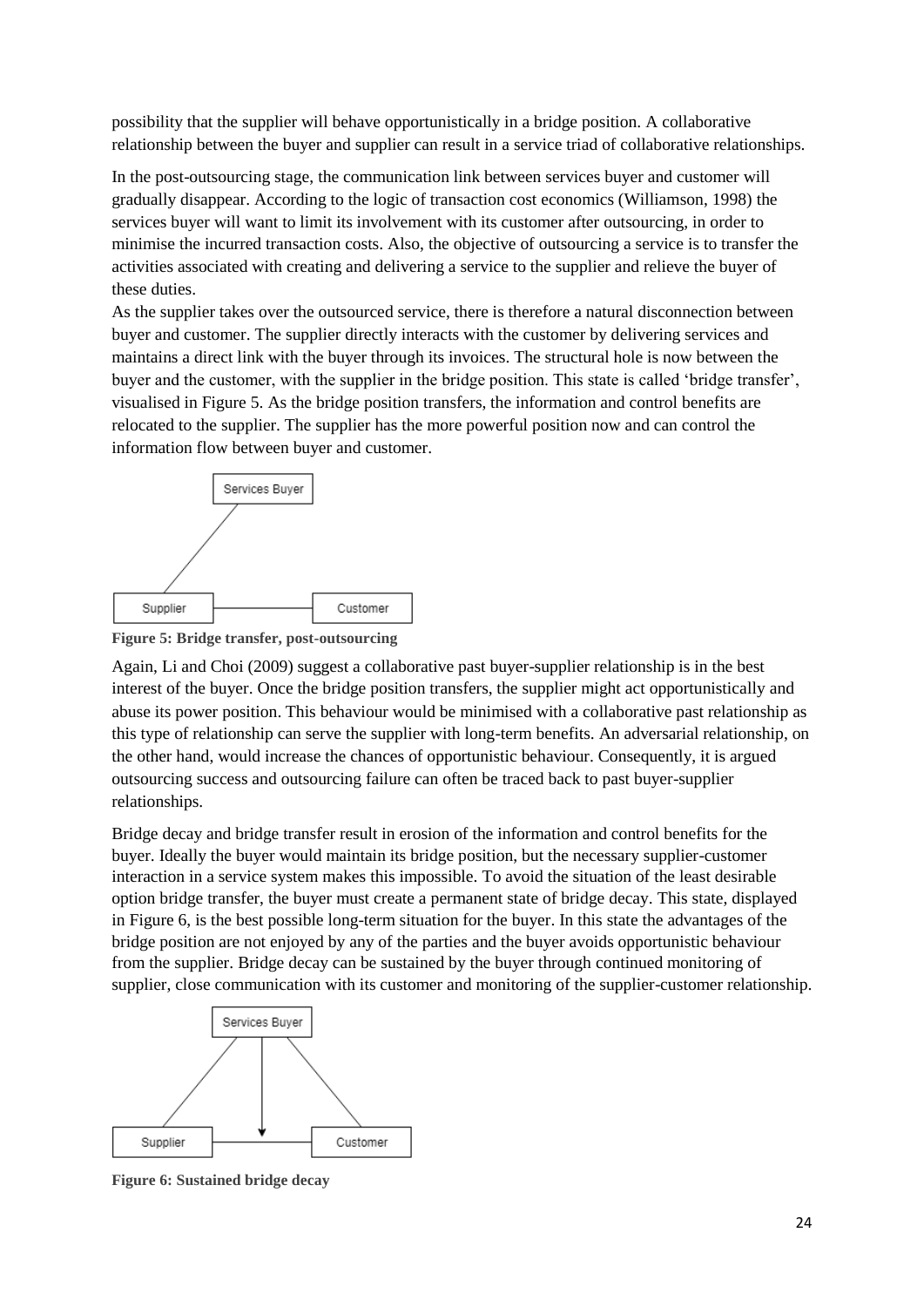#### <span id="page-24-0"></span>4.1.4 Client perspective in model

The model developed by Li and Choi competently describes a service triad and the separate stages of bridge decay and bridge transfer from the perspective of a buyer. There is, however, another party negatively influenced by bridge transfer to the supplier: the buyer's customer. Li and Choi focus on the buyer's perspective, but the customer can also be the active player in a service system, using buyers to ensure access to suppliers. These buyers function as intermediaries, facilitating access to service providers for the customers (Mabert and Schoenherr, 2001, Schoenherr and Mabert, 2003).

According to Wynstra et al. (2015) three forms of service triads exist: buyer-initiated triads, customerinitiated triads and supplier-initiated triads. Buyer-initiated triads occur when the buying firm decides to outsource a service. Customer-initiated triads emerge from the decision by the customer to use a third party to mediate and/or support the exchange with a supplier. Lastly, supplier-initiated triads have their origin in a decision by the supplier to use a third party to mediate and/or support the exchange with the customer (Wynstra et al., 2015).

Although the triad developed by Li and Choi (2009) is clearly buyer-initiated, it can be easily adjusted to suit the client perspective. In the case the customer initiates contact with a buyer as an intermediary the triad situation remains the same. In the pre-outsourcing stage the buyer has the bridge position, during outsourcing the bridge decays and in the post-outsourcing phase, the bridge position transfers to the supplier. In none of the stages the customer can hold the bridge position, therefore its best option is to ensure neither the buyer nor the supplier enjoys the information and control benefits, by sustaining bridge decay.

When the customer is not the active player, bridge decay is still the most advantageous option. In the state of bridge transfer the customer and buyer are vulnerable for opportunistic behaviour from the supplier. In sustained bridge decay the structural hole is closed, and none of the actors has the information and control benefits associated with the bridge position. An information equilibrium is created. Consequently, in this state of bridge decay, the customer is protected from opportunistic behaviour from both the supplier and the buyer.

#### <span id="page-24-1"></span>4.2 Wmo triad

As previously mentioned, the Wmo is a service system, where the municipality is the buyer, the provider of care is the supplier, and the client is the customer. The Wmo triad is displayed in Figure 7.



<span id="page-24-2"></span>**Figure 7: Wmo triad**

In the first stage the client contacts the municipality with a request for personal care and the municipality decides on the customised services that will be provided. The municipality then selects and contracts care providers to deliver these customised services. In this stage, prior to outsourcing the service, the municipality holds the bridge position. There is no direct contact yet between clients and care providers, so the municipality can control the information flow between them. In the negotiation phase the municipality has the information and control benefit and it can strategically use this advantage to negotiate lower prices or higher service levels from care providers. Clients can also unknowingly be persuaded by the municipality to opt for more inexpensive service packages.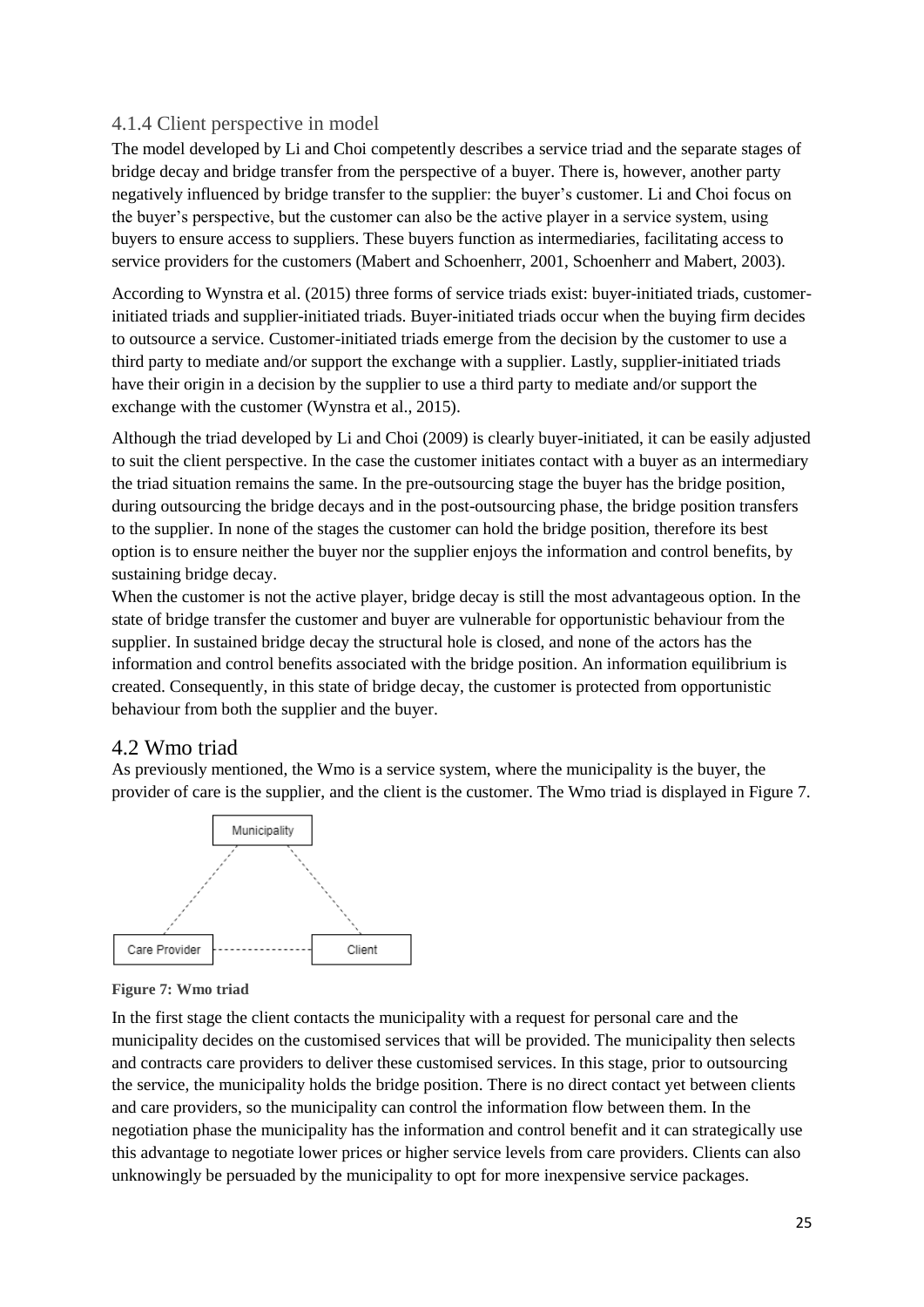In the next stage the client will receive their customised services from the care providers. As the structural hole between the client and the care provider closes, the bridge position of the municipality decays. The municipality loses its information and control benefit.

Over time, as the supplier delivers the contracted services to the customer and their connection strengthens, the contact between the client and the municipality will decrease. When this direct contact completely disappears, the municipality will lose its former bridge position to the care provider. Once the care provider has the information and control benefit associated with the bridge position, it might behave opportunistically at the expense of the client and the municipality.

In order to avoid the negative consequences of bridge transfer, it is in the best interest of both the client and the municipality to find a way to ensure bridge decay (Li and Choi, 2009). Figure 8 displays this type of sustained bridge decay from the perspective of both the municipality and the client. Bridge decay can be sustained by the municipality through continued monitoring of care providers, close communication with the client and monitoring of the relationship between the client and the care provider. The client can avoid bridge transfer in a comparable way: by monitoring care providers, maintaining direct contact with the municipality and keeping an eye on the relationship between the municipality and the care provider.



<span id="page-25-1"></span>**Figure 8: Ensuring bridge decay: perspective of municipality and client**

#### <span id="page-25-0"></span>4.2.1 Advisory councils to sustain bridge decay

The Wmo advisory councils are a possible tool to avoid bridge transfer by creating a permanent situation of bridge decay, displayed in Figure 9. A well-functioning advisory council should ensure that the relationship between client, municipality and provider is in balance.



<span id="page-25-2"></span>**Figure 9: Advisory council to sustain bridge decay: perspective of municipality and client**

Advisory councils can consist of clients, citizens or representatives of organisations active in the social domain, but never individuals associated with care providers. The council realises a connection between the municipality and the clients. The municipality can be involved to a larger extent or lesser extent in the activities of the council, but clients or their representatives must always be included. The advisory council is therefore primarily a tool from the client perspective, displayed on the right side in Figure 9. From the perspective of the client the advisory council can monitor the relationship between the care providers and the municipality. The advisory council can influence this relationship through its advising, in order to protect the best interest of clients and the general public.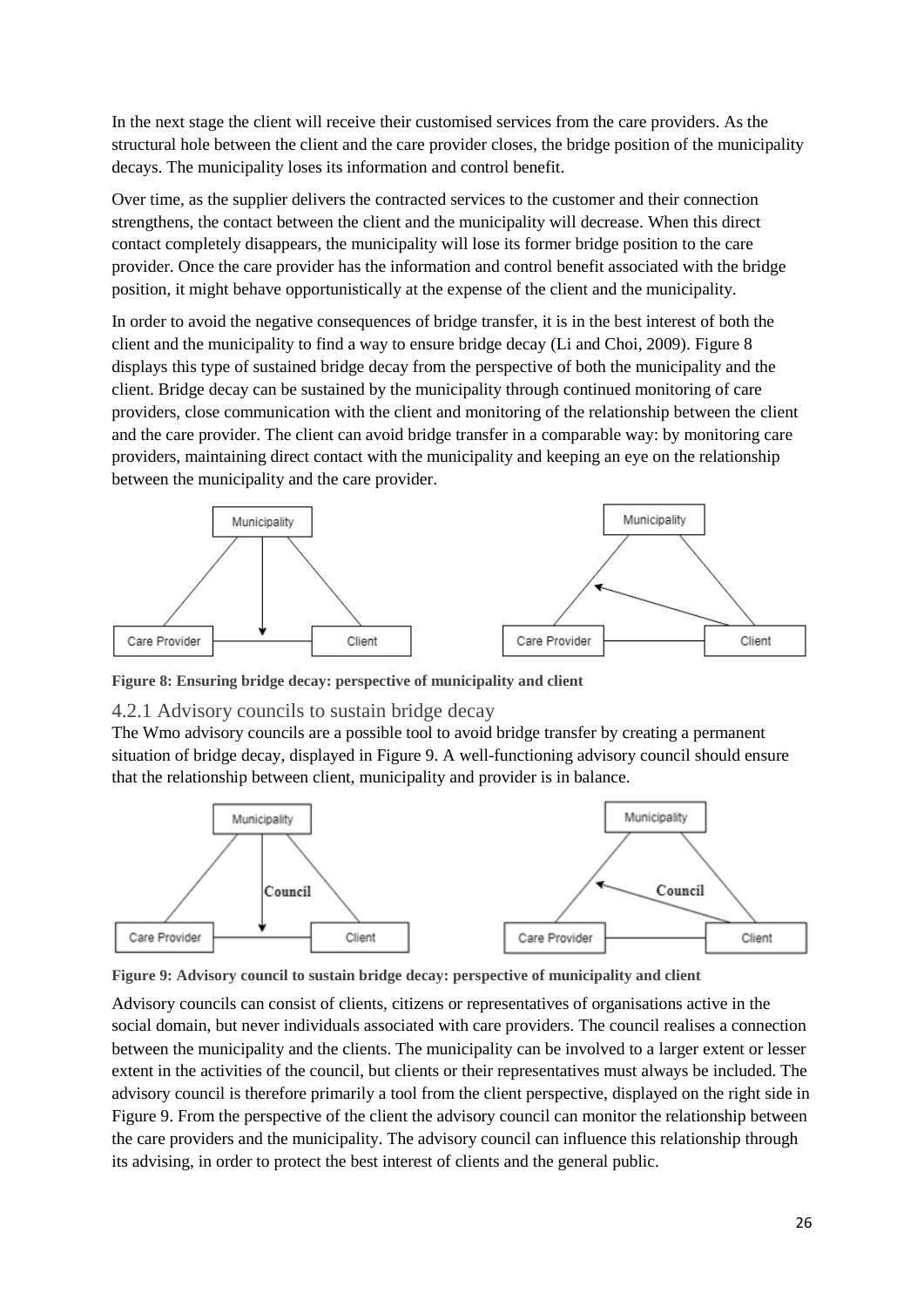In this way, the council realises a connection and an information flow between the municipality and clients, ideally closing the structural hole between these agents. When no structural hole exists between the municipality and clients, a situation of sustained bridge decay can be maintained within the triad. For both the municipality and clients this is the desirable option and therefore a wellfunctioning advisory council is in the best interest of both agents.

Since a well-functioning advisory council creates an information flow between the municipality and clients, it decreases the chance of bridge transfer. A highly functioning advisory council is logically more capable in the sustaining of bridge decay, the avoidance of opportunistic behaviour from care providers and the protection of the clients' interests. As the advisory council should be involved in the decision-making process of municipal policy, this would result in client friendly policy choices.

#### <span id="page-26-0"></span>4.3 Hypotheses

The functioning of an advisory council is judged on six characteristics: Presence ordinance, Selection members, Appointment members, Payment members, Phase advising and Integration social domain. It is hypothesised that for each of these factors a certain value will result in an advisory council more competent in sustaining bridge decay. In the state of sustained bridge decay, the interests of the clients will be better protected in the decision-making process of important municipal policy, such as the choice for archetype of buyer-supplier relations.

An advisory council capable of sustaining bridge decay would therefore logically result in the choice for a client-oriented archetype. The client-oriented archetypes, as classified in this research, are the Director model – results and the Director model – input. The archetypes categorised as not clientoriented are: the AWBZ-model, Population-based funding, the Gronings model and the Auction model.

For each of the six characteristics measured their hypotheses are explained below.

#### <span id="page-26-1"></span>4.3.1 Hypothesis Presence ordinance

Municipalities with a separate ordinance dedicated to the advisory council are expected to be more effective in sustaining bridge decay. The implementation of regulation should lead to changes in the behaviour of individuals or entities targeted or affected by the regulation (Coglianese, 2012). The separate ordinance dedicated to the advisory council will regulate the behaviour of the council as well as the other actors mentioned in the document.

The ordinance ensures the advisory council has legal obligations and rights. Legal mandates on roles and responsibilities allow advisory councils to self-monitor, build commitment among themselves, and make or contribute to important decisions (Ostrom, 1990). The presence of an ordinance is therefore expected to aid advisory councils in protecting the interests of clients. Although not all legal documents enjoy the same regulatory performance (Arndt et al., 2016), the literature suggests the presence of an ordinance will aid in sustaining bridge decay.

#### <span id="page-26-2"></span>4.3.2 Hypothesis Selection members

The variable Selection members does not have an obvious hypothesis. It can be argued that advisory councils that have the ability to choose its members have higher autonomy and are therefore 'stronger'. A higher degree of independence for the advisory council should lead to a larger impact on policy making (Houghton, 1988).

On the other hand, municipalities where the municipal college selects new members in collaboration with the advisory council would be expected to establish a stronger link between the two agents. The joined efforts of the municipality and the advisory council could be superior in selecting appropriate new members, while strengthening the bond between the two actors. A stronger link between actors is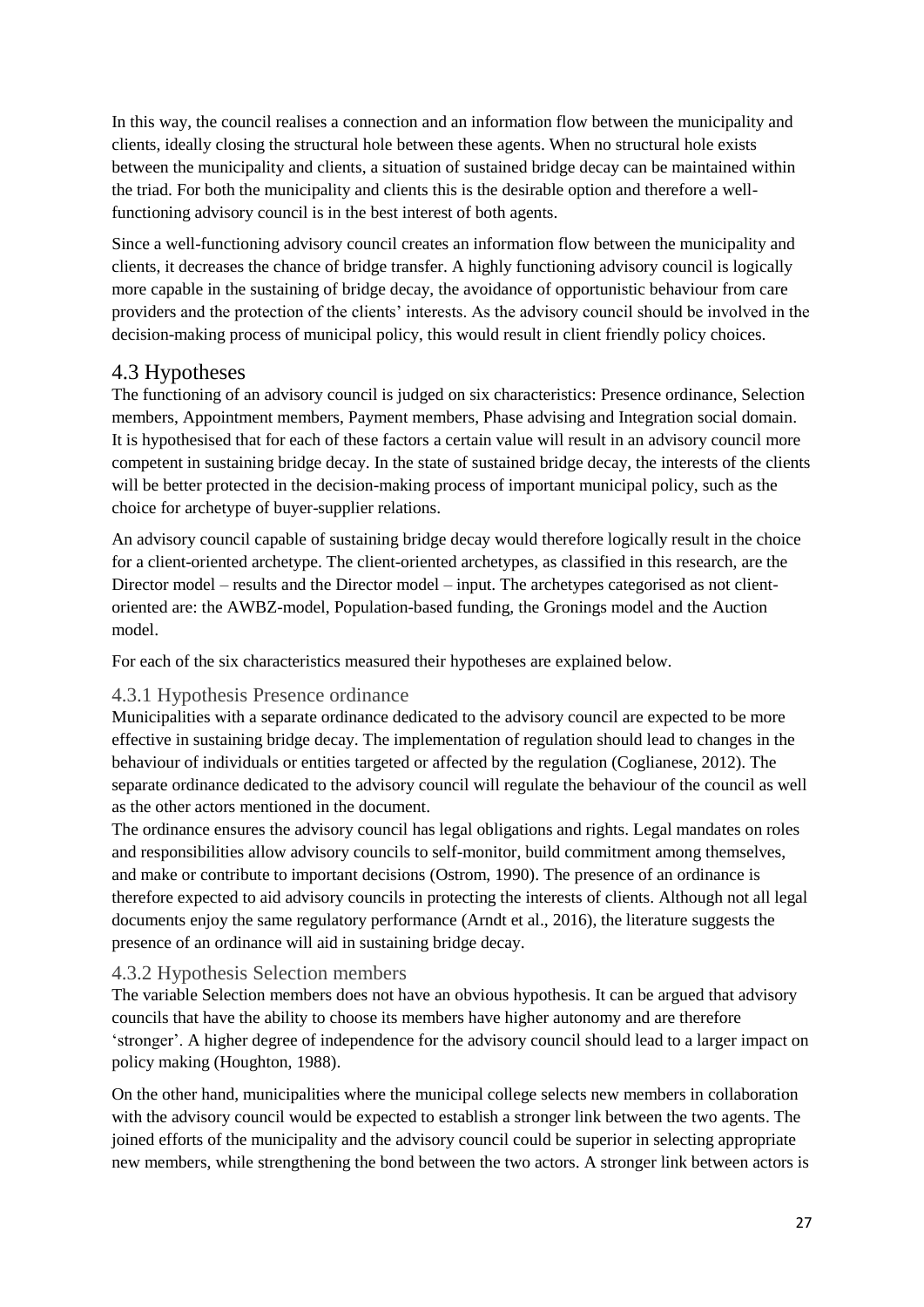expected to result in a more successful cooperation in the network (Liu, Sidhu, Beacom & Valente, 2017).

Besides these two options, more alternatives exist to organise the selection process for new members. Municipalities can also assign members without any consultation with the advisory council. This strategy is not expected to be the most successful in sustaining bridge decay as it lacks the advantages mentioned above. The other alternatives are mainly hybrids of the options previously mentioned.

To conclude, it can be argued for two separate manners of selecting new members, that this alternative would be most successful in sustaining bridge decay. Both municipalities where the municipal college selects in collaboration with the advisory council and municipalities where advisory councils can select members themselves, can be argued to be most successful in strengthening the position of bridge decay.

#### <span id="page-27-0"></span>4.3.3 Hypothesis Appointment members

Municipalities with an advisory council whose members speak on behalf of an organisations are expected to be more competent in sustaining bridge decay. Representatives of organisations are more likely to have experience lobbying and have a more thorough understanding of public systems. A municipality with an advisory council comprised of such representatives has 'a worthy opponent'. It would be less inclined to use public participation as simply seeking legitimisation of a decision already made (Bryson, Quick, Slotterback & Crosby, 2012).

Additionally, representatives can reach a larger audience through their organisations. Including a wide range of participants in the planning processes can promote the sharing of perspectives and help gather information from larger audiences (Enserink and Monnikhof, 2003).

Although advisory councils comprised of representatives are expected to be more competent in sustaining bridge decay, it can be argued these councils consist of the 'usual suspects': people who are easily recruited, vocal and comfortable in public arenas (Bryson et al., 2012). According to Schlozman, Verba & Brady (2012), a key challenge in public participation is ensuring that the appropriate range of interests is engaged in the process, including those normally excluded from decision making by institutionalized inequities. Public participation processes should involve the appropriate stakeholders (Friend and Hickling, 2005), arguably the experts from experience and the citizens who may one day require Wmo care.

It is expected municipalities with an advisory council whose members speak on behalf of an organisations are more competent in sustaining bridge decay. Possibly a mixture of independent members and representatives of organisations are successful as well, combining the skills of representatives with the knowledge of experts of experience.

#### <span id="page-27-1"></span>4.3.4 Hypothesis Payment members

It is expected that the payment of members of advisory councils will aid the council in sustaining bridge decay. Ng and Hamby (1997) stated public participants should have access to the appropriate resources to enable them to successfully fulfil their tasks. One of these resources include time resources: participants should have sufficient time to make decisions. It is expected the payment of members will allow them to make more time to work for the advisory council.

Also, the payment of members could improve their motivation. It can be perceived as an indication the work of the council is taken seriously by the municipality. Harunavamwe & Kanengoni (2013) conclude, however, work motivation comes from non-monetary rewards. In their research, no significant relationship could be found between monetary rewards and motivation. It has also been argued monetary rewards can crowd out intrinsic motivation, with research showing divergent results on the issue (Fiorillo, 2011).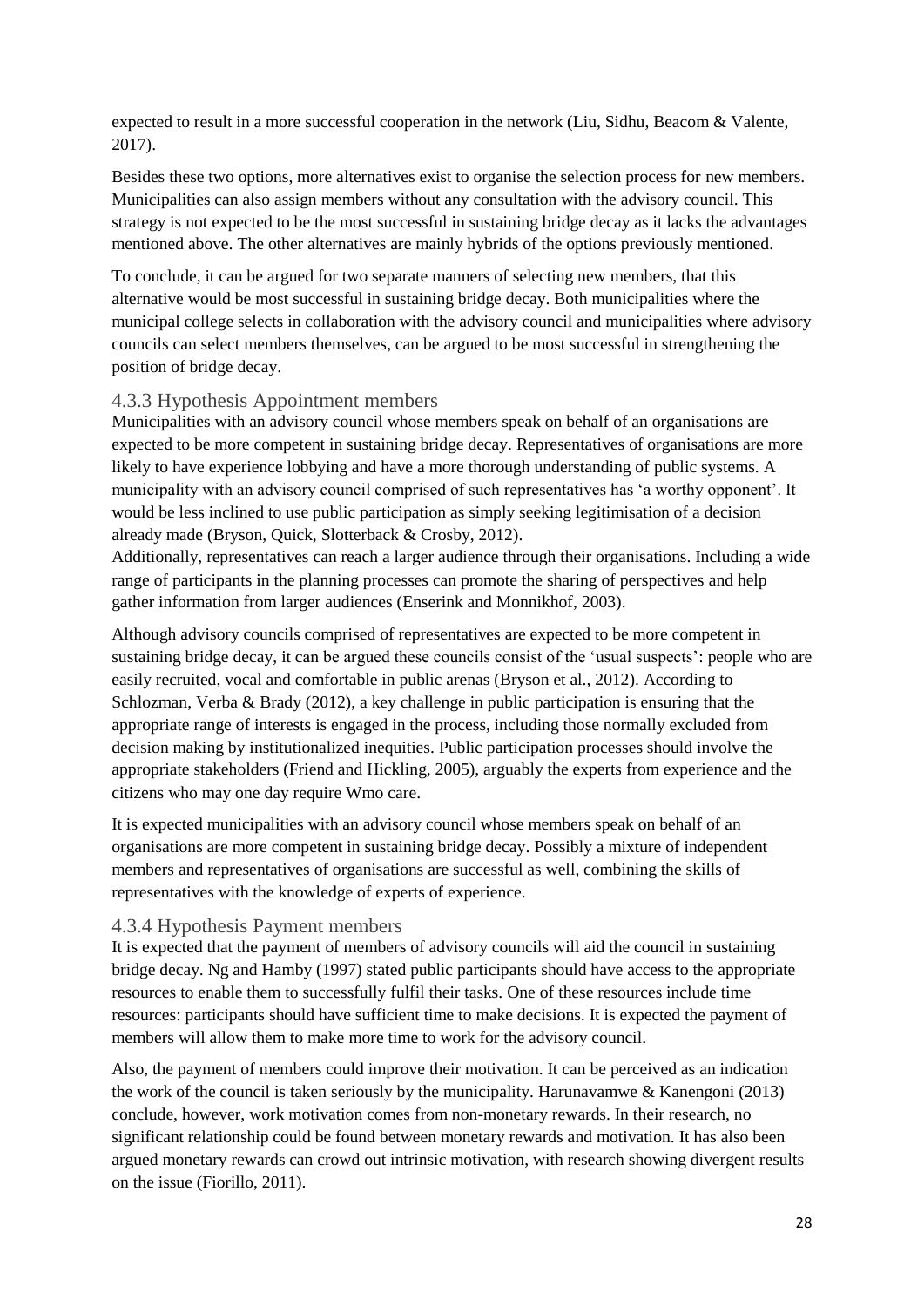Despite the fact that literature does not provide consensus on the merit of payment, advisory councils receiving payment are assumed to be more competent in sustaining bridge decay. Although a fair amount of the literature states monetary rewards would not have a significant effect, no negative effect on work motivation is concluded. It is expected the issue of time resources will be more important in this case. Paid members will aid in sustaining bridge decay, resulting in a choice for client-oriented archetypes.

#### <span id="page-28-0"></span>4.3.5 Hypothesis Phase advising

Municipalities with an advisory council that is involved early in the decision-making process on policy decisions are assumed to be in a better position to safeguard the interests of clients. The general literary consensus is clear: public participation should occur as soon as is reasonably practical (Middendorf and Busch, 1997). The possibilities of influencing success of any project are seen to be best during the early development stages, because decisions made early reduce unnecessary changes during later development stages (van Valkenburg, Lenferink, Nijsten & Arts, 2008). Aapaoja, Haapasal & Soderstrom (2013) argue later involvement equals lesser involvement. Based on the literature, early advising is assumed to result in better involvement for the advisory council. Early advising is expected to be superior in sustaining bridge decay and it should result in the choice for client-oriented archetypes.

#### <span id="page-28-1"></span>4.3.6 Hypothesis Integration social domain

The last variable concerns the integration of the social domain. Wmo councils that have integrated with the Youth council and Participation council into one advisory council, responsible for the entire social domain, are expected to have a stronger position within the municipality. Combining the three forces into one leads to a stronger bargaining position for the advisory council (Manzini and Mariotti, 2005). The stronger bargaining position is expected to improve its competence in influencing policy and sustaining bridge decay. It would protect clients from the negative consequences of bridge transfer and result in the choice for client-oriented archetypes.

However, it can also be argued that the integrating of the Wmo council, Youth council and Participation council will lead to confusion on responsibilities and task setting (Fubini, Price & Zollo, 2016). A separate Wmo council solely focusing on Wmo responsibilities might function more efficient and effective.

For each of the six variables measuring council characteristics it is hypothesised they have a relationship with the variable Client orientation model. The null hypothesis, which the tests will attempt to refute, assumes the variable pairs are independent. The alternative hypothesis states the variable pairs are not independent and an association exists.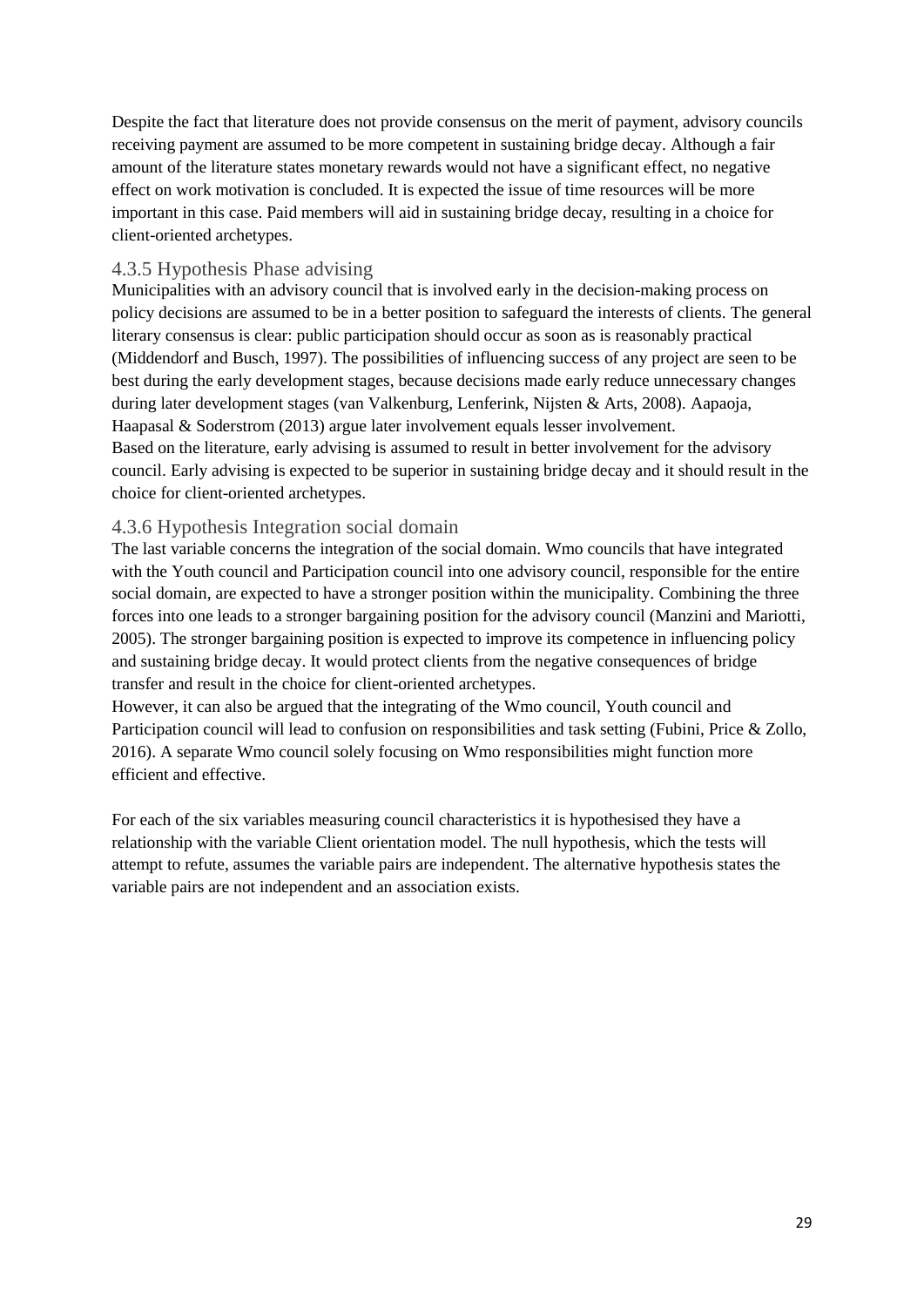### <span id="page-29-0"></span>5. Results

This chapter starts with the examination of descriptive information on the population. Next, the results of the percental and Chi-square analyses are presented. The variable Client orientation archetypes was tested against each of the six variables describing council characteristics in the endeavour to answer the research question: *To what extent does a relationship exist between the characteristics of Wmo councils and the choice between archetypes of buyer-supplier relations?*

#### 5.1Descriptive information

<span id="page-29-1"></span>Information was gathered on the full population of 388 municipalities in 2017. After exclusion of the 24 municipalities without a known archetype of buyer-supplier relations, 364 municipalities remained. Of the 364 municipalities with a known archetype, 348 had a functioning advisory council. 5 municipalities did not have an advisory council and no information could be found on the remaining 11 municipalities. The 16 municipalities without a confirmed advisory council were excluded from further analysis. The characteristics of Wmo councils were studied for 348 municipalities by examining six variables: Presence ordinance, Selection members, Appointment members, Payment members, Advising phase and Integration social domain.

The first variable measured the presence of a separate ordinance. Of the 348 municipalities, with both a known archetype and confirmed advisory council, 219 municipalities had an ordinance designed for the advisory council. 33 municipalities had a different arrangement such as a covenant and 96 did not have an official publishing of the regulations. These numbers are displayed in Figure 11. Some of the 96 municipalities without an official publication on the advisory council regulations did have a note in the general Wmo ordinance.



<span id="page-29-2"></span>

The next measured variable is Selection members. 19 of the advisory councils appointed members themselves, sourced by the advisory council (9), organisations (3) or a selection committee (7). In 223 municipalities the new members were appointed by the municipal college, sourced by advisory councils (132), organisations (17), a selection committee (20) or the college itself (54). 4 municipalities adopted a different method and 102 of the municipalities offered no clarity on the selection method. The counts are visualised in Figure 12.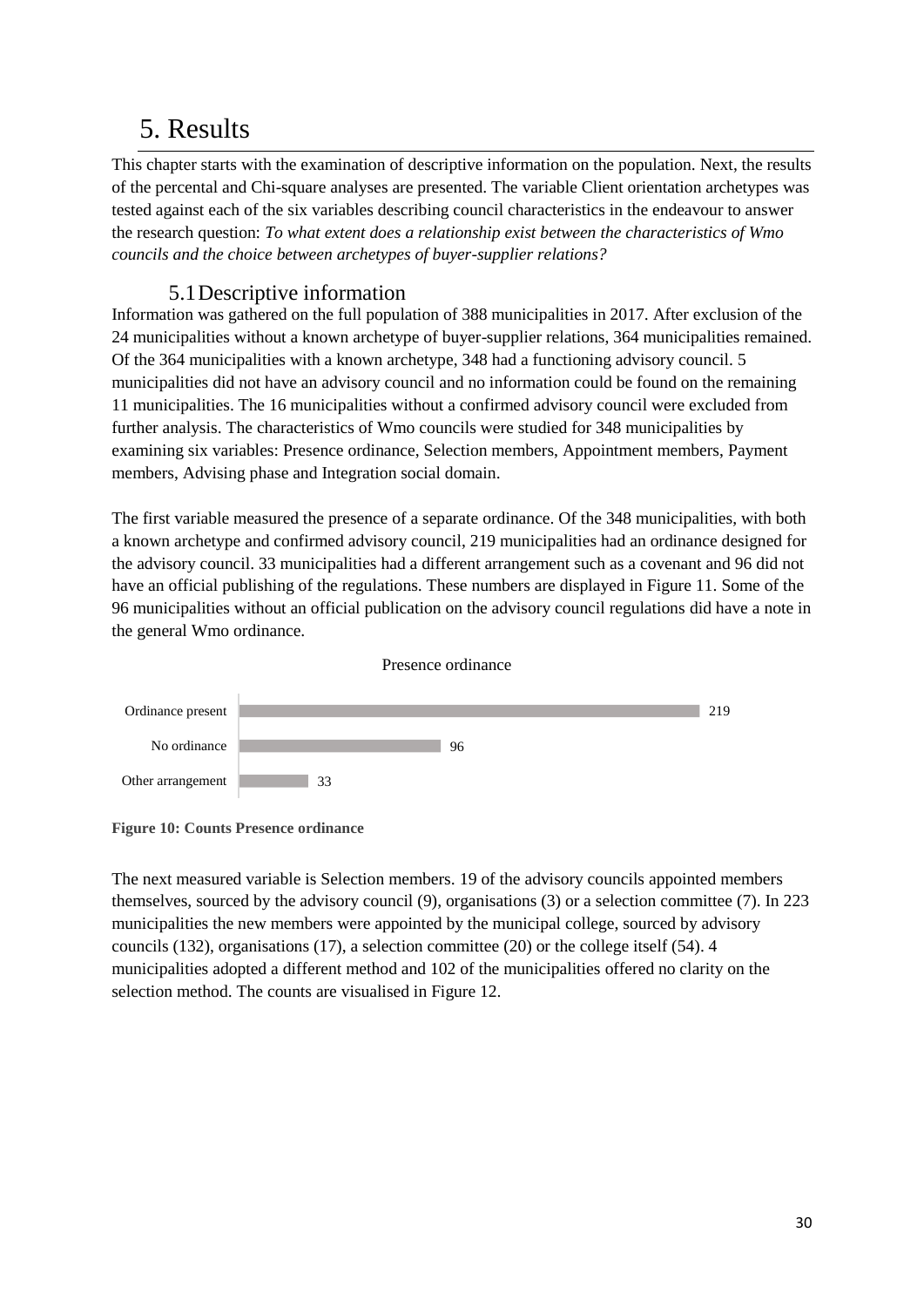

<span id="page-30-0"></span>**Figure 11: Counts Selection members**

The appointment of members was the next characteristic to be examined. The appointment of new members can be done on personal title or in name of an organisation. Figure 13 presents the distribution. 229 of the municipalities appointed the members of the advisory council on personal title, 28 advisory council appointed their members in name of an organisation and 54 municipalities allowed appointments both on title and organisation. 37 municipalities did not have a clear method.





<span id="page-30-1"></span>**Figure 12: Counts Appointment members**

The next variable, Payment members, is visualised in Figure 15. 199 of the municipalities stated explicitly that the members are getting paid. 17 municipalities did not pay their advisory councils and 132 municipalities did not provide clear information.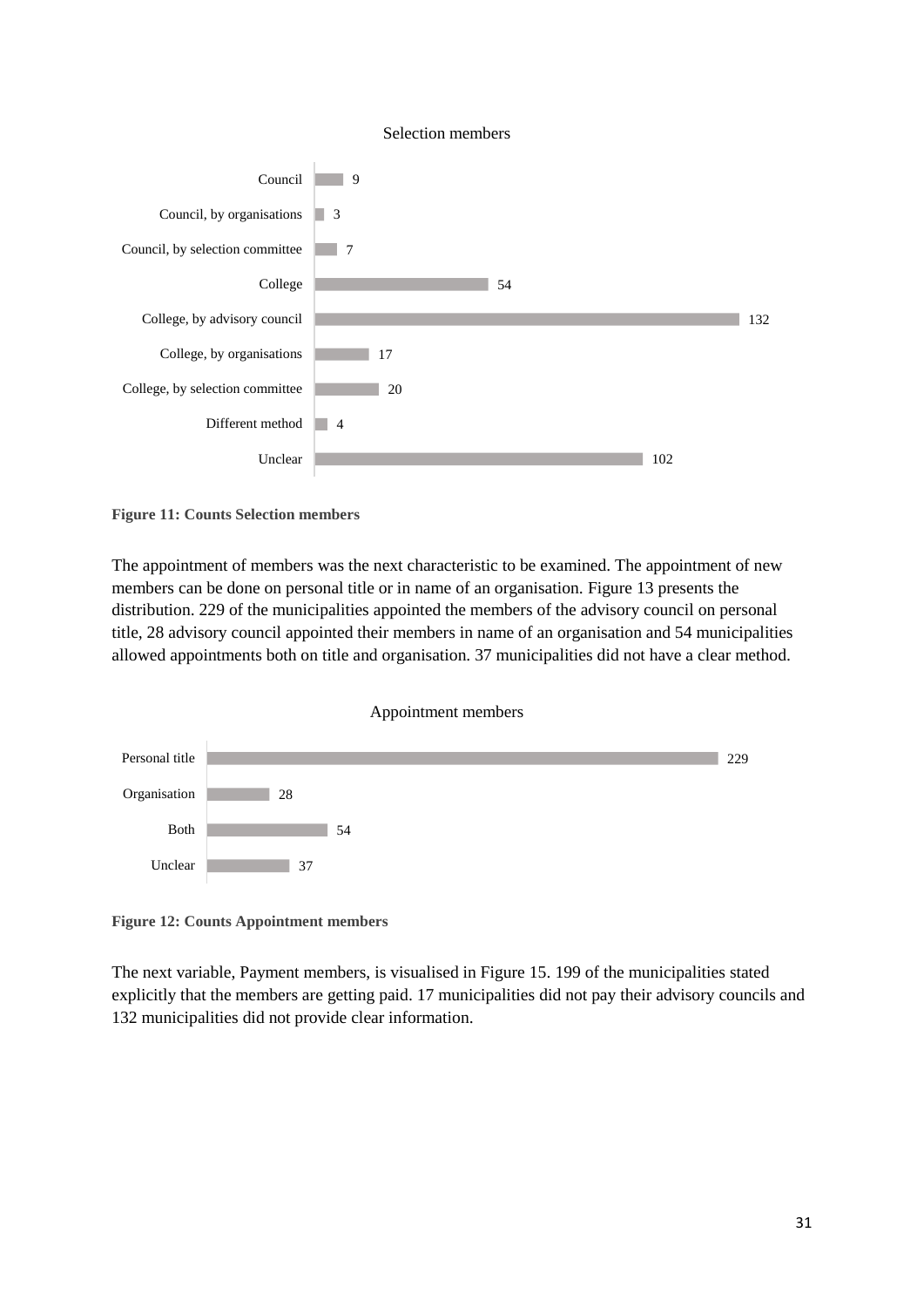#### Payment members



**Figure 14: Counts Payment members**

The variable Advising phase showed little variability, as visible in Figure 16: 249 municipalities involved their advisory councils in an early stage and the remaining 99 municipalities did not provide clear information.



**Figure 15: Counts Advising phase**

Finally, a fully integrated advisory council for the social domain was identified for 223 municipalities. 40 Wmo councils were integrated with the Youth council and 2 Wmo councils were combined with the Participation council. 72 Wmo councils have chosen not to integrate with the other parts of the social domain and the remaining 11 municipalities provided no clear information. Figure 18 visualises the final variable.

#### Integration social domain



**Figure 16: Counts Integration social domain**

#### 5.2Percental and Chi-square analyses

<span id="page-31-0"></span>After examining the descriptive information, the variable Client orientation archetypes was tested against each of the six variables describing council characteristics, using percental and Chi-square analyses.

The results of the percental analysis are presented in separate tables for each variable, including counts and percentages. The tables should provide insight in the data and results of the Chi-square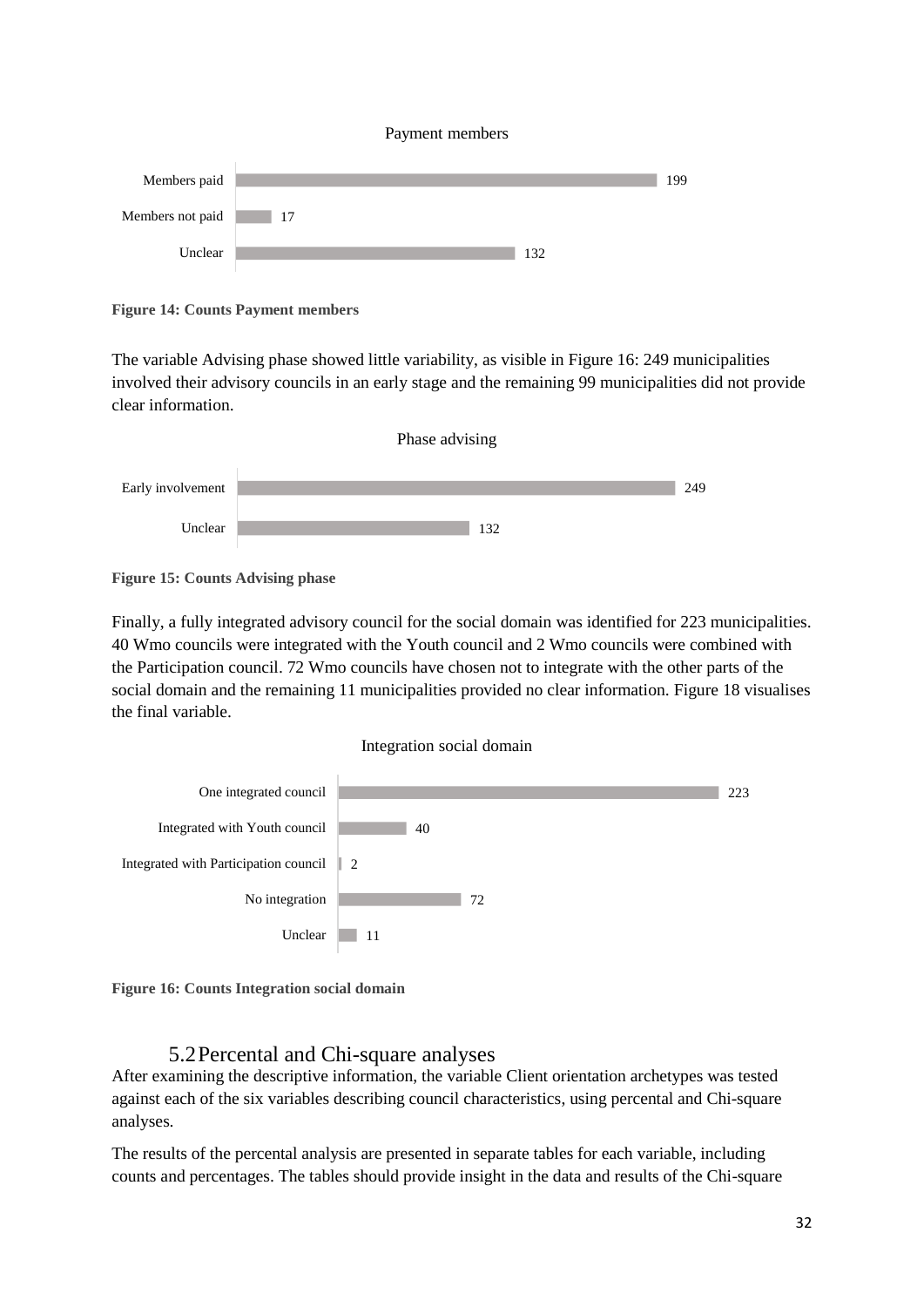test. The Chi-square test assesses whether the associations between the variables indicated in the tables are statistically significant. The test will attempt to reject the null hypothesis that two variables are independent, with the significance level set at  $\alpha = 0.05$  for all analyses.

To conduct a Chi-square test the data and variables must satisfy certain conditions. The two tested variables must be categorical and consist of two or more categorical, independent groups. Another requirement is the independence of units. No relationship can exist between the subjects in each group and the categorical variables may not be paired in any manner. The sample size must be reasonably large, with an expected frequency of at least 1 for each cell and at least 5 for 80% of the cells. All conditions are satisfied, except the expected cell frequency for some variable pairs. For these variables the failure to meet this condition is mentioned along with the analyses.

#### <span id="page-32-0"></span>5.2.1 Results Presence ordinance

Municipalities with a separate ordinance dedicated to the advisory council are hypothesised to be more effective in creating a permanent situation of bridge decay. It is expected to be more effective in protecting the interests of clients, resulting in a client-oriented archetype.

Only the municipalities with both a confirmed archetype and an advisory council were included for further analysis, resulting in  $N = 348$ . The null hypothesis assumes the variables Presence ordinance and Client orientation model are independent. The alternative hypothesis states the two variables are not independent. The results of the percental analysis and Chi-square test of independence are presented in Table 2 below.

| Presence ordinance | Client-oriented<br>models | Not client-<br>oriented models | Total |
|--------------------|---------------------------|--------------------------------|-------|
| Ordinance present  | 51.1%                     | 11.8%                          | 62.9% |
|                    | (178)                     | (41)                           | (219) |
| No ordinance       | 24.7%                     | 2.9%                           | 27.6% |
|                    | (86)                      | (10)                           | (96)  |
| Other arrangement  | 8.7%                      | 0.8%                           | 9.5%  |
|                    | (30)                      | (3)                            | (33)  |
| Total              | 84.5%                     | 15.5%                          | 100%  |
|                    | (294)                     | (54)                           | (348) |

#### <span id="page-32-1"></span>**Table 2: Percental and Chi-square analysis of Presence ordinance**

 $N = 348$ 

The results of the Chi-square analysis indicate an association exists between Presence ordinance and Client orientation models. A significant association between the two variables was observed,  $\chi^2(35)$  = 60.096, p = 0.005. Since the p-value is considerably lower than the chosen significance level ( $\alpha$  = 0.05), the null hypothesis will be rejected. There is enough evidence to suggest the variables Presence ordinance and Client orientation models are not independent.

Unfortunately, the expected counts condition for the Chi-square test of independence was not satisfied, the results should therefore be observed with caution.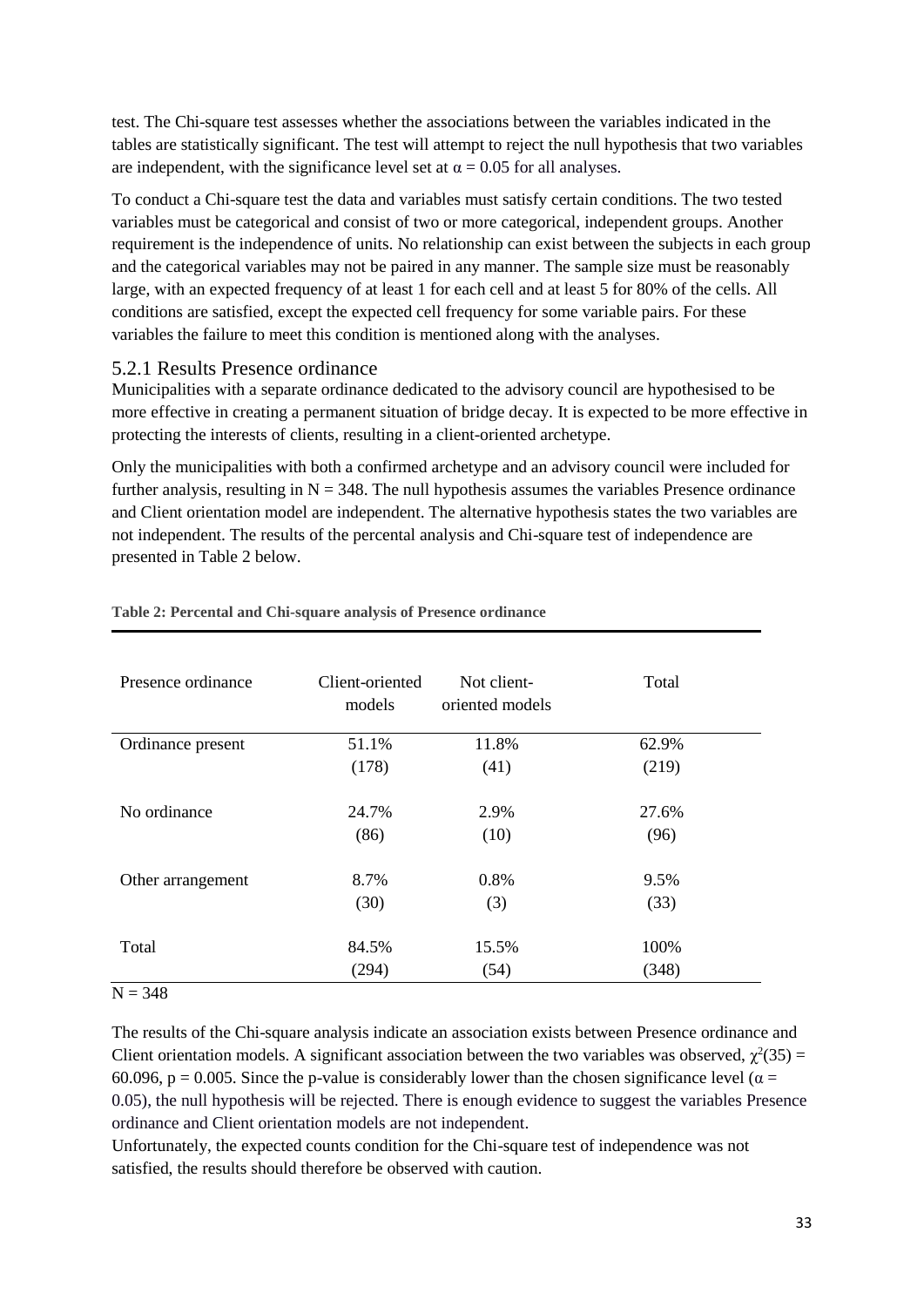#### <span id="page-33-0"></span>5.2.2 Results Selection members

The null hypothesis for the variable Selection members assumes the selection process of new members is independent from the client orientation of the archetype. The alternative hypothesis states Selection members and Client orientation models are not independent and an association between these two variables exists.

The null hypothesis is tested with a percental analysis and Chi-square test of independence. The results are presented in Table 3 below.

| Selection members         | Client-oriented<br>models | Not client-<br>oriented models | Total |
|---------------------------|---------------------------|--------------------------------|-------|
| Advisory council          | 2%                        | 0.6%                           | 2.6%  |
|                           | (7)                       | (2)                            | (9)   |
| Council, selected         | 0.9%                      | $0\%$                          | 0.9%  |
| by organisations          | (3)                       | (0)                            | (3)   |
| Council, selected         | 2%                        | 0%                             | 2%    |
| by selection<br>committee | (7)                       | (0)                            | (7)   |
| College                   | 13.2%                     | 2.3%                           | 15.5% |
|                           | (46)                      | (8)                            | (54)  |
| College, selected         | 31%                       | 6.9%                           | 37.9% |
| by advisory council       | (108)                     | (24)                           | (132) |
| College, selected         | 3.8%                      | 1.1%                           | 4.9%  |
| by organisations          | (13)                      | (4)                            | (17)  |
| College, selected         | 4.8%                      | 0.9%                           | 5.7%  |
| by selection<br>committee | (17)                      | (3)                            | (20)  |
| Different                 | 0.6%                      | 0.6%                           | 1.2%  |
|                           | (2)                       | (2)                            | (4)   |
| Unclear                   | 26.2%                     | 3.1%                           | 29.3% |
|                           | (91)                      | (11)                           | (102) |
| Total                     | 84.5%                     | 15.5%                          | 100%  |
|                           | (294)                     | (54)                           | (348) |

<span id="page-33-1"></span>**Table 3: Percental and Chi-square analysis of Selection members**

 $N = 348$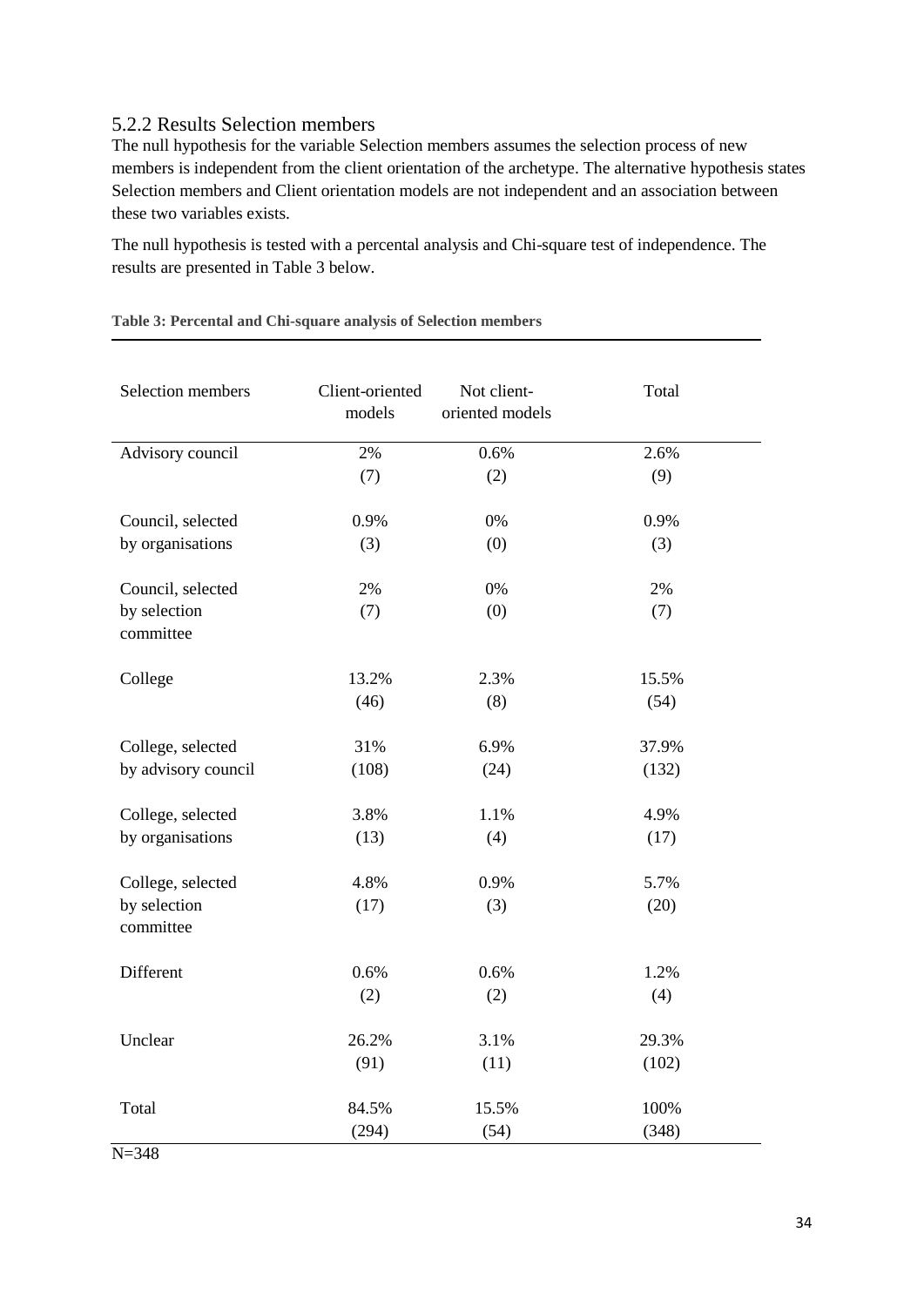The results of the percental analysis, presented in Table 4, indicate an association exists between the selection process of new members and the client orientation of archetypes. Again, the results should be observed with caution as the expected counts condition for the Chi-square test of independence was not satisfied.

A significant association between the variables Selection members and Client orientation model was observed,  $\chi^2(45) = 65.732$ , p = 0.023. Since the p-value falls below the chosen significance level ( $\alpha$  = 0.05), the null hypothesis will be rejected. The data presents enough evidence to support the alternative hypothesis, stating the variables Selection members and Client orientation models are not independent.

#### <span id="page-34-0"></span>5.2.3 Results Appointment members

The next variable measured is Appointment members. The appointment of members can be on personal title or in the name of an organisation. Municipalities with an advisory council whose members speak on behalf of an organisations are expected to be more competent in sustaining bridge decay. These representatives are more likely to have experience lobbying and they might be able to reach a larger audience. The null hypothesis states the appointment of members and the client orientation of the model are independent. The alternative hypothesis assumes the variables are not independent and an association can be observed.

The results of the percental analysis and Chi-square test of independence are presented in Table 4 below.

| Appointment<br>members | Client-oriented<br>models | Not client-<br>oriented models | Total |
|------------------------|---------------------------|--------------------------------|-------|
| Personal title         | 56%                       | 9.8%                           | 65.8% |
|                        | (195)                     | (34)                           | (229) |
|                        |                           |                                |       |
| Organisation           | 6%                        | 2%                             | 8%    |
|                        | (21)                      | (7)                            | (28)  |
|                        |                           |                                |       |
| <b>Both</b>            | 13%                       | 2.6%                           | 15.6% |
|                        | (45)                      | (9)                            | (54)  |
| Unclear                | 9.5%                      | 1.1%                           | 10.6% |
|                        | (33)                      | (4)                            | (37)  |
|                        |                           |                                |       |
| Total                  | 84.5%                     | 15.5%                          | 100%  |
|                        | (294)                     | (54)                           | (348) |

#### <span id="page-34-1"></span>**Table 4: Percental and Chi-square analysis of Appointment members**

 $N = 348$ 

No significant association between Appointment members and Client orientation models was observed,  $\chi^2(25) = 20.383$ , p = 0.726.

The null hypothesis will not be rejected, as the p-value is higher than the chosen significance level  $(\alpha = 0.05)$ . The data does not provide enough evidence to suggest an association exists between Appointment members and Client orientation models.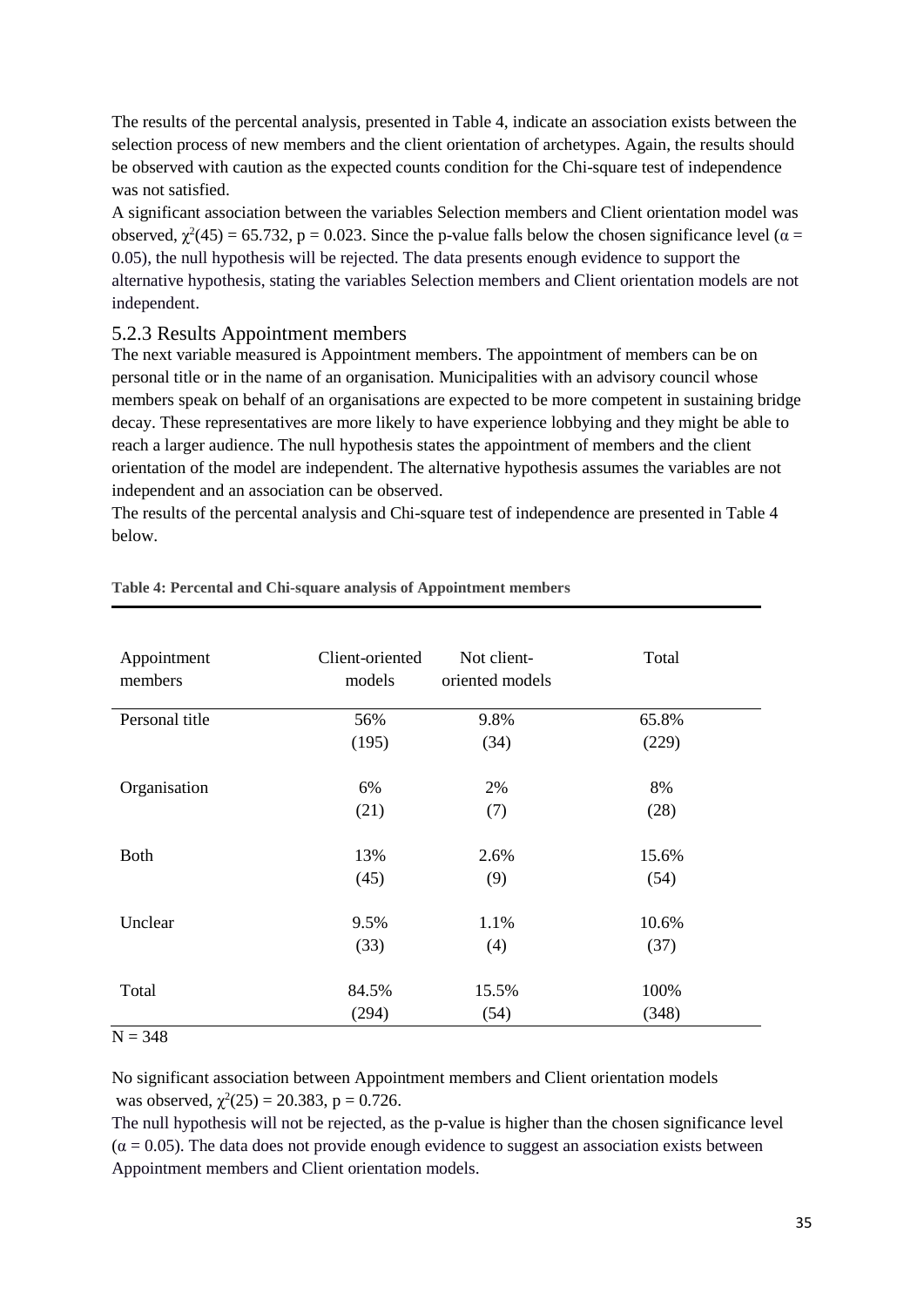#### <span id="page-35-0"></span>5.2.4 Results Payment members

It is expected that advisory councils consisting of paid members have more time to work for the council, have stronger motivation and are taken seriously by the municipality. Advisory councils receiving payment are therefore assumed to be more competent in sustaining bridge decay, resulting in a choice for client-oriented archetypes.

The null hypothesis assumes Payment and Client orientation models are independent. The alternative hypothesis states that the payment of council members and the client orientation are not independent, and an association exists. The results of the percental analysis and Chi-square test of independence are presented in Table 5 below.

| Payment  | Client-oriented<br>models | Not client-<br>oriented models | Total |
|----------|---------------------------|--------------------------------|-------|
| Paid     | 48.3%                     | 8.9%                           | 57.2% |
|          | (168)                     | (31)                           | (199) |
| Not paid | 4.3%                      | 0.6%                           | 4.9%  |
|          | (15)                      | (2)                            | (17)  |
| Unclear  | 31.9%                     | 6%                             | 37.9% |
|          | (111)                     | (21)                           | (132) |
| Total    | 84.5%                     | 15.5%                          | 100%  |
|          | (294)                     | (54)                           | (348) |

<span id="page-35-2"></span>**Table 5: Percental and Chi-square analysis of Payment members**

#### N=348

No significant association between Payment and Client orientation models was observed,  $\chi^2(10)$  = 10.240, p = 0.420. The p-value is well above the significance level ( $\alpha$  = 0.05), so the null hypothesis will not be rejected.

#### <span id="page-35-1"></span>5.2.5 Results Advising phase

The next variable concerns the phase in which advisory councils are enabled to advise. Municipalities with an advisory council that is involved early in the decision-making process on policy decisions are assumed to have a better opportunity to protect the interests of clients, resulting in an association with client-oriented archetypes. The null hypothesis states Advising Phase and Client orientation models are independent. The alternative hypothesis states the phase of advising and client orientation models are not independent.

The results of the percental analysis and Chi-square test of independence are presented in Table 6 below.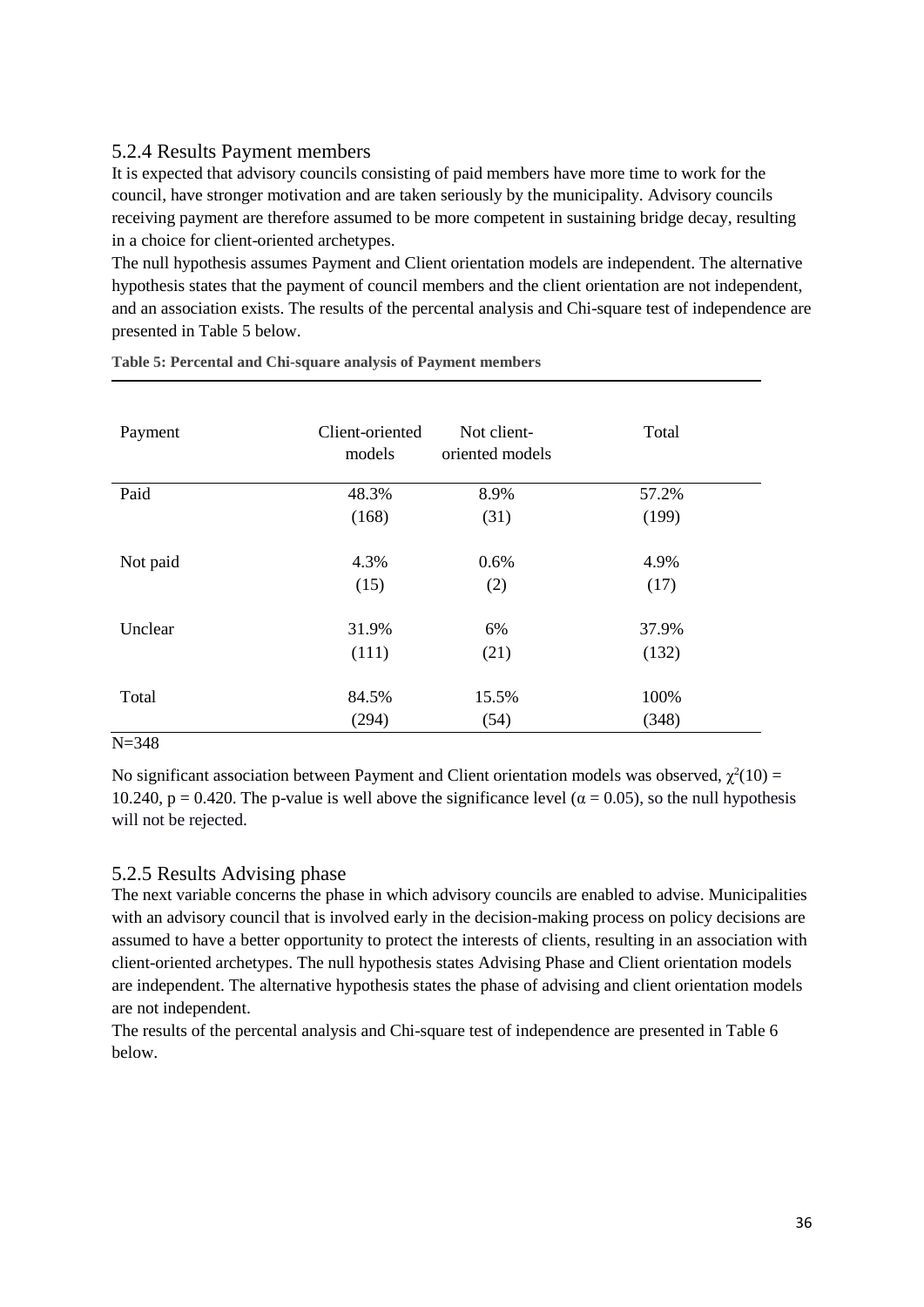<span id="page-36-1"></span>**Table 6: Percental and Chi-square analysis of Advising phase**

| Advising phase    | Client-oriented<br>models | Not client-<br>oriented models | Total |
|-------------------|---------------------------|--------------------------------|-------|
| Early involvement | 58.4%                     | 13.2%                          | 71.6% |
|                   | (203)                     | (46)                           | (249) |
| Unclear           | 26.1%                     | 2.3%                           | 28.4% |
|                   | (91)                      | (8)                            | (99)  |
| Total             | 84.5%                     | 15.5%                          | 100%  |
| $- - - - -$       | (294)                     | (54)                           | (348) |

N=348

The percental analysis and Chi-square test indicate the variables Advising phase and Client orientation models are not independent. A significant association between Advising phase and Client orientation models was observed,  $\chi^2(5) = 12.952$ , p = 0.024.

The null hypothesis will be rejected as the p-value is smaller than the chosen significance level ( $\alpha$  = 0.05). The results present enough evidence to support the alternative hypothesis, stating the phase of advising is not independent from Client orientation models.

It should be mentioned the results of this Chi-square test of independence must be observed with caution as well. The expected counts condition was not satisfied.

#### <span id="page-36-0"></span>5.2.6 Results Integration social domain

The last variable is Integration social domain. Wmo councils that have integrated with the Youth council and Participation council into one advisory council overseeing the whole social domain are expected to have a stronger position within the municipality*.* Although the responsibilities of the integrated advisory council are less specific, the stronger position is expected to improve its ability to sustain bridge decay. A state of sustained bridge decay would result in the choice for client-oriented archetypes. The null hypothesis states the integration of the social domain is independent from Client orientation model, the alternative hypothesis assumes this is not the case and the variables are not independent. The results of the percental analysis and Chi-square test of independence are presented in Table 7 below.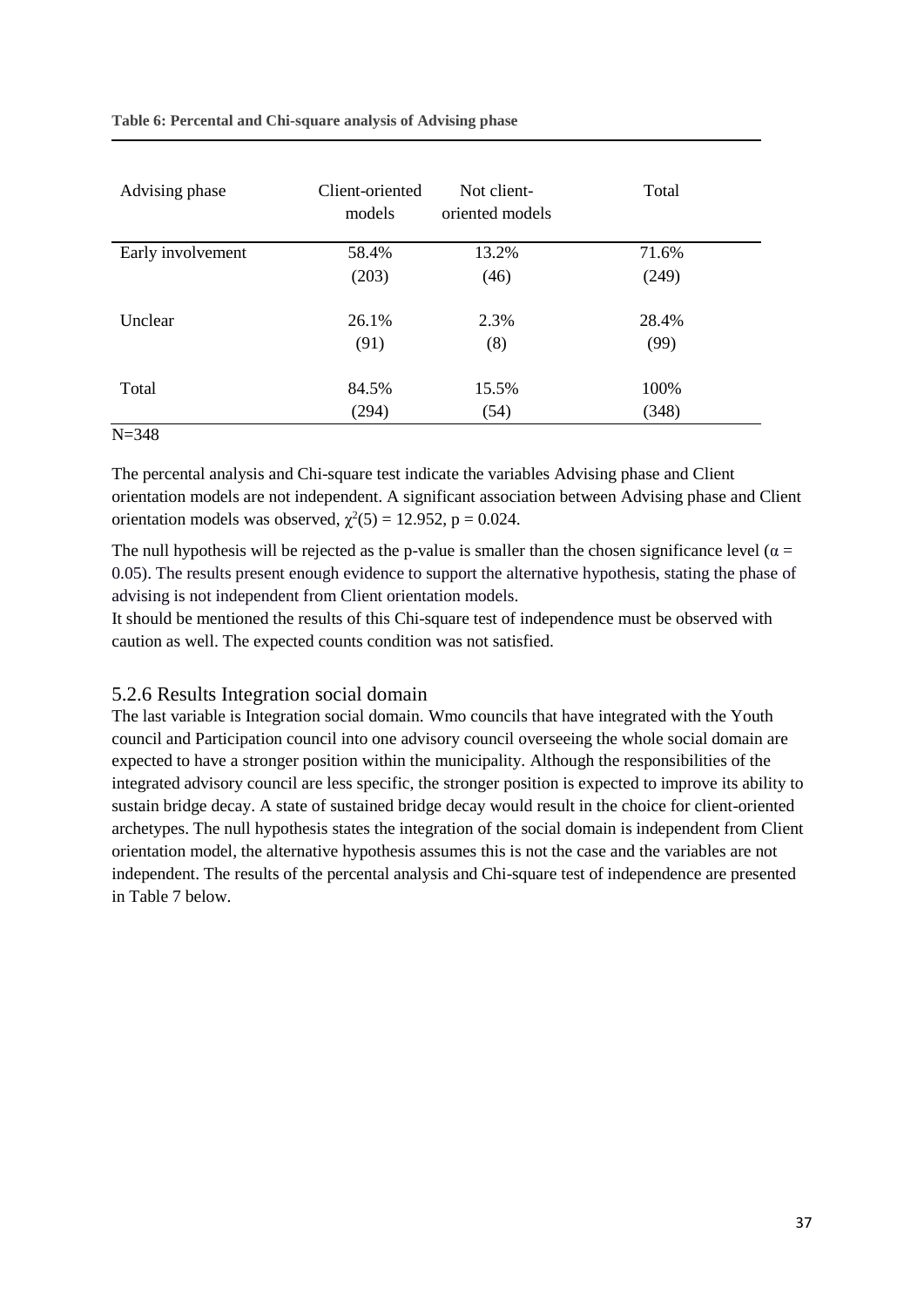<span id="page-37-0"></span>

|  | Table 7: Percental and Chi-square analysis of Integration social domain |  |  |  |
|--|-------------------------------------------------------------------------|--|--|--|
|--|-------------------------------------------------------------------------|--|--|--|

| Integration social                                                   | Client-oriented | Not client-     | Total         |
|----------------------------------------------------------------------|-----------------|-----------------|---------------|
| domain                                                               | models          | oriented models |               |
| One integrated                                                       | 56%             | 8%              | 64%           |
| council                                                              | (195)           | (28)            | (223)         |
| Integrated with the<br>Youth Act or with<br>the Participation<br>Act | 9.2%<br>(32)    | 2.9%<br>(10)    | 12.1%<br>(42) |
| Not integrated                                                       | 16.4%           | 4.3%            | 20.7%         |
|                                                                      | (57)            | (15)            | (72)          |
| Unclear                                                              | 2.9%            | 0.3%            | 3.2%          |
|                                                                      | (10)            | (1)             | (11)          |
| Total                                                                | 84.5%           | 15.5%           | 100%          |
| $N = 348$                                                            | (294)           | (54)            | (348)         |

No significant association between Integration social domain and Client orientation models was observed,  $\chi^2(20) = 30.603$ , p = 0.061.

However, the value of  $p = 0.061$  is fairly close to  $\alpha = 0.05$  and the association between the variables will be examined in the discussion. Despite the low p-value, the null hypothesis will not be rejected. It does not fall below the significance level of  $\alpha = 0.05$  and therefore it does not provide sufficient evidence that an association exists between Integration social domain and Client orientation models.

In summary: the variables observed to have a significant association with Client orientation models were Presence ordinance, Selection members and Advising phase. The variable Integration social domain came close to significance with a p-value of  $p = 0.061$ . No significant association was observed for the remaining variables: Appointment members and Payment members.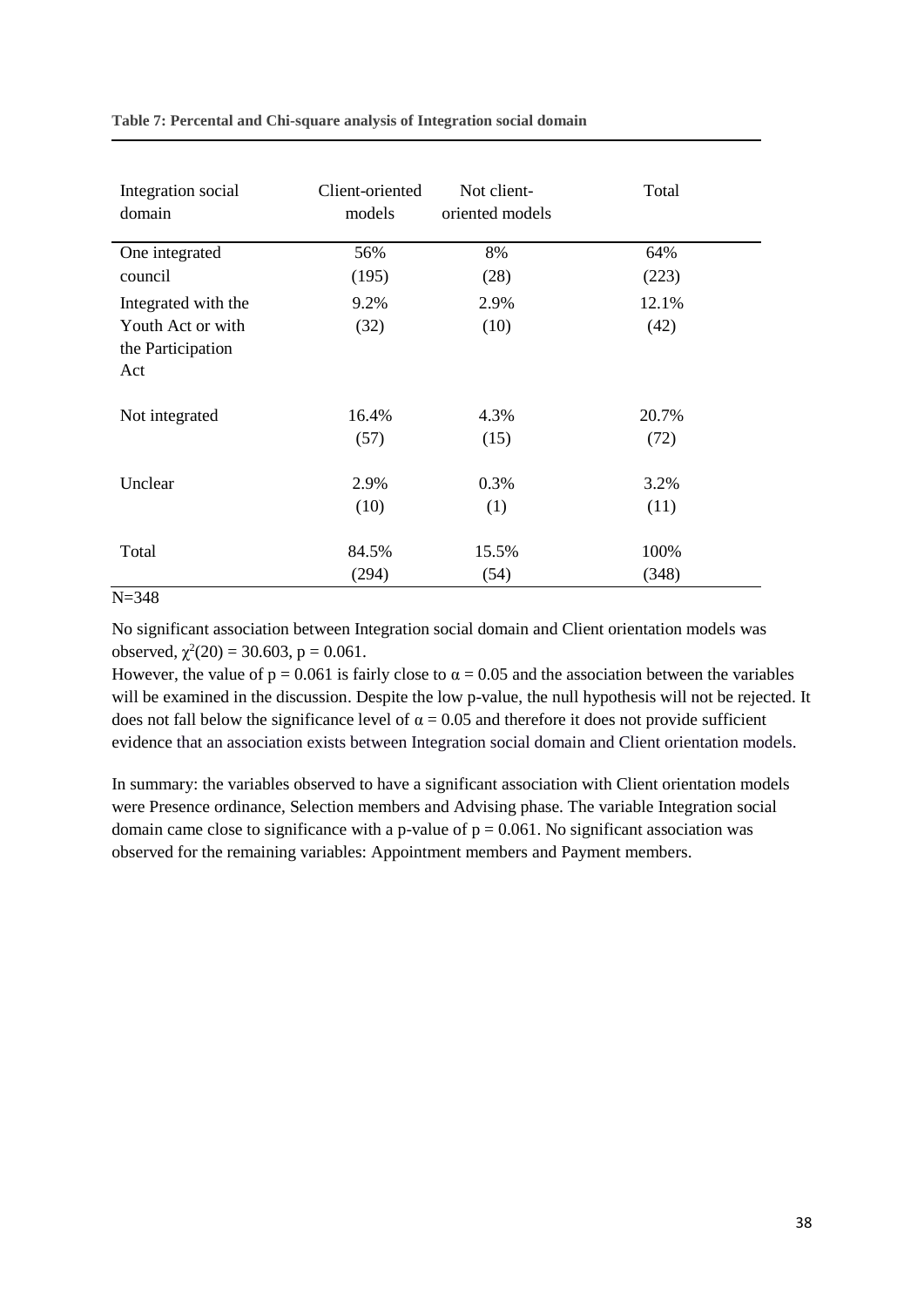### <span id="page-38-0"></span>6. Discussion

This thesis has explored the relationship between the characteristics of Wmo advisory councils and the choice between archetypes of buyer-supplier relations. Guided by the framework on service triads by Li and Choi (2009) it was assumed certain council characteristics would aid an advisory council in sustaining bridge decay. Six council characteristics were examined and their relationship with Client orientation models was tested, by percental and Chi-square analyses.

#### <span id="page-38-1"></span>6.1 Conclusion on six characteristics

The functioning of an advisory council was judged on six characteristics: Presence ordinance, Selection members, Appointment members, Payment members, Phase advising and Integration social domain. It was hypothesised that for each of these factors a certain value would result in an advisory council more competent in sustaining bridge decay. In this state of sustained bridge decay, the interests of the clients would be better protected in the decision-making process of important municipal policy, such as the choice for archetype of buyer-supplier relations. An advisory council capable of sustaining bridge decay would therefore logically result in the choice for a client-oriented archetype. For each of the six variables measuring council characteristics it was hypothesised they have a relationship with the variable Client orientation model. The null hypothesis, which the tests attempted to refute, assumed the variable pairs are independent. The alternative hypothesis stated the variable pairs are not independent and an association exists. The results of the Chi-square analyses are summarised in Table 6.

| <b>Characteristics</b>    | $\chi^2$ Value        | p Value     |
|---------------------------|-----------------------|-------------|
| Presence ordinance        | $\chi^2(35) = 60.096$ | $p = 0.005$ |
| Selection members         | $\chi^2(45) = 65.732$ | $p = 0.023$ |
| Appointment members       | $\chi^2(25) = 20.383$ | $p = 0.726$ |
| Payment members           | $\chi^2(10) = 10.240$ | $p = 0.420$ |
| Phase advising            | $\chi^2(5) = 12.952$  | $p = 0.024$ |
| Integration social domain | $\chi^2(20) = 30.603$ | $p = 0.061$ |

<span id="page-38-3"></span>**Table 8: Summary results Chi-square tests**

#### $N = 348$

Three characteristics had a significant relationship with Client orientation models: Presence ordinance, Selection members and Phase advising. The relation between Integration social domain and Client orientation models nearly approached significance. The conclusions per characteristic are explained below.

#### <span id="page-38-2"></span>6.1.1 Conclusion presence ordinance

Municipalities with a separate ordinance dedicated to the advisory council were expected to be more effective in sustaining bridge decay. The legal document was expected to regulate the behaviour of the Wmo actors (Coglianese, 2012). Legal mandates on roles and responsibilities would allow advisory councils to self-monitor, build commitment among themselves, and make or contribute to important decisions (Ostrom, 1990). It was therefore assumed the presence of an ordinance would aid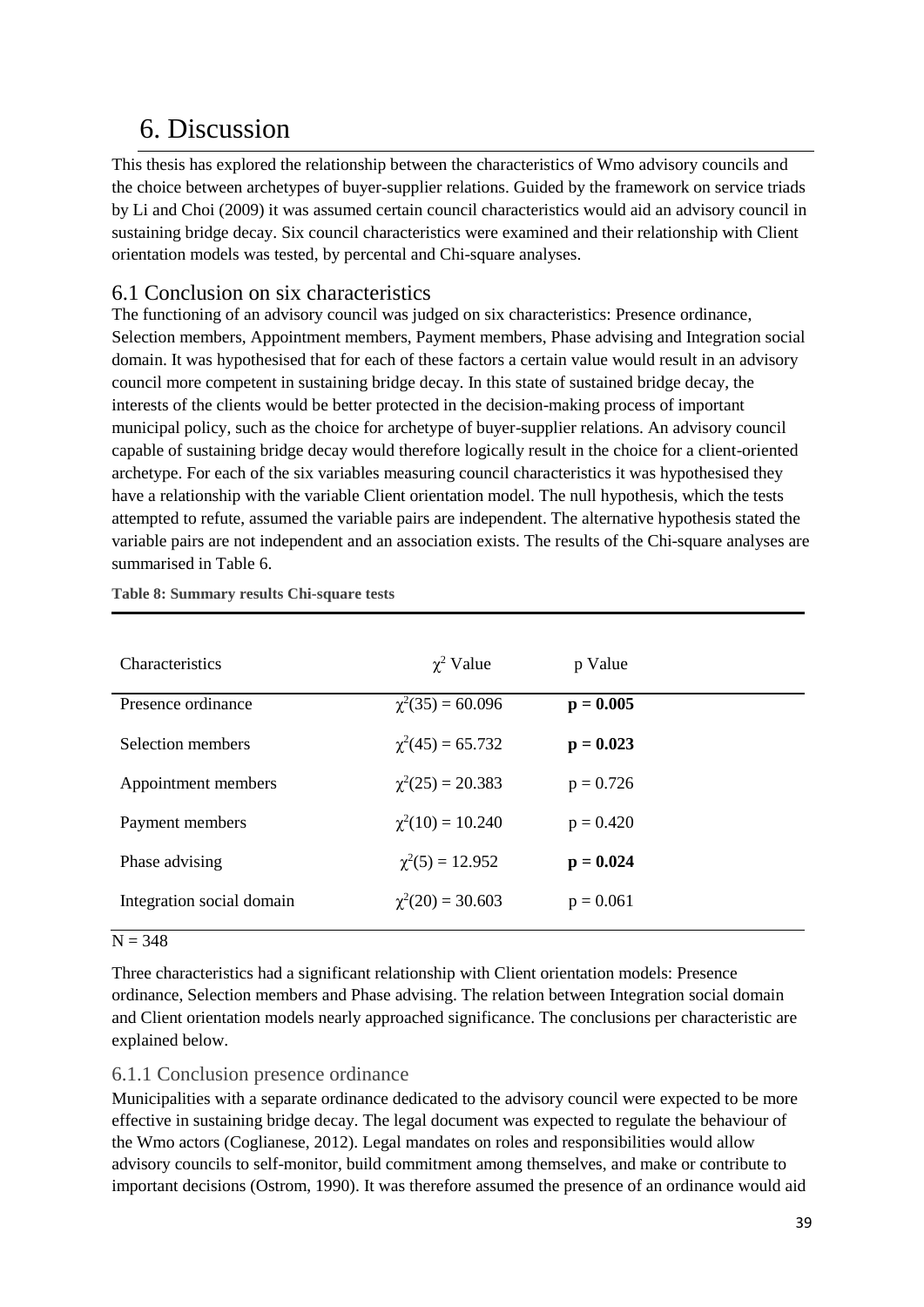in sustaining bridge decay. The null hypothesis stating the variables Presence ordinance and Client orientation models were independent was tested and rejected.

A statistically significant association was observed. However, the nature of the association was different from the expected relationship as formulated in the hypothesis. Municipalities with a separate ordinance dedicated to the Wmo council were less likely to employ a client-oriented model. The client-oriented category had relatively more municipalities without an ordinance or with a different type of arrangement. There was no evidence to support the hypothesis based on triad theory, Coglianese (2012) and Ostrom (1990), but a significant relationship between the two variables was observed.

A possible reason for the association between Presence ordinance and Client orientation model is the fact that client-oriented models seem to be the norm. There are far more municipalities (294) employing either Director model – results or Director model – input than the archetypes classified as not client oriented (54). Possibly, the archetypes deviating from the norm are more likely to establish their regulations in an ordinance. Additionally, moving towards a client-oriented model has been a trend, perhaps the establishment of official regulations lags behind the choice on an archetype of buyer-supplier relations.

#### <span id="page-39-0"></span>6.1.2 Conclusion selection members

The characteristic Selection members did not have an obvious hypothesis on the nature of the association with Client orientation model. Firstly, it was argued that the selection of members by the council itself would result in a higher degree of independence for the advisory council, leading to a larger impact on policy making (Houghton, 1988). On the other hand, the selection of members by the municipal college in collaboration with the advisory council would establish a stronger link between the two actors. This strengthened link between actors was expected to result in a more successful cooperation in the network (Liu et al., 2017).

The null hypothesis stating that Selection members and Client orientation models were independent was tested and rejected. Since the p-value fell below the significance level, it can be concluded an association exists between the two variables. The nature of the association is, however, not easily established. Client-oriented archetypes score relatively high on 'Council, selected by organisations', 'Council, selected by selection committee', 'College', 'College, selected by selection committee' and 'Unclear'. The archetypes classified as not client oriented opt for 'Advisory council', 'College, selected by advisory council', 'College, selected by organisations' and 'Different option' more often than would be expected.

These results support the hypothesis based on the views of Liu et al. (2017) as the collaboration options: 'Council, selected by selection committee' and 'College, selected by selection committee' were most frequent for client-oriented models. The strengthened link between the municipality and the council would aid the advisory council in sustaining bridge decay. No evidence is present to support the hypothesis based on Houghton (1988).

In light of the significant association between Presence ordinance and Client orientation models the scores for 'Unclear' can be explained. Municipalities without an ordinance were more likely to employ a client-oriented model, resulting in more unclarity for client-oriented models.

#### <span id="page-39-1"></span>6.1.3 Conclusion appointment members

Municipalities with an advisory council whose members speak on behalf of an organisations were expected to be more competent in sustaining bridge decay. Representatives of organisations were expected to be more likely to have experience lobbying and were assumed to have a more thorough understanding of public systems. An advisory council comprised of such representatives would be 'a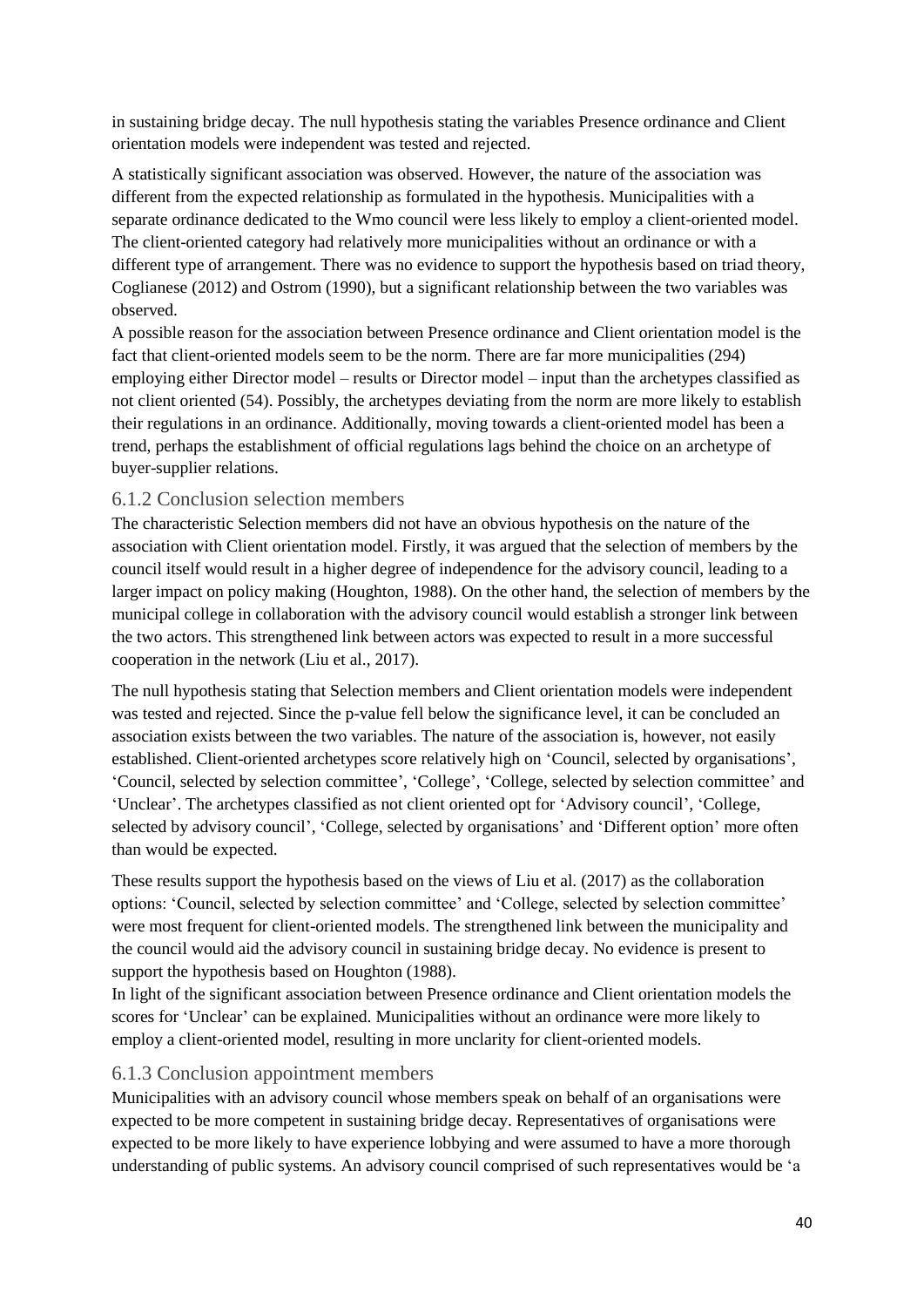worthy opponent' for the municipality, being more competent in sustaining bridge decay (Bryson et al. 2012). Additionally, including representatives would strengthen the position of the advisory council, by helping gather information from larger audiences (Enserink and Monnikhof, 2003). A mixture of independent members and representatives of organisations was hypothesised to be successful as well, combining the skills of representatives with the knowledge of experts of experience.

However, the analyses indicated no significant association between Appointment members and Client orientation models exists. The null hypothesis will not be rejected.

#### <span id="page-40-0"></span>6.1.4 Conclusion payment members

It was expected that advisory councils consisting of paid members would correlate with clientoriented archetypes. Payment would aid the council members in reserving the time resources which are necessary to successfully fulfil their tasks as claimed by Ng and Hamby (1997). Advisory councils receiving payment were therefore assumed to be more competent in sustaining bridge decay, resulting in a choice for client-oriented archetypes. Although it was initially expected monetary rewards would also increase motivation, this was not reflected in theory (Harunavamwe & Kanengoni, 2013; Fiorillo, 2011). The hypothesis stating paid members would improve the competence of the advisory council in sustaining bridge decay was also not reflected in the data. No significant association between Payment members and Client orientation model was observed.

#### <span id="page-40-1"></span>6.1.5 Conclusion phase advising

Municipalities with an advisory council that is involved early in the decision-making process on policy decisions were assumed to be in a better position to safeguard the interests of clients. The possibilities of influencing any project are seen to be best during the early development stages (van Valkenburg et al., 2008). Also, Aapaoja et al. (2013) argued later involvement equals lesser involvement. Early advising was therefore expected to be superior in sustaining bridge decay and would result in the choice for client-oriented archetypes.

A significant association was observed between the variables Phase advising and Client orientation model. Similar to Presence ordinance, the nature of this association was different than initially expected. The municipalities explicitly mentioning the early involvement of the advisory council in the decision-making process more often employed an archetype which was categorised as not clientoriented. The municipalities with client-oriented archetypes had relatively more cases which did not provide clarity on the phase of advising.

This could be a side effect of the results of Presence ordinance. There were only two categories for Phase advising: Early involvement and Unclear. Possibly, as the consensus is clear that early involvement is preferable and it is explicitly mentioned in the Wmo 2015, municipalities were not eager to state a different approach in their ordinances. In the municipalities with an ordinance present, it is specified that the advisory council would have the opportunity to advise in an early phase. Since the client-oriented models had significantly less municipalities with ordinances present, this category would have less clarity on characteristics such as the phase of advising.

#### <span id="page-40-2"></span>6.1.6 Conclusion integration social domain

Finally, Wmo councils that had integrated with the Youth council and Participation council into one advisory council, responsible for the entire social domain, were expected to have a stronger position within the municipality. The stronger bargaining position (Manzini & Mariotti, 2005) was expected to improve its competence in influencing policy and sustaining bridge decay. The state of sustained bridge decay would protect clients from the negative consequences of bridge transfer and result in the choice for client-oriented archetypes. It could also be argued, however, that the integrating of the three councils would lead to confusion on responsibilities and task setting (Fubini et al., 2016).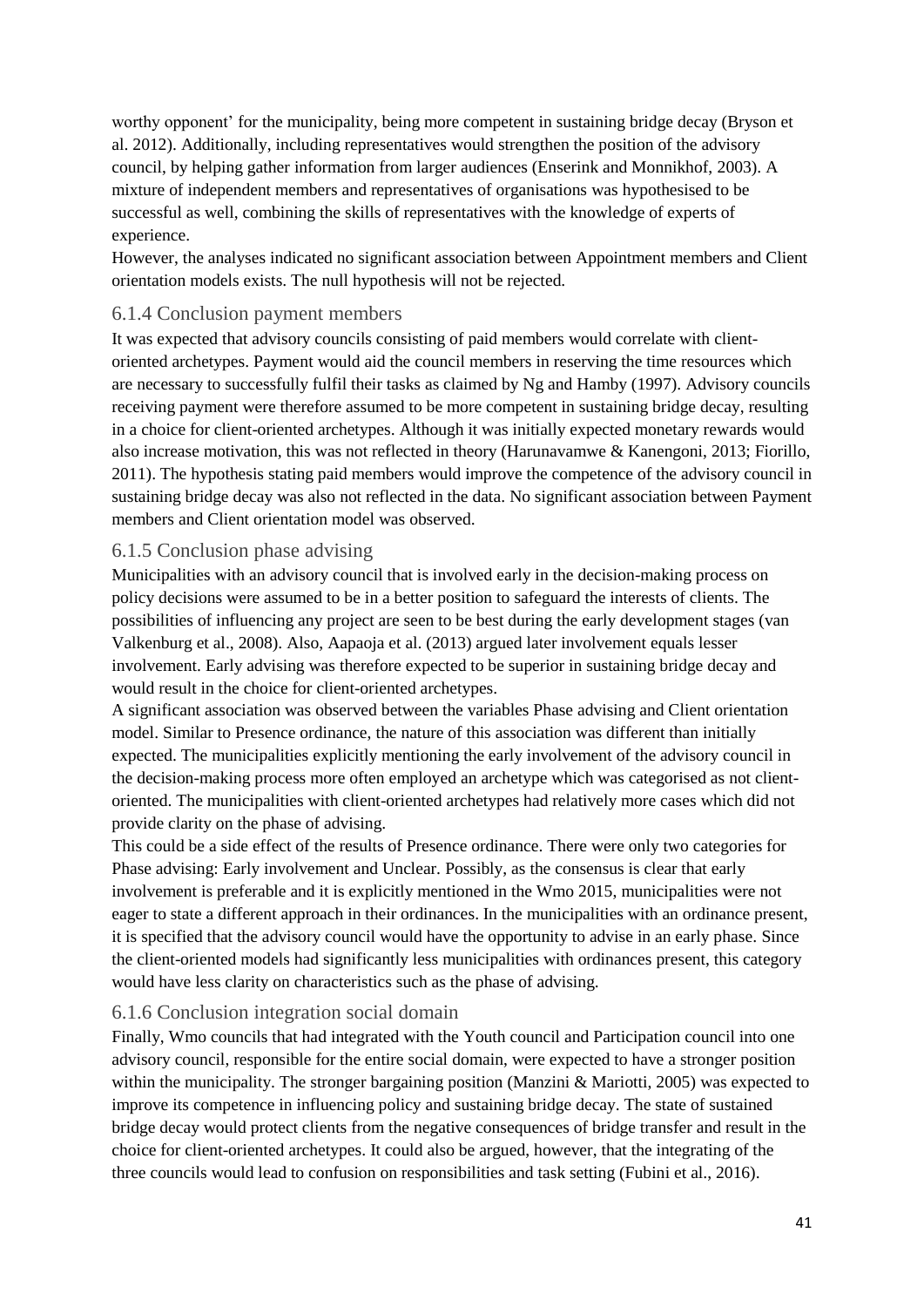The association between Integration social domain and Client orientation model was not significant but came close to significance ( $p = 0.061$ ). As this p-value closely approaches the significance level, the association was further investigated. In this case the data did seem to follow the hypothesised direction. Municipalities with an integrated advisory council for the whole social domain relatively often employed a client-oriented model. The opposite was the case for the municipalities that had kept their Wmo council separate, as well as those that had integrated with either the Youth council or the Participation council. These municipalities employed archetypes categorised as not client-oriented relatively often.

#### <span id="page-41-0"></span>6.2 Conclusion on Wmo triad

The percental analyses and statistical tests were conducted to answer the following research question*: To what extent does a relationship exist between the characteristics of Wmo councils and the choice between archetypes of buyer-supplier relations?*

The results partially confirmed the research question. Some council characteristics have a significant association with Client orientation model. However, the association does not make any firm implications on the causality in the relationship.

Also, although the statistical analyses observed three significant associations, the nature of two of these associations disagreed with the hypotheses. The theory derived from service triads (Li and Choi, 2009) and other literature was not reflected in the results*.* It could not be established that certain characteristics of the advisory council protected the interests of the clients by sustaining bridge decay.

A possible reason for the theory not being reflected in the results is the fact that the variables for council characteristics only described the regulations designed by the municipality. The research did not extend to whether the municipality effectively enforces these regulations. Practice might be quite different from the regulations legally established in ordinances.

Also, some advisory councils have only recently been formed and might still be unsure in their responsibilities. The decentralisations have introduced new challenges, increasing the complexity and scope of municipal care. Are the advisory councils at this point in time already properly developed? Perhaps the results will be very different when the municipalities have had a few years of transition time.

A limitation of this research is the lower level of clarity for client-oriented archetypes. Since the client-oriented category scored lower on Presence ordinance, they had higher counts for 'unclear' for all further analyses. Also, the expected cell frequency condition was not satisfied for some of the Chisquare analyses. Although the population was in theory large enough, the variability in the data was too limited to fully rely on the outcomes of the analyses. The results should be observed with caution.

In conclusion: this research was conducted to examine the relationship between the characteristics of Wmo advisory councils and the choice between archetypes of buyer-supplier relations. A wellfunctioning advisory council was expected to be better equipped to sustain bridge decay and protect the interests of clients. These municipalities would be more likely to employ a client-oriented archetype of buyer-supplier relations. The characteristics associated with a 'strong' advisory council would therefore be positively related to client-oriented archetypes.

Percental analyses and Chi-square tests indicated some council characteristics did have a significant association with Client orientation model, namely Presence ordinance, Selection members and Phase advising. Only one of these variables, however, displayed (one of) the values hypothesised. The collaboration options for Selection members possibly increased the council's competence in sustaining bridge decay, as they were most frequent for client-oriented models. Finally, one variable approached significance: Integration social domain. This variable did produce results in accordance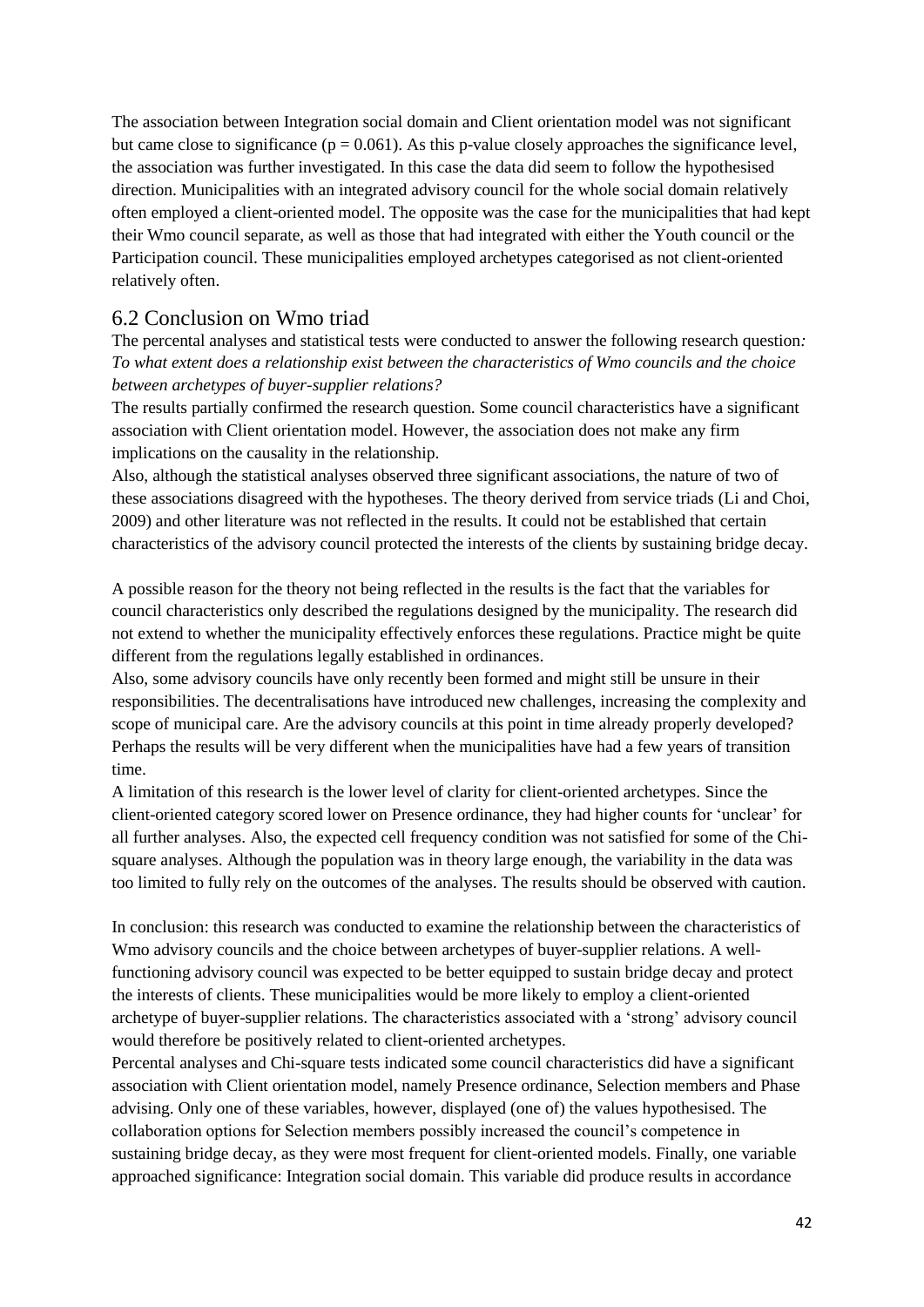with the hypothesis based on service triads theory. Municipalities with one integrated council more often employed client-oriented archetypes.

It can be concluded an association between some characteristics of Wmo councils and the choice between archetypes of buyer-supplier relations was observed. However, the data did not confirm the hypotheses derived from service triads theory. The questions that arose while formulating the research problem remain important. Does the presence of advisory councils result in different policy choices? To what extent are Wmo councils able to protect the interests of clients? What characteristics should Wmo councils possess to be effective forms of citizen participation? Wmo councils are still considered to be a very relevant and interesting subject to explore.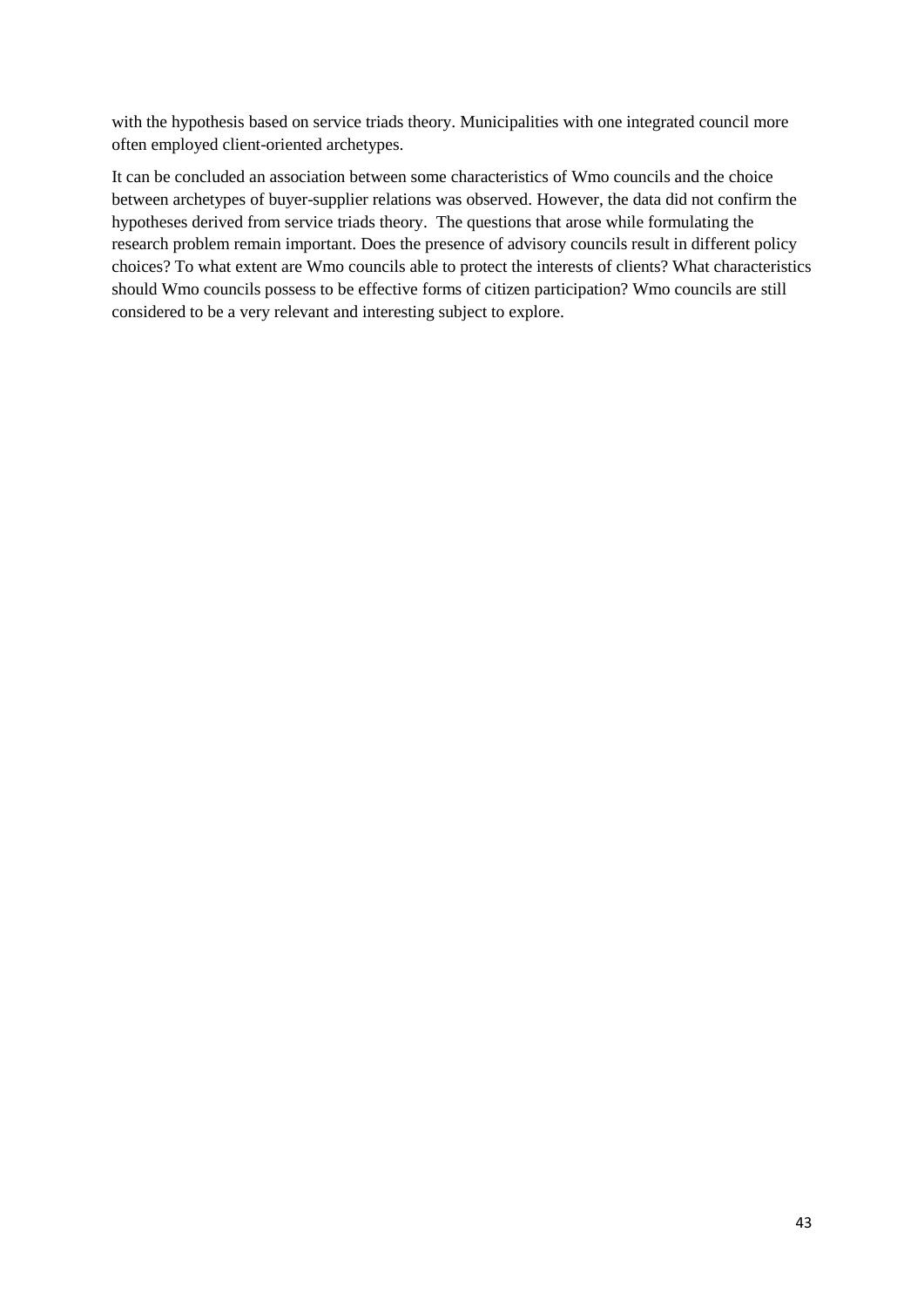### <span id="page-43-0"></span>References

Aapaoja, A., Haapasalo, H., & Soderstrom, P. (2013). Early Stakeholder Involvement in the Project Definition Phase: Case Renovation. *ISRN Industrial Engineering, 2013*, 1-14

Arndt, C., et al. (2016), Building Regulatory Policy Systems in OECD Countries, *OECD Regulatory Policy Working Papers*, No. 5, OECD Publishing, Paris

Borgatti, S. P. & Halgin, D. S. 2011. On network theory. *Organization Science*, 22, 1168-1181.

Bovenkamp, H. van de, en H. Vollaard (2015). Decentralisatie en democratische vertegenwoordiging: een pilot-onderzoek naar de vertegenwoordigingsclaims op het lokale niveau. Rotterdam/Leiden.

Bryson, J. M., Quick, K. S., Slotterback, C. S., & Crosby, B. C. (2012). Designing Public Participation Processes. *Public Administration Review, 73*(1), 23-34

Coglianese, C. (2012). Measuring Regulatory Performance – Evaluating the Impact of Regulation and Regulatory Policy. OECD Framework for Regulatory Policy Evaluation

Coleman, James (1988). Social Capital in the Creation of Human Capital. *American Journal of Sociology,* 94: 95-120

Creighton, James L. (2005). The Public Participation Handbook: Making Better Decisions Through Citizen Involvement. San Francisco: Jossey Bass/John Wiley & Sons.

De drie decentralisaties in het sociale domein. (2015, September 20). Retrieved January 23, 2018, from<https://www.movisie.nl/artikel/drie-decentralisaties-sociale-domein>

Edelenbos, J., & Klijn, E. (2005). Managing Stakeholder Involvement in Decision Making: A Comparative Analysis of Six Interactive Processes in the Netherlands. *Journal of Public Administration Research and Theory, 16(3),* 417-446

Ellram, L.M., Tate, W.L., Billington, C., 2008. Understanding Professional Services Outsourcing and Offshoring. *Journal of Operations Management* 26 (2), 148-163

Enserink, B., & Monnikhof, R.A.H. (2003). Information Management for Public Participation in Co-Design Processes: Evaluation of a Dutch Example. *Journal of Environmental Planning and Management 46*(3): 315-44

Evaluating the impact of regulatory policy. (2014). OECD Framework for Regulatory Policy Evaluation, 23-30

Finne, M. & Holmstrom, J. 2012. A manufacturer moving upstream: triadic collaboration for service delivery. *Supply Chain Management: An International Journal*, 18, 21-33.

Fiorillo, D. (2011), Do Monetary Rewards Crowd Out The Intrinsic Motivation of Volunteers? Some Empirical Evidence for Italian Volunteers. *Annals of Public and Cooperative Economics*, *82*: 139- 165.

Friend, J.K., Hickling, A. 2005. Planning under Pressure: The Strategic Choice Approach. Oxford, UK: Heinemann

Fubini, D., Price, C., Zollo, M. (2016). *Mergers: Leadership, performance and corporate health.* Springer: Palgrave Macmillan.

Hartmann, E., & Herb, S. (2015). Interconnectedness of actor bonds in service triads – a social capital perspective. *Industrial Marketing Management, 44*, 154-165.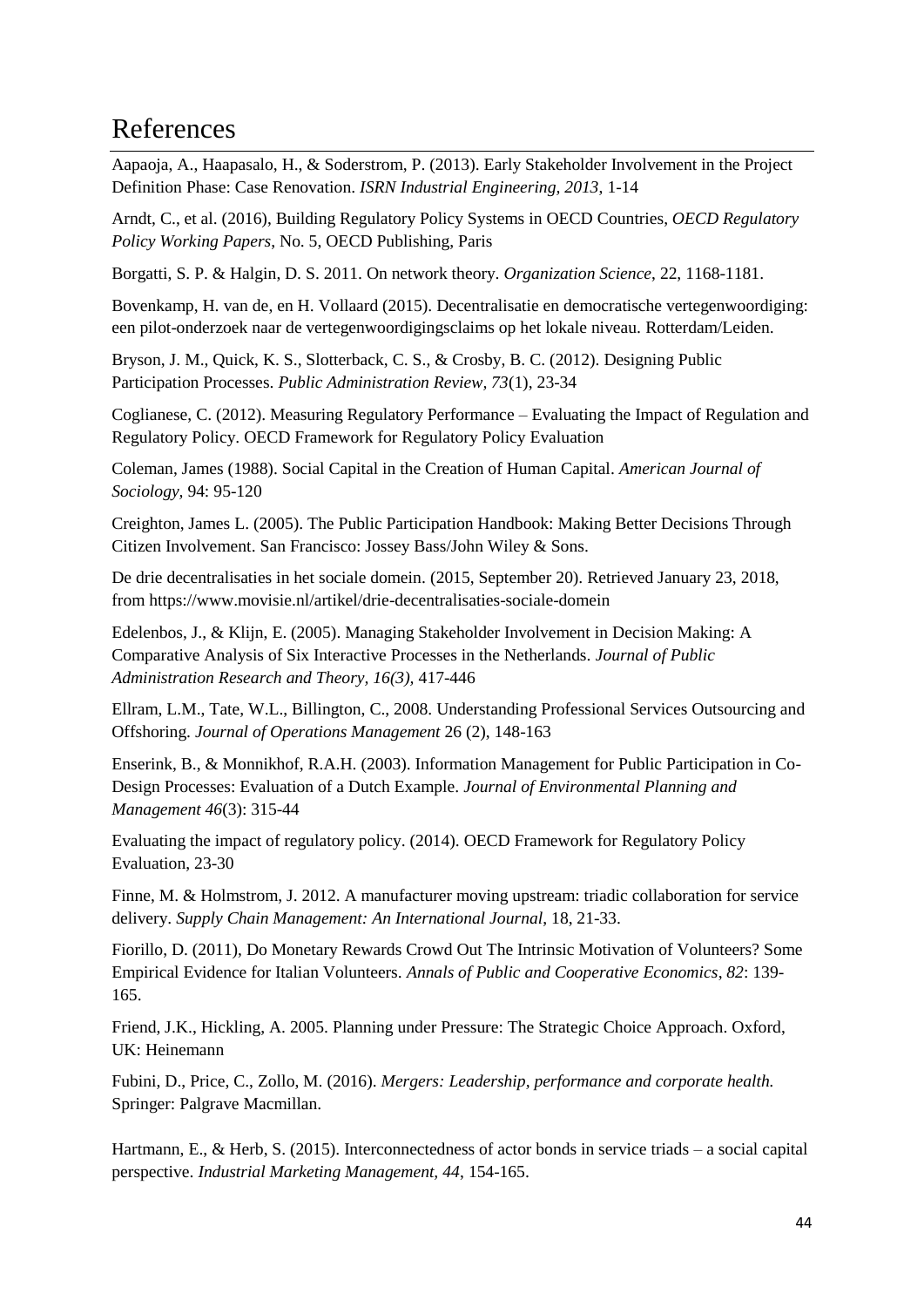Harunavamwe, M., & Kanengoni, H. (2013). The Impact of Monetary and Non-Monetary Rewards on Motivation among Lower Level Employees in Selected Retail Shops*. African journal of business management. 7.* 3929-3935

Heijboer, R. A. (2016). Hoor! De client! De stem van de client in de verschillende modellen van opdrachtgeverschap: een evaluatie. (Unpublished master's thesis). Universiteit Utrecht.

Holcomb, T. R. & Hitt, M. A. 2007. Toward a model of strategic outsourcing. *Journal of Operations Management*, 25, 464-481.

Houghton, D. G. (1988). Citizen Advisory Boards: Autonomy and Effectiveness. *The American Review of Public Administration, 18*(3), 283-296

Jeugdwet. (2014, 1 maart) https://wetten.overheid.nl/BWBR0034925/2018-08-01

Krijnen, R., Gouw, M. de, Hagen, B., & Roetering, E. (2013). Samen sterk. Stroomlijning medezeggenschap in het sociale domein.

Li, M. and Choi, T. (2009). Triads in Services Outsourcing: Bridge, Bridge Decay and Bridge Transfer. *Journal of Supply Chain Management*, 45(3), pp.27-39.

Liu, W., Sidhu, A., Beacom, A. M., & Valente, T. W. (2017). Social network theory. *The international encyclopedia of media effects*, 1-12.

Logan, M. S. (2000). Using Agency Theory to Design Successful Outsourcing Relationships. *The International Journal of Logistics Management,* 11 (2), pp.21-32

Mabert, V. & Schoenherr, T. 2001. Evolution of online auctions in B2B eprocurement. PRACTIX, 5, 15-19.

Manzini, P., & Mariotti, M. (2005). Alliances and negotiations. *Journal of Economic Theory, 121*, 128-141

Ministerie van Binnenlandse Zaken en Koninkrijksrelaties. (2016, December 13). Decentralisatie van overheidstaken naar gemeenten - Gemeenten. Retrieved August 07, 2017, from https://www.rijksoverheid.nl/onderwerpen/gemeenten/decentralisatie-van-overheidstaken-naargemeenten

Ng, L.K., & Hamby, M.D. (1997). Fundamentals for Establishing a Risk Communication Program. Health physics. 73. 473-82.

Nordin, F., Agndal, H., 2008. Business service sourcing: a literature review and agenda for future research. *International Journal of Integrated Supply Management* 4 (3/4), 378-405

Ostrom, Elinor. 1990. *Governing the Commons: The Evolution of Institutions for Collective Action*. New York: Cambridge University Press.

Participatiewet (2014, 2 juli) https://zoek.officielebekendmakingen.nl/stb-2014-270.html

Peeters, B. 2012. Burgerparticipatie in de lokale politiek: een inventarisatie van gemeentelijk beleid en activiteiten op het gebied van burgerparticipatie. Amsterdam: ProDemos – Huis voor democratie en rechtsstaat.

Rowe, G., & Frewer, L. J. (2000). Public Participation Methods: A Framework for Evaluation. *Science, Technology, & Human Values, 25*(1), 3-29

Schlozman, K.L., Verba, S., & Brady, H.E. 2012. The Unheavenly Chorus: Unequal Political Voice and the Broken Promise of American Democracy. Chicago: University of Chicago Press